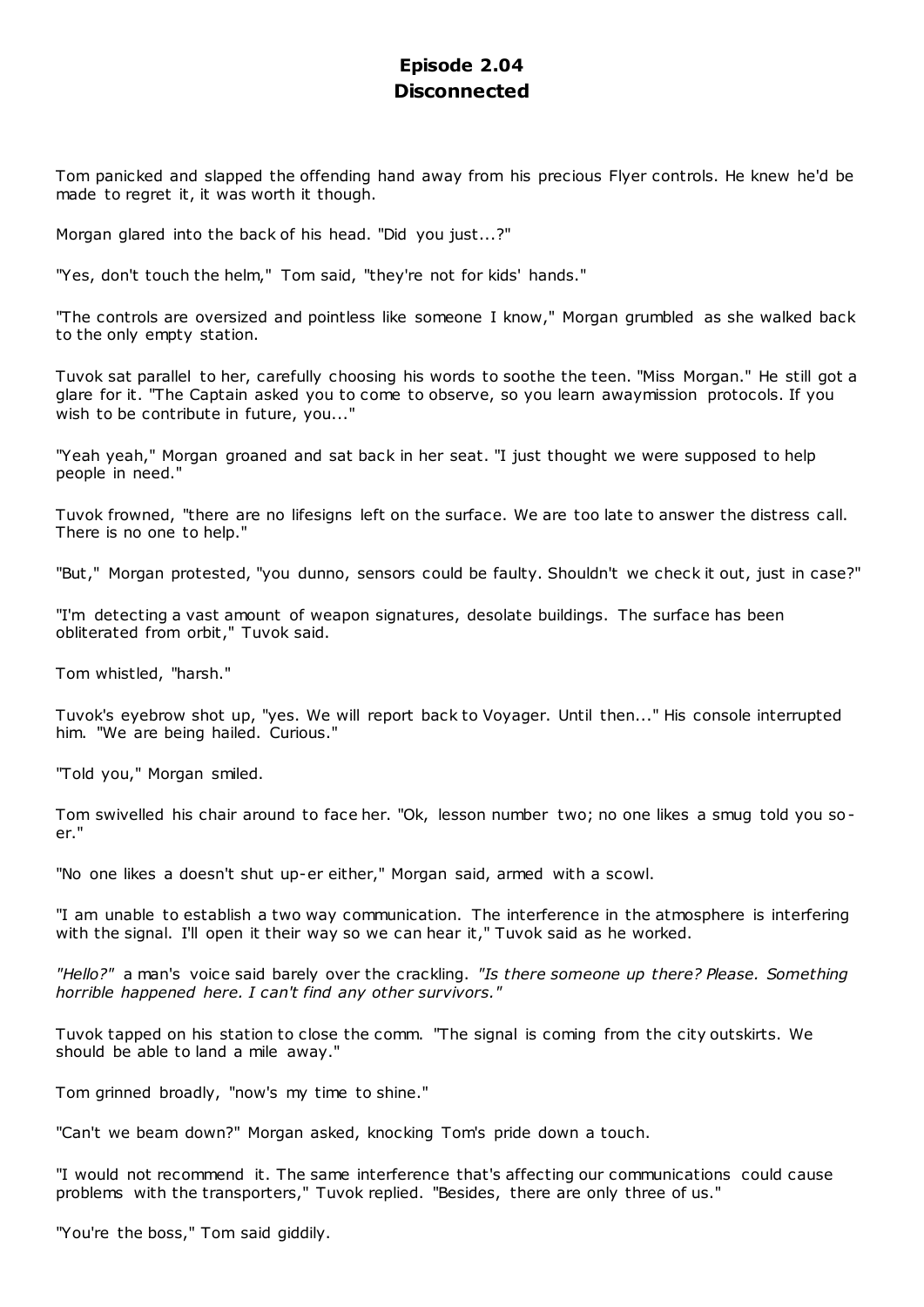Tuvok lead the way with his tricorder through what used to be a road. Broken bricks, concrete, metals scattered everywhere. What Tom thought were small shuttlecrafts dotted around, he discovered were the aliens' version of cars. Many of which had been crushed by falling debris. What caught his eye were the five in a line, each one had hit the one in front with some speed. The first looked to have been crushed by a lamppost falling on top of it.

Dust hung in their air, choking the team, forcing them to cover their faces with the neck of their uniform or in Morgan's case her t-shirt.

"Tuvok," Tom said as he peered into one of the vehicles.

Tuvok walked over to join him. "Interesting. This mode of transportation looks to be from a pre-warp civilisation."

Morgan's foot caught on something, tripping her over. She looked back instinctively.

"No, that's not it. This," Tom replied, pointing at the cars that had crashed into it, then the crushed one in front of it, "happened quick. And yet, where are the bodies?"

Morgan's screaming got their attention quickly. They ran over to find her stumbling away from the spot she tripped over, trembling fiercely.

"What?" Tom stuttered.

Tuvok glanced in the direction she was staring. A body lying in amongst the rubble, heavily decomposed.

"Okay never mind," Tom said with a lump in his throat.

"Curious," Tuvok said. He walked over to it and crouched down.

Morgan's eyes flashed with rage, "curious? I just kicked a dead guy. It's gross, and ick."

"Woman," Tuvok corrected her as he scanned. "Mr Paris is correct. An attack of this scale and nature, there should be more remains than this."

"More?" Morgan said in a higher pitch. She made a little whimpering noise as she walked off, eyeing her feet carefully. "I don't want anymore."

"Maybe some were vaporised. This one might have already been dead, or escaped the initial blast only to die when the building collapsed," Tom suggested.

Tuvok nodded. "Perhaps."

The team heard footsteps approach and what sounded like a pebble bouncing onto lower ground. They looked around to see a figure approach them.

"You're getting close," a pale grey man said in a friendly voice. What they could see of him was covered in scars, but what brought them on edge was the very Borg like implants on his face and hands.

Morgan pulled a face as she hurried in front of Tuvok and Tom. Tuvok hinted for her to step aside by touching her shoulder. She didn't, but he walked around her anyway while grasping the phaser on his belt. "Are you the one who sent the distress call?"

"Yes," the man said, laughing nervously as he noticed the phaser. "I also tried to call your ship but I got no answer."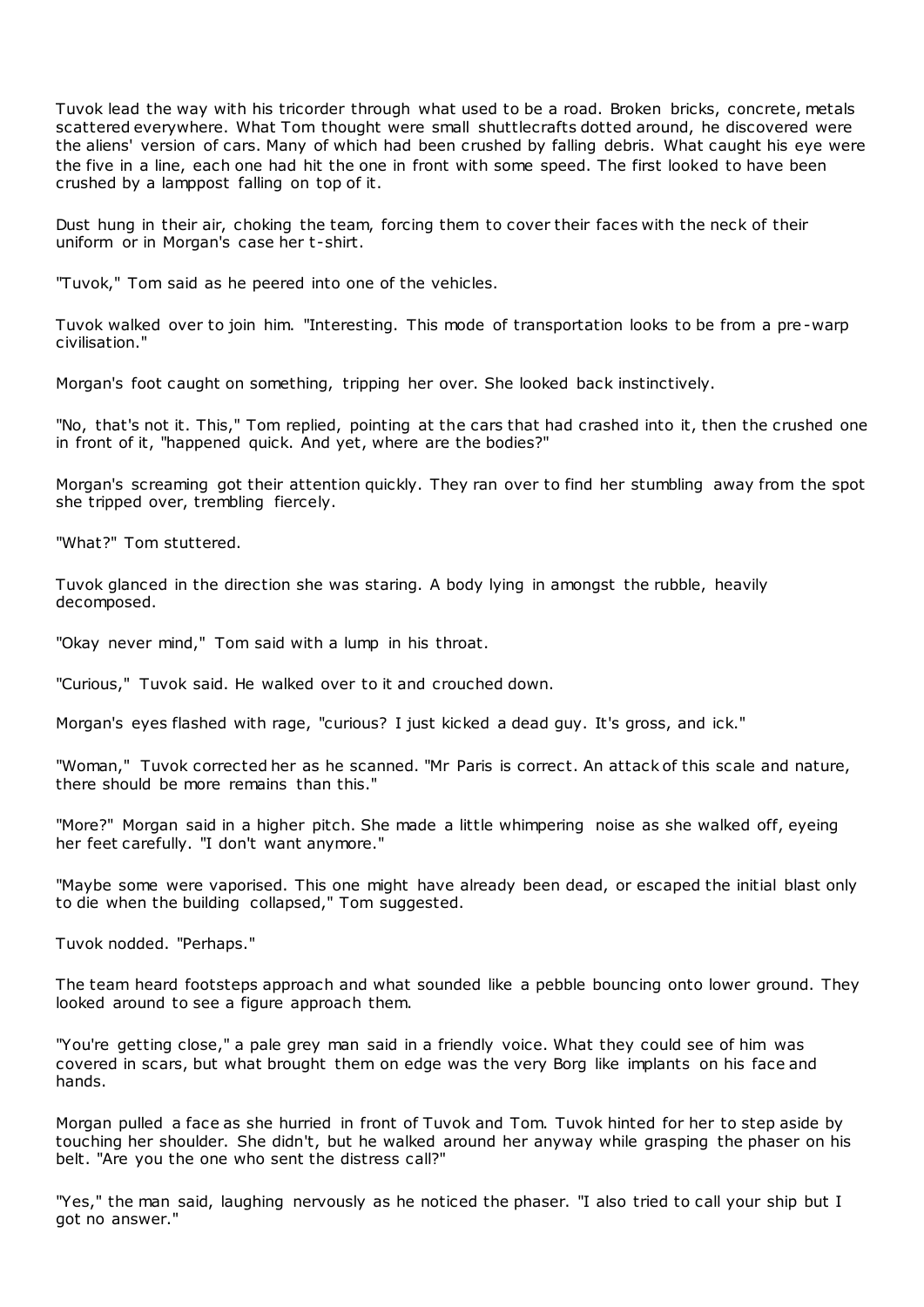"We didn't detect your lifesigns. Any in fact. How...?" Tom wondered.

Morgan stepped forward with her shoulders tense. "Because he's dead, right?" Her two teammates stared at her, flummoxed.

"That's right," the man answered sadly. "My name is Nij. Two months ago our planet was attacked by a strange looking ship. Pyramid shaped. It fired indiscriminantly at every city, town, village. I remember seeing a bright light, then a sensation of flying. I couldn't move. When I awoke, there was more than one voice in my head. I wasn't me anymore."

"The Borg?" Tom stuttered.

"They called themselves the Tolg. They left no survivors, they took any body that was still in one piece," Nij said, grimacing. "I myself looted the city for other people like me who were dead or dying, recruiting for their sick army."

Tom tried not to gag but he did anyway. "Oh god. That is worse than the Borg."

"They usually don't leave such a mess behind, it limits their assimilation pool," Morgan said.

Tuvok glanced at her, "indeed. An orbital bombardment would be wasteful, not efficient if assimilation was their primary objective. Perhaps they had another agenda."

"Wait," Tom stammered and stepped forward cautiously. "If you're Tolg, how come you're still here?"

Nij sighed, his gaze drifted to the corpse Morgan found. "I think it would be best to show you. Follow me." He turned to go back the way he came.

The team followed carefully, keeping far back so they could keep an eye on him. It didn't take long for them to see how he managed to sneak up on them. Only a few yards away from where they met him was a small crater, shallow yet deep enough for them to walk down into and not be seen by anyone on the road.

Morgan hesitated near the top as she spotted figures lying at the bottom of it, some looked as bad as the body she tripped over. A couple seemed to be fresh, covered in torn and small sheets or what looked like paper.

"What is this?" Tuvok questioned halfway down. He stopped there with Tom waiting behind him.

"These were left behind," Nij answered sullenly, "like me." He knelt down beside the freshest of the bodies; a woman lying on her back with all but her head covered in a blanket.

Morgan took a few further steps down and to the right so she was beside Tuvok, but a step closer to Nij. She looked at the body he was beside, then across to the other fresh corpse nearby, noting the technology across his face and forearm. "She wasn't assimilated."

"No. I found her after they left," Nij replied. "Everyone else I have found were ex drones too though."

"So let me get this straight. The Tolg batter an entire planet so badly they have very little new recruits, and yet they still left them behind?" Tom questioned while frowning. "Is that what you're saying? It doesn't make sense."

"I don't know what it means. All of the people I ran into were turned into drones, disconnected, dumped aside and left to rot," Nij answered. "Without the Tolg's help, we're nothing more than reanimated corpses. The more recently assimilated died instantly, while ones like me, we endured. I believe I'm the last one, and I don't feel like I have long."

Tuvok thought about it carefully. "A full assault on a pre-warp civilisation. Perhaps they chose this planet by mistake, it had nothing of interest to them. In that case why assimilate only to discard the drones? There must be a reason for it. Is this usual behaviour for the Tolg?"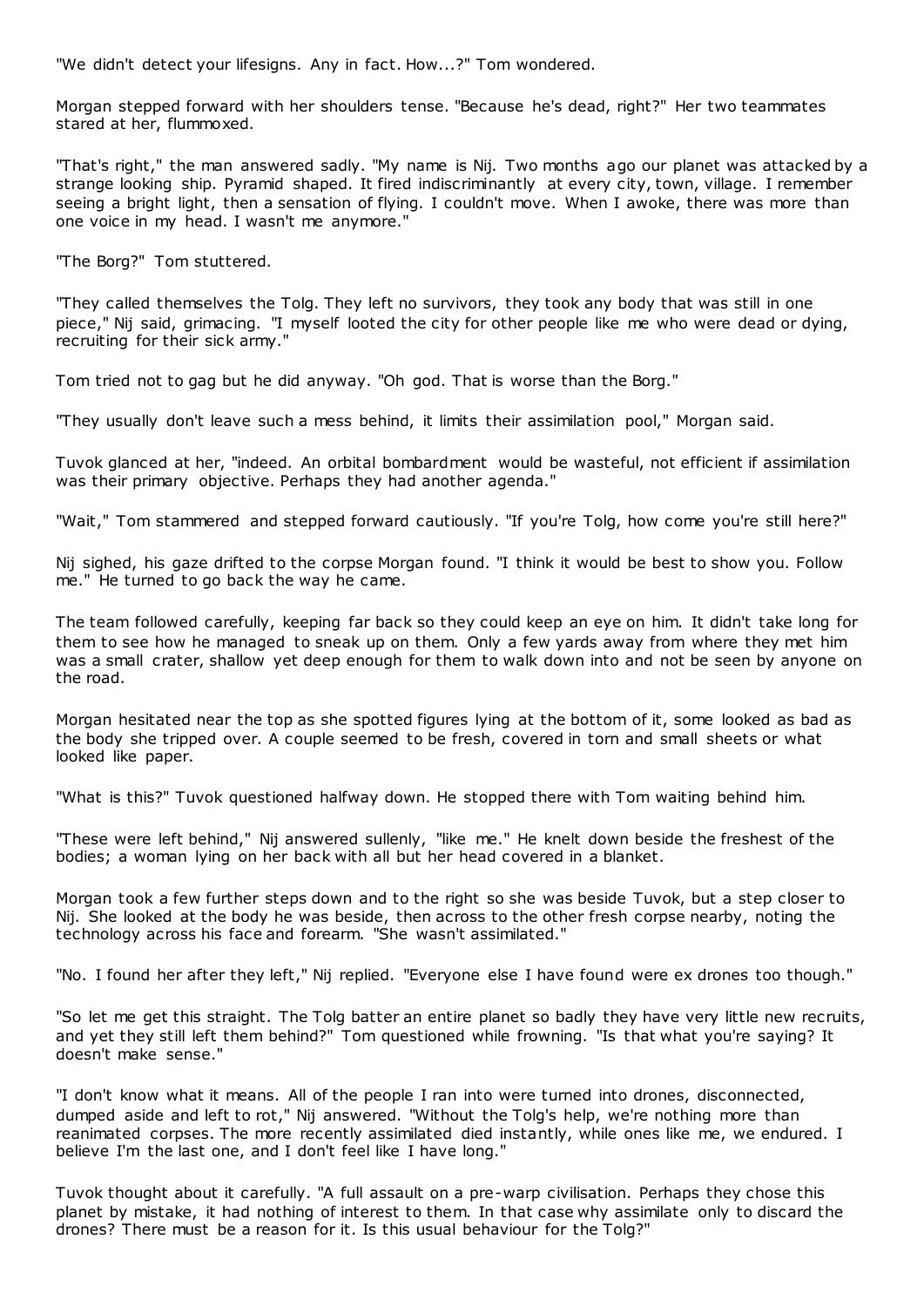"No. Nothing about this is usual for the Tolg," Morgan replied.

"Hang on. You said these guys were like a myth, you'd never seen them until that one time. You don't know anything definite about them, other than they're like a zombie Borg who likes pyramids," Tom said.

Morgan glanced at him and lightly shrugged. "From what I heard they pretty much do what the Borg do. Their only differences haven't been witnessed, so everyone assumes it's them. That's why for a while we weren't sure they even existed."

"We should proceed with caution," Tuvok warned them both. "We'll take Mr Nij back to the Flyer and do a full scan. If he is indeed telling the truth about being disconnected from the Tolg, or the Borg, then we'll return to Voyager but keep him confined. Perhaps the Doctor might be able to help him."

"Tuvok," Tom said uneasily.

Nij smiled, "no, it's quite alright. I understand. I'd be c autious too, especially from what I've seen and learned of them."

"Very well," Tuvok nodded, "let's return. There is nothing more we can do here, after all. If it is truly pre-warp, there is also nothing we should do." He turned to go back up the crater.

Morgan pulled a face, "that's stupid. Wouldn't lesser advanced people need our help more?"

Tom smiled at her as he walked by her, following Tuvok. "I don't like it either, but them's the rules. We can only help Nij as he'll already know about aliens and spaceships thanks to the Tolg."

Morgan watched him walk off, still grimacing. Nij passed by her, then stopped. His hand gestured in front of him. She shook her head stubbornly. "Oh, of course. Apologies," he said and walked away.

She waited a bit before following him. A light gust of wind tried to push at her back. It felt warm and yet it left a cool feeling across her skin, giving her goosebumps and a shudder.

# **Voyager:**

The Senior Staff gathered around the Conference Table, eager to secure the few seats. Annika huffed as the one she was aiming for was took by James, so she stepped back and scowled at his back instead.

"So, you made sure to keep scanning for any visitors, right Harry?" Kathryn questioned.

Harry nodded, "absolutely. There's been no transwarp activity, or any other vessels in the area for a long time. I've rigged Opps to inform me if that changes though."

"You think the Tolg are going to return for their drones?" Chakotay wondered, glancing at Kathryn.

She tensed, "in the olden days I'd say no, but with our luck they'll have forgotten a pen or something."

Chakotay quietly laughed at that, then turned to Tuvok. "Do we know anything new about our guest?"

"The Doctor examined him on our return. His story appears to be correct so far. Parts of his body show signs of decay over two months. The implants are artificially forcing his heart to beat, and keeping his brain active. However this technology is brand new to us, and it appears to be failing. We don't have the time to fully examine it before he perishes," Tuvok replied.

"If he's already dead, what can we do for him? It seems cruel to bring him here for nothing," Tom said.

The screen on the wall changed to show the Doctor sitting at his desk in Sickbay. "Don't write me off just yet, Mr Paris. The Tolg appear to use a nanovirus similar to the Borg's to kill the drone but it slows the decomposition process considerably. The implants maintain the organs it needs to keep the drone active. I believe it'd be possible to revive him, hopefully before the implants lose their functionality."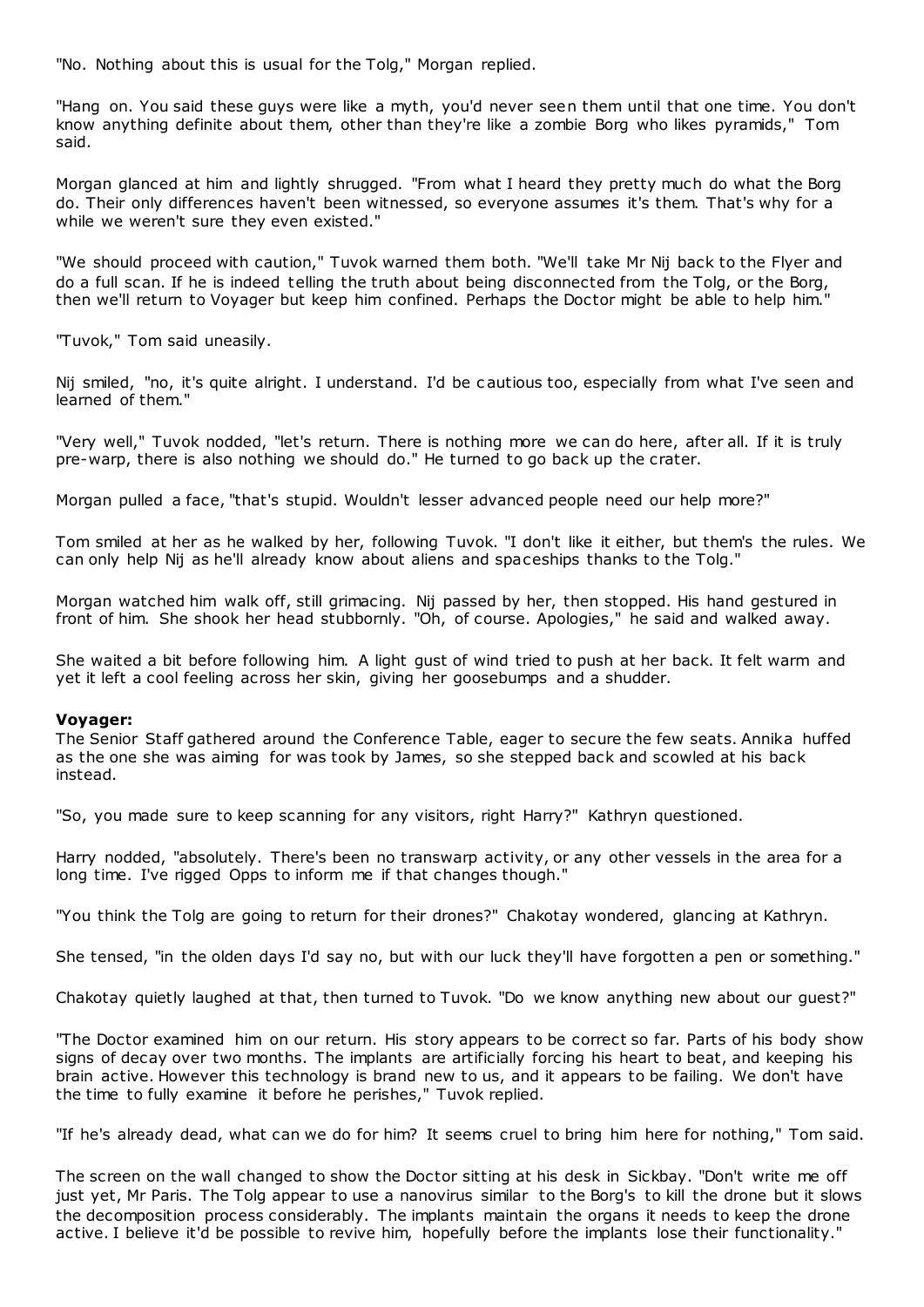"Even after two months of slowed decay, that's still a long shot," Harry pointed out.

"Normally I'd agree if he were human, but this man has remarkable adaptability. I think with a few donations; blood and a few organs, I should be able to revitalise him," the Doctor said proudly, cueing a few eye rolls from the table.

Annika stepped forward, eyes brightening. "Perhaps I can be of assistance. There are still nanoprobes in my blood stream. You should be able to use that to assist the regeneration process."

The Doctor beamed in her direction, "I'm glad you said that, as I was about to ask but it felt rude to." A few more eye rolls and a groan from Kathryn. "I've made a list of what donations he'll require, including nanoprobes. I'm optimistic we should be able to help this man."

"What kind of organs are we talking about?" Craig asked.

The Doctor looked at him curiously. "Oh, are you volunteering?"

"Uh," Craig said hesitantly as most of the table eyed him, "depends what it is. That's why I asked."

"Well the most damage is to his lungs and kidneys. Right now he is breathing through an implant in his throat and jaw, quite uncomfortable. The kidneys are of no use to a dead Tolg, but he'll be needing one to live," the Doctor said. Craig looked wary and was about to object, but the Doctor brightly smiled again. "Oh don't worry, I've checked compatibility. Human donors only."

Craig smiled nervously. Some of the people watching him shook their heads, and or smirked as they had a good idea why he was. "What er, blood type is he? Maybe I can help there?" he asked.

"Craig, it isn't something that everyone must do. You can opt out if you don't want to," Chakotay said.

"I know," Craig quickly protested.

Tom snorted, getting everyone's attention. "Oh I see. He's trying to impress the ladies. If I were single, I'd be thinking the same thing."

"No," Craig groaned, "I'm not trying to impress ladies."

"Oh I'm sorry," Tom said sincerely, but then smirked, "lady then."

Morgan rolled her eyes, "yeah, that's a little sad Tom. I'd only be impressed if they were doing it because they wanted to help someone."

Tom laughed in Craig's direction, "oh too bad Craigy. Better luck next time."

"What?" Morgan looked confused. "Doing it to get a girlfriend is pretty creepy, isn't it?"

"I'm glad I'm not the only one thinking that," James commented. Morgan looked relieved and nodded.

"Oh," the Doctor said to something off screen, "we have a volunteer for the kidney. So that leaves a lung, and maybe a few nanoprobes."

Tom meanwhile pretended to think about it. Anyone who saw him do it knew he was overexaggerating. "Hmm, says a lot that the only one who agrees with you is the guy that likes to stab people in his free time for fun."

Morgan looked confused, then disgusted. "Why do I never understand what this prat is saying?"

Kathryn shook her head tiredly, "we all have that problem."

James though looked across the table at him almost as if he were bored. Tom was more amused by Annika nodding enthusiastically behind him.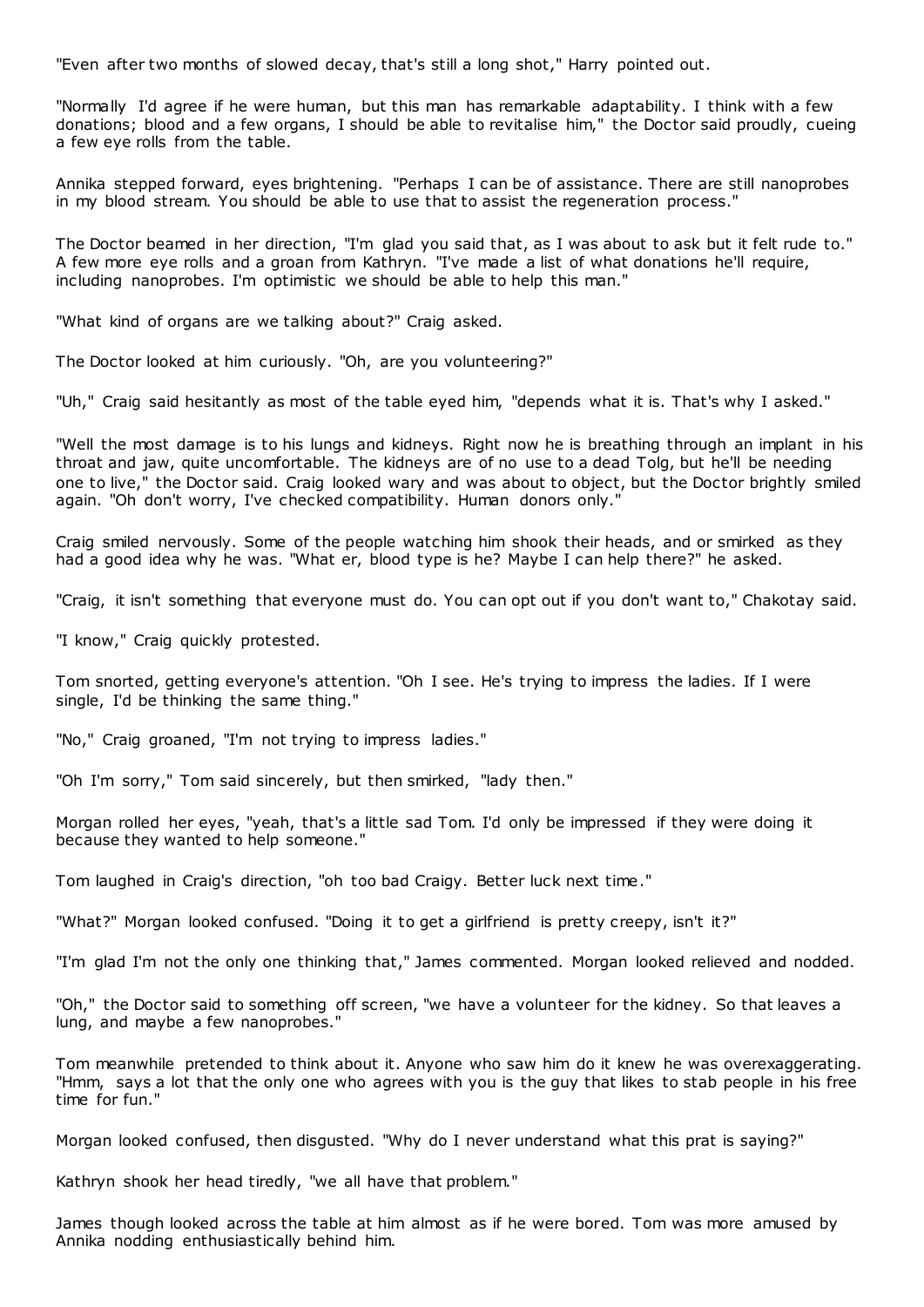"If you really believed that, you wouldn't say anything to me," James said.

Tom faked an offended gasp, "ho oh, is that a threat?"

James rolled his eyes and looked away. "No, but it's obvious that's what you're after. Which is... weird."

"Mr Stuart, enough of that," Tuvok warned.

Tom raised a quizzical eyebrow, "who?"

Jessie let out a tired groan as she leaned her chin against her hand. "Oh god, you don't listen to anyone but yourself, do you?"

"Nuh uh, if I did I wouldn't know that we have a killer at our table, in our senior staff. I can't be the only one that has a problem with that," Tom said sharply.

His remark silenced the room and left behind an awkward chill.

Kathryn cleared her throat, cutting into it. "Tom, what I have told you about bringing your rumour rubbish to my meetings? Don't or lose an ear."

"Rumour? Everyone knows, Harry told me," Tom said exasperated. Kathryn fixed her death glare on him but he was too upset at the rumour accusation for it to fully affect him. He still stammered, "what, even with that he can still do no wrong? Well I'm sorry but I'm not okay with it, I don't trust him. If anyone should be volunteering for lung surgery, it should be our criminals, not a poor kid who just wants a girlfriend."

Craig looked around sheepishly, taking care to avoid looking at Morgan. Thankfully she wasn't listening and was busy tapping on a PADD in front of her. "Hang on, I'm not..."

"You're right. Fine," James interrupted him.

Jessie turned her head towards him so fast it give her a brief twinge. She ignored it to scowl at him, "what do you mean, fine? Don't let him guilt trip you into doing something stupid."

"Wonderful," the Doctor grinned, "I'll see you in an hour Mr Tay... oh sorry Stuart. Annika please stop by at 2000 hours and we'll get started on the nanoprobes." Annika smiled and nodded. He disappeared from the screen afterwards.

Jessie's eyes were wide in shock and anger. "No, that's not what he meant. He was just agreeing with him to shut him up, right?"

James looked down at the table, then up at again, not daring to make eye contact with her. "No, I'll do it. If it helps."

"What?" Jessie stuttered.

Tom chuckled, "give it up Jess, he's probably pretending to be all mopey and stuff so you won't think he's doing it to impress you after that creepy Craig comment."

"Oh yeah, do I look impressed?" Jessie shouted at him while pointing at her face.

Kathryn growled impatiently, "oh for god's sake. I feel like I'm in a bloody kindergarten." She got up and walked out, mumbling about coffee.

"Uh, dismissed?" Chakotay said as soon as the door closed behind her.

Most of the room filed out. Jessie hinted at James to stop by grasping t he hand he had leaning on the table. "Don't you dare. You don't need to prove anything."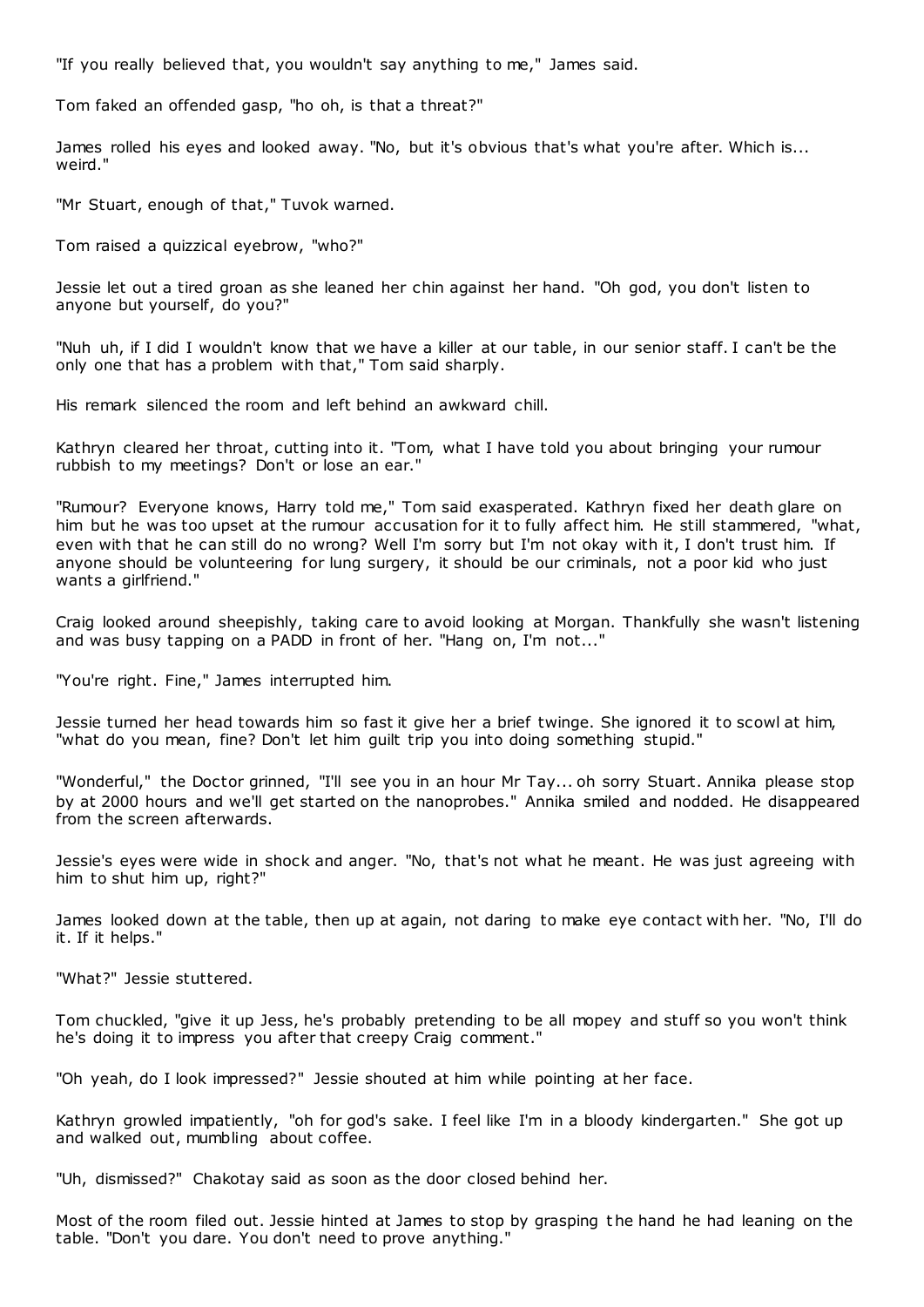"I'm not," James said.

"Then why?" Jessie asked shakily. "This isn't some routine blood transfusion. You're talking about giving some stranger, a guy who's been dead two months already, one of your lungs. It's not something you can hand over like that, it's going to effect your health. You're not exactly spending your days slouching around on a chair, doing nothing. You won't be able to do anything active until you get used to it..." Her face paled, "and what if your remaining one gets damaged. What then?"

James finally turned his head to look at her apologetically. "I'm sorry. I feel like I have to do this, it's..."

Realisation struck Jessie, it left her looking haunted. "No. Helping that man live won't undo the one you killed." James flinched, he turned away with a shaken expression. "It certainly won't help you feel better. I know you. You could save a hundred people but you'll still hate yourself for that one. And you know it, so why?"

James shook his head. "I don't care about that. He almost killed you and the baby."

"Yeah and still," Jessie said as she climbed out of her chair. "I still can't believe after all these years, you'd think I'd fall for that."

"What?" James said, glancing up at her.

Jessie sighed, smiling sadly. "You can fool everyone else, but I know who you are. Yet here I am, still trying to talk you out of it when I know it will never work."

"Jess, I'll be fine," James said.

"You better be," Jessie sighed before walking out as well.

#### **Sickbay:**

The Doctor fussed around his latest patient, with help from a blue shirt crewmember. A couple more stood nearby at the station looking over patient files.

Craig anxiously paced right next to the door, mumbling to himself. The door opened, which he didn't notice. James almost walked into him as he passed by. He jumped a mile and stood aside to let him in.

"Craig, what are you..." James started to ask.

Craig's face turned bright red. "I'm not doing this just to get Morgan to like me. That's not it. What are *you* doing here, trying to one up me?"

James struggled not to laugh. "That's not what I was going to ask, but thanks for that. I needed cheering up."

"Oh," Craig continued to blush. "I just wanted to help. I can't imagine being a walking corpse. I feel sorry for him."

"I dunno why you're so defensive if that's your reason. Tom's not worth getting worked up over. Relax, okay?" James said, shaking his head.

Craig nervously nodded and glanced over at the busy biobed. "Yeah, mine's not too bad. I wanted to help but I have to admit, I wouldn't be doing what you're doing." He glanced back at him, "what gives?"

The humour in James' face faded away. "To be honest, I don't know either."

One of the blue shirts walked over holding a hypospray. "Which one of you is here for the blood donation?"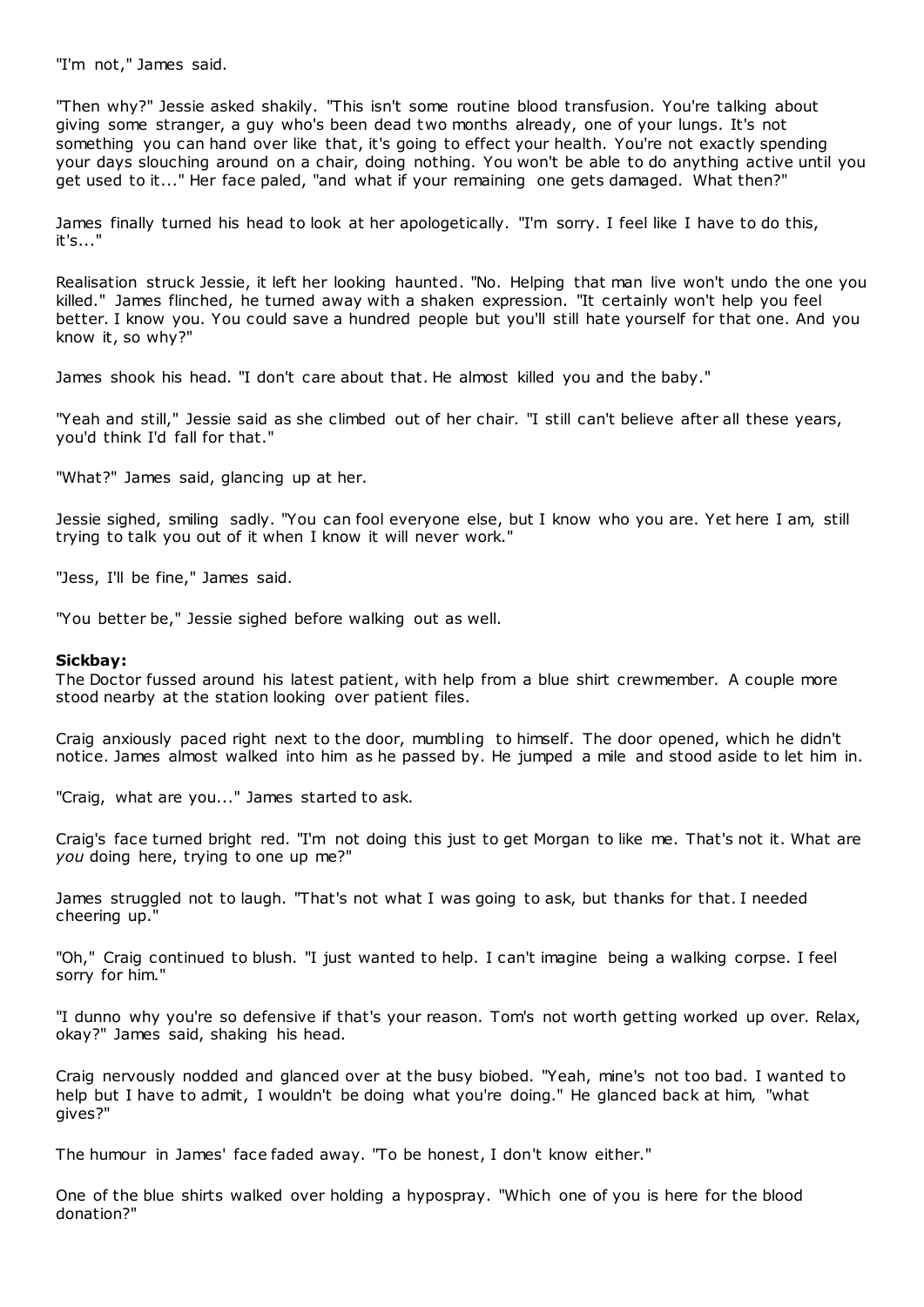Craig meekly raised his hand, then anxiously rolled his sleeve up. The crewmember smiled and stepped closer to press the hypo into that arm.

"Maybe you should take your own advice," he said once that was done.

James frowned, "what do you mean?"

"Tom's afraid, and you know he's not the only one," Craig replied, tensing his right shoulder. "You don't have to prove anything to them. I would've wanted to do the same thing."

James wasn't sure what to say to that, that was until Craig walked around him to leave. "Wait. What do you mean by that? Would've done the same thing."

Craig flinched and stopped at the door, opening it. "Morgan said that you and Jess..." James groaned a little impatiently, making Craig stutter and turn around. "No no, she didn't mean to. She said something similar like; *of course James killed the prick, who wouldn't want to defend their fam*... and then said she was famished as a cover. I asked, she tried, so it's not her fault. Blame me."

"Right," James sighed. "You know what I'm going to say, don't you?"

"Hey, who do you think I am?" Craig smiled. "Don't think this lung removal is going to get you out of dad duty, if that's your plan."

James chuckled, "yeah it's not."

"Your secret's safe with me," Craig said, once more turning to leave. He stalled again, "the baby part, not the suicide by organ donation."

"Why does everyone think I'm going to die?" James said, a touch impatiently.

"I dunno, personally I believe that jinxing works both ways," Craig sniggered. He walked out.

"Thanks. I think," James said hesitantly.

A few minutes of waiting around, the Doctor hurried over to him. "Ah there you are. If you're ready, can you lie down on the closest biobed?"

James nodded, "sure." He walked over to the biobed he was directed to. As he did he heard the door opening again. The assumption was that it was another blood donator so didn't bother looking to check.

"Let's do this thing," Tom's voice echoed around the room.

James groaned just as he sat down. "Oh, you're kidding me?"

The Doctor approached him first, pulling the medicine tray along with him. "There's a lot to do. I need all the help I can get."

Tom wandered over looking too chirpy for his own good, even when he was met with a cold stare from both James and the Doctor. "What? Smiles gentlemen, and James," he said with a flourished wink, "we're performing miracles, playing god here. What's not to like?"

James stared blankly at him long enough to unnerve the helmsman, he wavered and stepped back while looking away. Then James turned his attention to the Doctor. "He's not touching me. If you're going to involve him, I'm leaving."

Tom pouted slightly, "oh come on. What do you think I'm going to do while you're out? Draw a moustache on you, or give you a wedgie?"

The Doctor groaned, "perhaps if you didn't come in so, so eager, he wouldn't have objected..."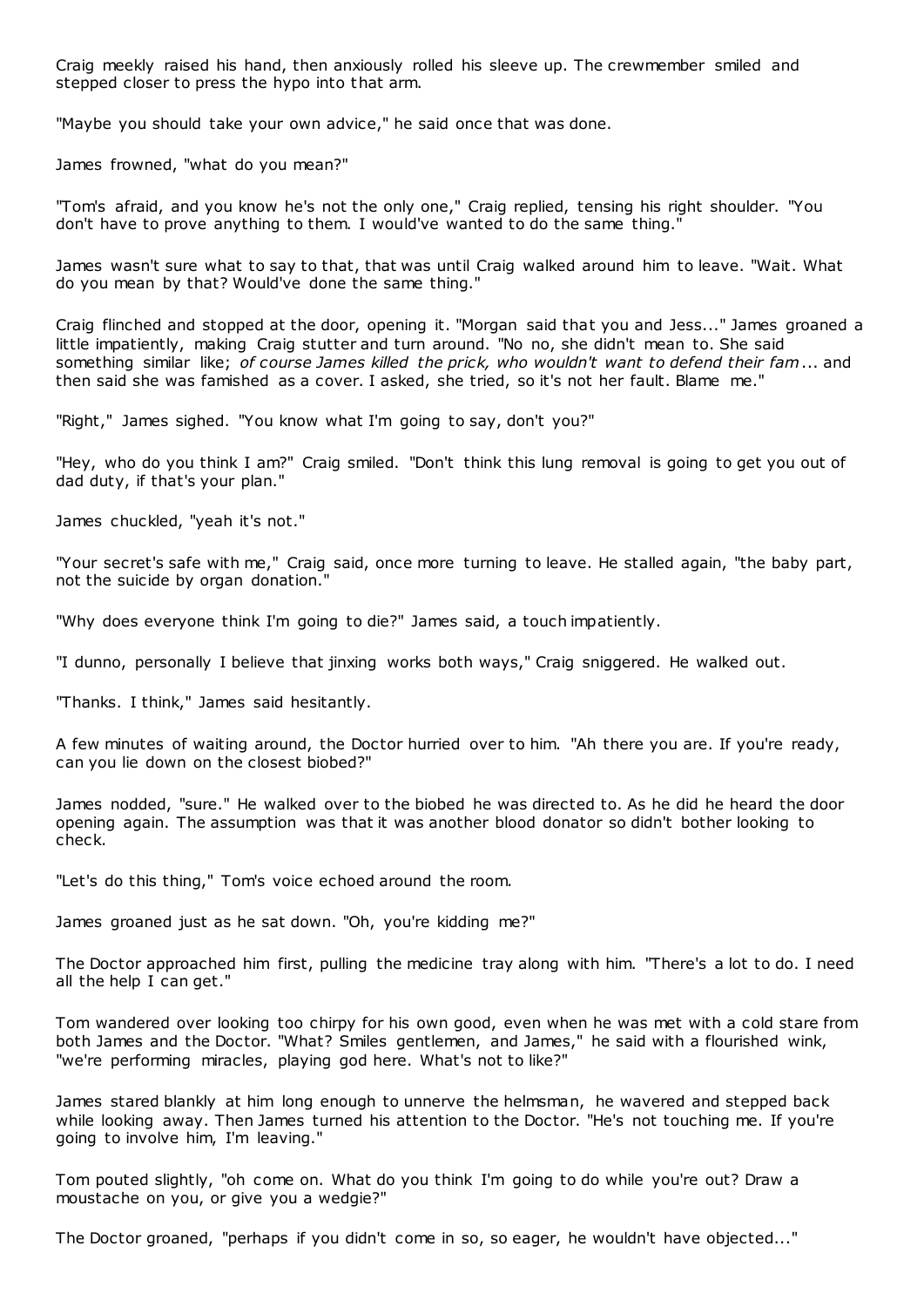"No I would," James cut in.

"As much," the Doctor finished anyway. "I am the main physician, he'll merely be assisting me. You have no reason to worry."

"Yeah," Tom nodded, once again cheerfully. "I don't want to touch you anymore than you want me to."

The Doctor's brow was getting a little busy with frustrated lines. He sighed very impatiently. "Perhaps you could take Williams place with our guest. Tell him to come over here and assist."

Tom's face and shoulders fell. "You guys have no sense of humour," he huffed and walked off to the main biobed.

"Please," the Doctor said, gesturing to the bed.

James took the hint and lay down. Another man walked over, a young man in his twenties with a friendly smile, black hair and stubble, tall with a hint of a gut. If he were shorter it'd be more noticeable.

"Ah Lee, this is James. He'll be giving us a lung for Mr Nij. Prep him will you, while I get my tools ready," the Doctor said.

"Oh we've met, it's been a few years huh?" the man said as the Doctor walked over to the tool tray. "You remember, the time travel incident."

James laughed awkwardly, "yeah, how could I forget?"

"So, you been keeping busy these three or so years? I've found a sweet little..." Lee said a little excitedly.

"Lee, that's not even close to what I meant by prep him," the Doctor groaned from afar, though he did look amused.

Lee smiled nervously and picked up a PADD sitting on the small panel at the side of the bed. "Fine less me, more you, I'll catch you up later." James looked the other way briefly while frowning. Lee missed it as he was engrossed in reading. "Okay, blood type's a match. You have a little Borg tick in your box, so I'm gonna have to have a wee look to see if we can use it." The overbed scanner turned on. "Do you have any allergies?"

"Only to awkward small talk when I'm about to be dissected," James replied.

"Oh you," Lee laughed a little too much. His face turned immediately straight as he peered at the scanner, but it wasn't because of that, the whole room heard his stomach gurgle for two whole minutes.

The Doctor shook his head from afar.

# **The Mess Hall:**

Neelix hummed tunelessly while scooping some muddy slop from a wok into a bowl on the counter in front of him. The steam emanating looked almost yellow despite the contents being mostly pink.

A young women in her twenties waited on the other side of the counter, looking like she was waiting to be executed.

"Oh, there's some extra dumplings in there. Lucky you," Neelix smiled.

The girl peered in, immediately spotted something furry floating to the top. Her stomach churned and she felt lightheaded. "Actually, I'm not that hungry," she mumbled quickly.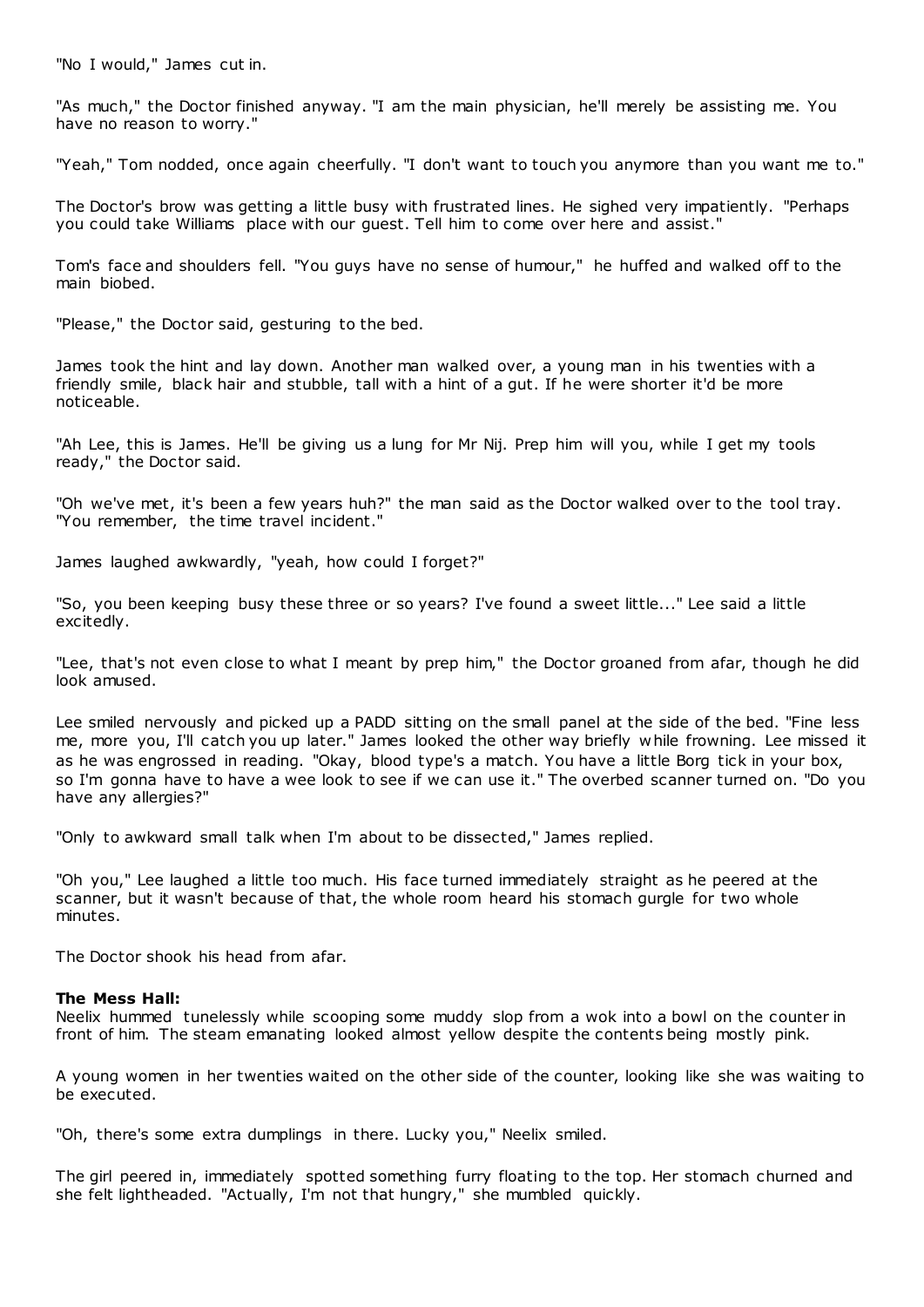Neelix stared at her a little concerned. "You don't look well, my dear. Why don't you take this and fill your belly, it'll help."

"Nope," the girl tried to say but gagged. She ran off before the dumpling crawled out of the bowl.

Neelix looked confused in her direction, missing it plop onto the counter beside it. He spotted Craig walking through the doors, calling out to him he didn't hear the dumpling make a weak purring sound. "Ah, Mr Anderson. My favourite security..."

"Work in Engineering now," Craig quickly said as he dashed by to get to the replicator. Neelix pouted and resumed stirring the wok.

Morgan noticed him as well and eagerly waved at him. His face lit up when he eventually saw her, he then made his food order.

"Why did I do that?" Morgan said while grimacing.

The woman at her table bit her lip and tried not to laugh. Morgan narrowed her eyes in her direction but that only made it harder for her to hold it back, she burst into sniggers. "Oh god, you keep working on that death-glare, Janeway Junior."

The women who escaped from Neelix earlier wandered around the busy Mess Hall, holding a glass of water. Morgan's neighbour saw and shook her head. With a devilish glint in her eye she stood up and frantically waved, "Faye, yoohoo, over here!"

With a new red face, the girl hurried over to sit down. "Claire! Why did you do that? I already saw you."

"Oh don't let glarey here scare you off," the cheerful woman said. Morgan rolled her eyes and concentrated on her drink. "Don't tell me you're out of rations again. This isn't like you."

"I know. I think someone's stealing my rations," the girl, Faye said.

Claire groaned, "oh don't with that someone. We both know who'd steal your food."

Faye sighed, her attention drifted to the window and the planet. Claire pushed her bowl of chips forward to share. "This place, gives me the creeps."

"Yeah, a lot of people died. It should," Claire said. Faye continued staring, so Claire nudged the bowl into her hand so she'd get the hint. "You worry too much."

Morgan's back felt as if a cool breeze brushed against it, making her bolt upright. To ignore it, she tried to concentrate on the people she was sitting with, first at Claire, then Faye. In the barely a second she was turning her head towards Faye, someone stood in between them. She wanted to believe it was only Craig but the colour of the clothes and their shape was all wrong. Then she noticed she could still see behind them. One blink and they vanished.

"Yup, still creepy," Faye shuddered.

Morgan looked at her expectantly. Doing so she could see the planet in her peripheral. It felt to her like something there was watching her.

"Oh hey, we can't all fit on this one chair," a male voice said a little too loudly.

Faye jumped nearly off her seat, "oh god, Lee. Why?"

Claire sniggered and glanced up at the new arrival, then she noticed it was arrivals. One of the men standing there looked a little awkward. "Oh right, sorry Lee. First invited, first to sit." She gestured to Craig.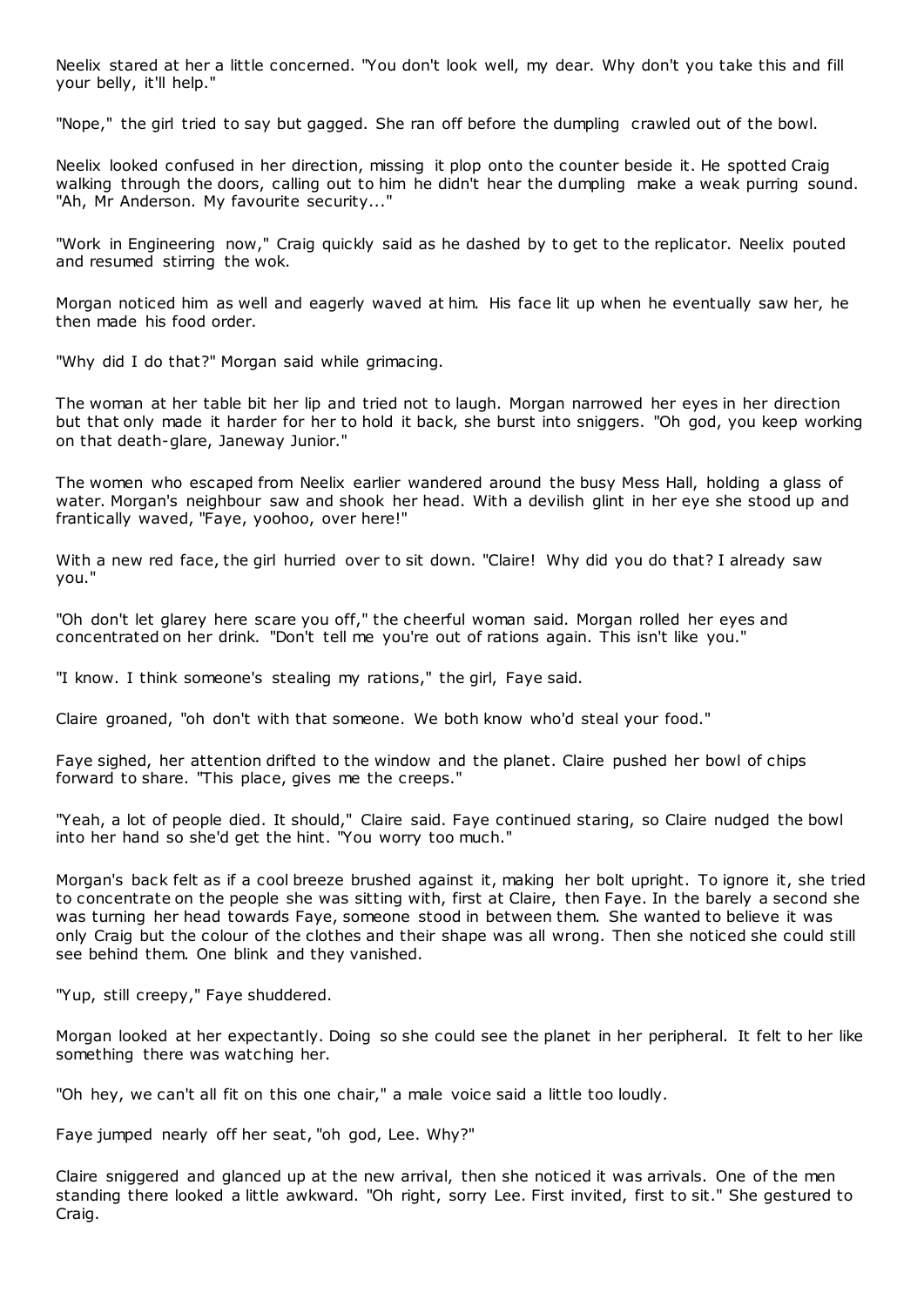"That's okay, I er..." he hesitated.

Lee grinned at him, "don't worry about it man. I'll stand. I'm used to it."

"Aren't you supposed to be in surgery?" Claire asked.

"In between jobs. Lung out, waiting on the kidney girl," Lee said with a shrug. "So glad too, starving. Couldn't stop thinking about burgers."

Craig was about to take a bite out of his own burger, until an image of Lee with a burger in one hand and a bloody organ in the other popped into his head. He put it right back down on the plate.

"Oh you read my mind," Lee said, reaching over to grab it. Craig had little time to object before it was stuffed into the other man's mouth.

Morgan stared at him in disgust, "trust me, no one's going to want to do that." She got up to leave, brushing past Craig's chair. He watched after her with a confused frown on his face.

*"Sickbay to Williams,"* the Doctor's voice called.

Lee quickly chewed what was in his mouth before answering. "What's up?" he asked, still spraying crumbs everywhere. Craig had to back his chair up a bit to avoid getting covered.

*"Medical emergency. Hurry back."*

Lee made a little whine. Still he hurried out carrying his plate.

"Mr Paris, the cortical stimulator, on my mark!" the Doctor bellowed while pointing at the station opposite the biobed.

Tom was already running over to man it. The Doctor meanwhile placed a little curved device on Nij's chest. A firm *now* told Tom to activate the stimulator. Apart from the chest forcefully rising, nothing happened.

Lee ran inside on the sixth attempt.

"I don't get it. He was compatible, how..." Tom stammered. The Doctor gestured for him to try a seventh time.

"What's happening?" Lee asked, carefully approaching.

The Doctor focused on him urgently. "Crewman, retrieve the Tolg breathing apparatus, it needs reattaching. Until we can discover the problem, it'll have to do."

"Okay," Lee quietly mumbled to himself. He didn't have to go too far, only to another trolley sitting in between the in use biobeds. On it were the many little implants they had taken from Nij. He tried to remember which one it was, the stress wasn't helping.

"Hurry. The donated lung is failing," the Doctor said.

The other biobed started to bleep erratically when Lee was about to grab the right one. He hurried over to check on the patient there. His face paled. "Uh Doc ."

"What?" the Doctor snapped from the other biobed.

"James's breathing has slowed, heart rate is increasing," Lee stuttered his answer.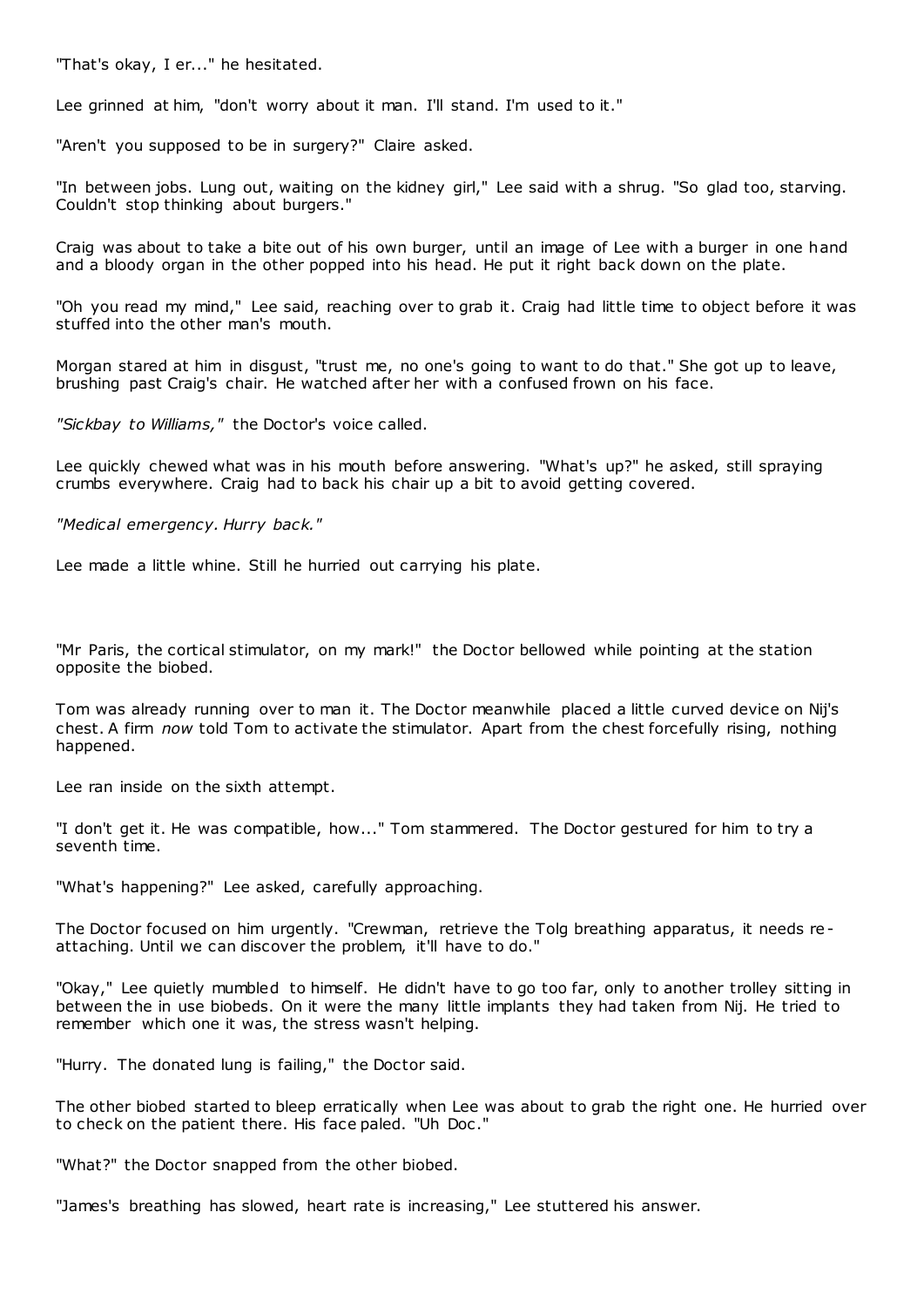Tom and the Doctor shared the same horrified expression. They dropped everything to run over to Lee's side.

"This doesn't make sense. He was fine before," Tom said.

The Doctor shook his head, "bring me the cortical stimulator. Quickly!"

Tom glanced helplessly at the other patient they had left. Lee ran over to him to grab the device from his chest. "Are we really... what about Nij?"

"I'm afraid a still living patient takes priority here, Ensign," the Doctor said as he gently placed what looked like a breathing mask over James' mouth and nose. Lee ran over with the device and handed it to him.

"Yeah, right. Sorry," Tom stuttered guiltily.

Lee walked over to the foot end of the biobed to use the console there, looking at the Doctor expectantly. He gave him a nod. "Clear!" Lee barked.

Tom meanwhile collected himself of his shock to pick up a tricorder and a regenerator, then hurry over to the opposite side to the Doctor. In between cortical stimulation, he attempted to scan.

"There's nothing. No damage. He shouldn't be dying," Tom said.

"Check for any nanoprobe activity. Anything, even slight," the Doctor said quickly, then nodded at Lee for another burst. Once that was done and with no effect he continued, "heck even check for blood type incapability."

"But wouldn't both problems only be on Nij's end?" Tom asked. The Doctor merely grunted as he signalled for another jolt. Tom did as he was told anyway. "Nanoprobe level count is low, primarily around the chest where the lung was removed."

"They're trying to heal the damage we've caused, but it's not enough. Another!" the Doctor shouted to Lee.

Lee was shaking by that point. He counted eight so far. "Doc, there's no response. His heart's stopped, breathing..."

"Is there still any brain activity?" the Doctor asked. Lee's hesitant stare gave him his answer, so he signalled another go. "Mr Paris, anything?"

Tom grimly shook his head. "Nada Doc . He should've been recovering. He was fine, healthy when we left him and I don't see any change now."

The Doctor sighed, frustrated and sullenly. "Make a note in the ship's log. Time of death 2103 hours."

He said it to Tom but he didn't even move. The Doctor glanced towards Lee to hint that he should do it instead, he nodded and walked away.

"Mr Paris?" the Doctor said with some empathy in his tone.

It took Tom a few minutes to respond. "I guilt him into it. I didn't think he'd do it, but still."

"It's not your fault," the Doctor said softly. He pat his shoulder in comfort as he returned to the previous patient, if only to hide his own guilty expression.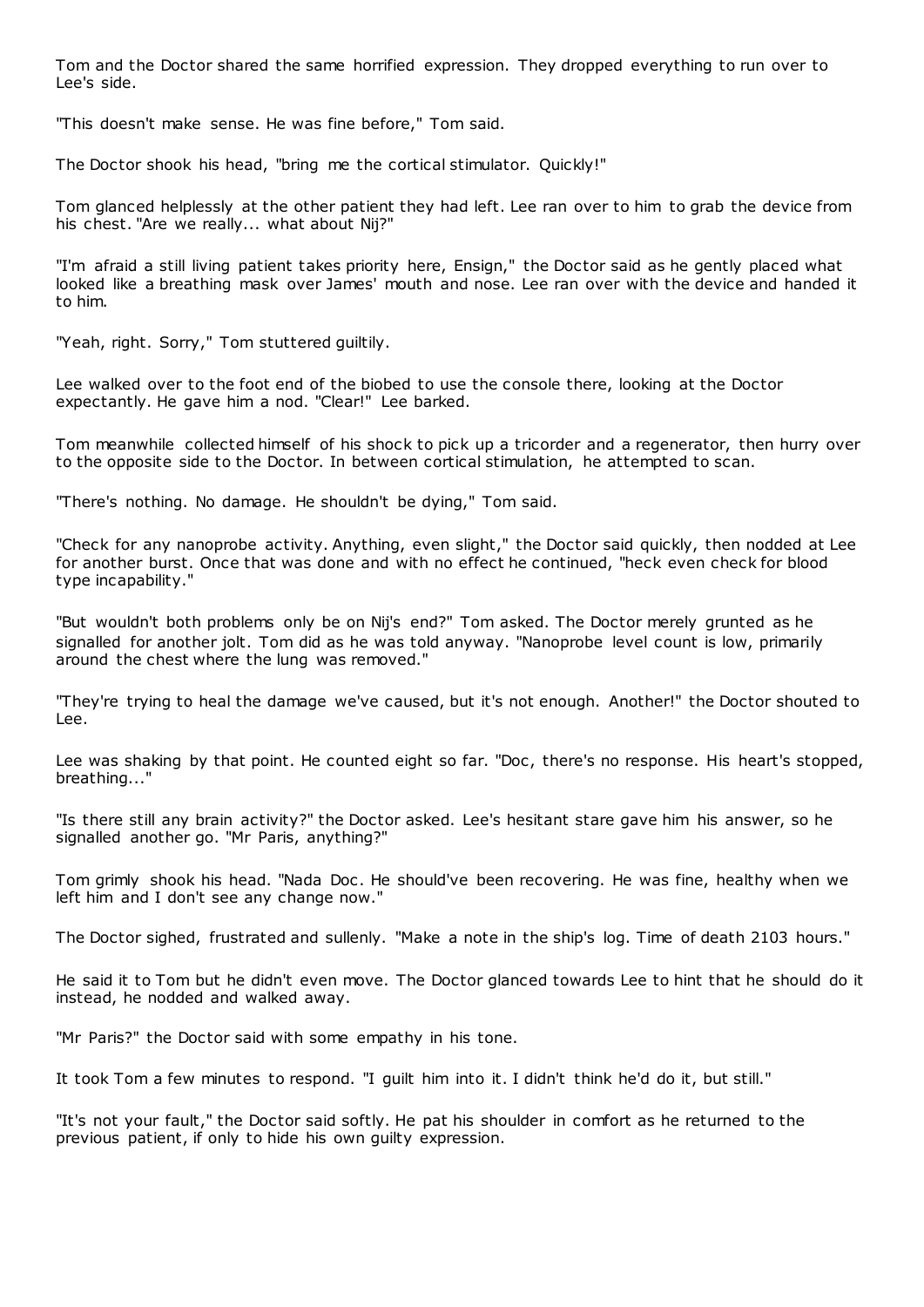Despite telling Lee to do it, the Doctor found that he still had to write up the report and then later the death certificates. He struggled between being annoyed about it and obsessing over what went wrong, which he couldn't figure out. He missed somebody walk into his office.

"Hellooo?" Morgan called him impatiently.

The Doctor looked up in surprise, "yes?"

"I've er, I dunno how to describe it but ever since I returned from that planet, I've felt a bit weird," Morgan said.

"Weird?" the Doctor sighed, eyebrow raising.

Morgan frowned, a little put off with his lack of concern. "Yeah weird. I can't describe it. Like t here's someone following me, watching me. I keep getting cold and stuff."

Finally the Doctor looked a little concerned. Still he remained in his seat. "I see. Is it possible that you're feeling that way because someone is watching you? It's perfectly normal to feel anxiety over that."

"What?" Morgan snapped, "no. Nobody's there. Can you scan me, it's probably some telepathic thingie."

The Doctor sighed as he climbed onto his feet. "For the last time, you don't need telepathy to know that your mother wanted a coffee. You are Human, it's not possible for you to possess that ability."

He got an annoyed exhale as a response, as well as the teen turning her back on him. He was relieved she seemed to be leaving but she stopped at the door. "Oh really. Then how come I can hear somebody when there's no one here?"

"It's your imagination. I only have deceased patients here, waiting for our coroner to collect them," the Doctor said with a lot of regret.

"Yeah right, that's definitely not it," Morgan said with a shudder. A grimace took over her face, "wait, dead? No way. He's definitely not, I can hear him." She ran out of the office but not out of Sickbay.

The Doctor gave chase. Once out of his office he spotted her standing near James' biobed. He understood and tried to sound sympathetic. "I'm sorry, but it's true. I haven't officially announced it yet..."

"Don't," Morgan scoffed and pointed at one of James' hands. The Doctor looked, he noticed the fingers twitching. A quick glance up and he also noticed the chest rising and lowering rhythmically. "See."

"What?" the Doctor stammered as he hurried over, "pass me the hypo tray."

Morgan shrugged, she picked up a tray from one of the trolleys to hand it over. The Doctor took a hypo and used it.

Moments later James' eyes started to open gradually, weakly. "Did it work?" he asked groggily.

The Doctor still couldn't believe it. He tried not to show it. "No, I'm afraid not. I'm looking into what happened."

"No you weren't," Morgan scoffed.

James tried to sit up. The Doctor quickly put a hand on his shoulder to push him back. All it did was stop him. "No, I need to run some scans. Many scans. Stay, please." He hurried away to gather more equipment. James looked in Morgan's direction, confused as he sat up.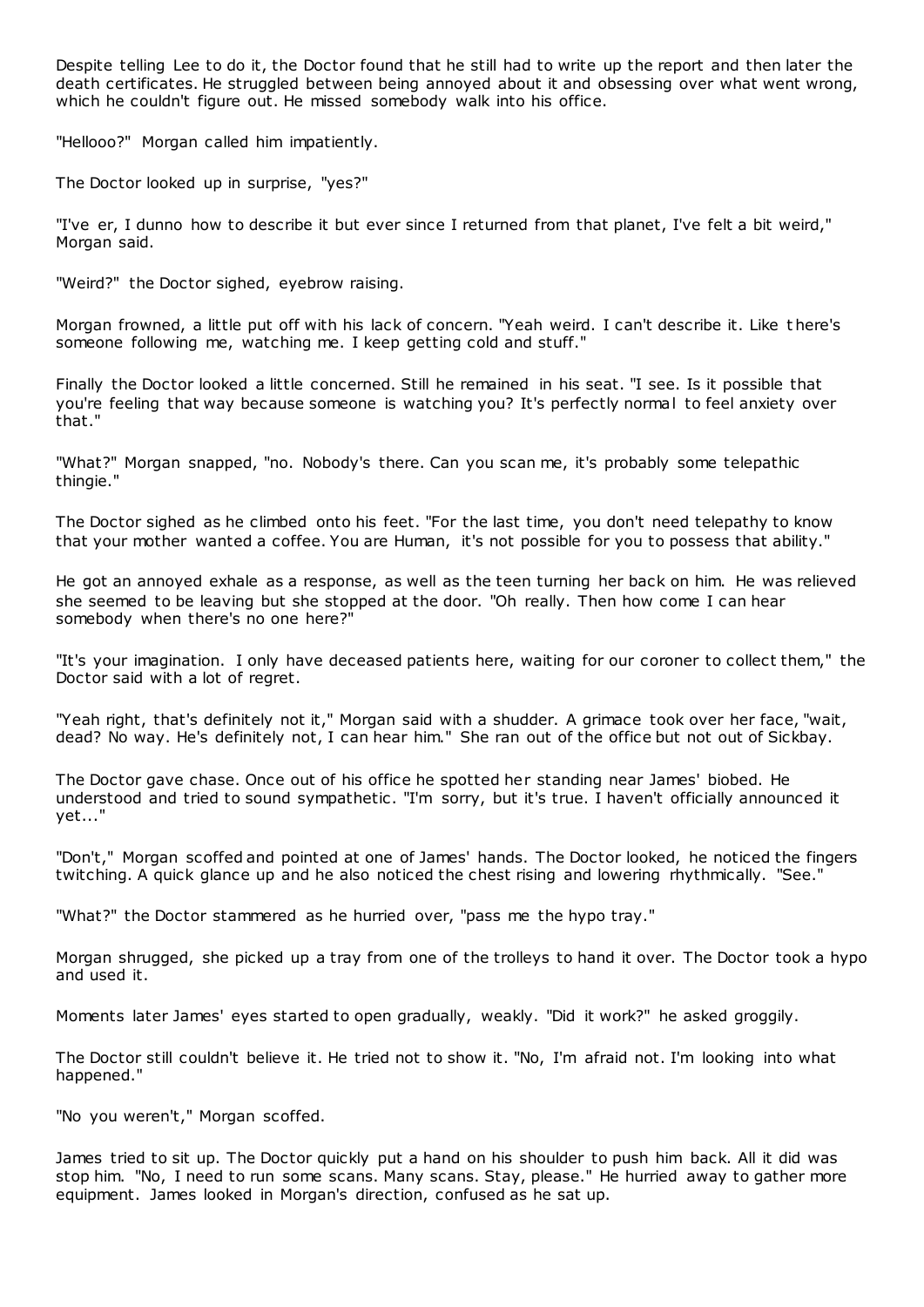"I dunno. He thought you were dead, so maybe you don't want to stick around. But if you were," Morgan said, then pulled a gritted teeth wince, "maybe you do."

"Dead?" James mumbled and looked down. Morgan assumed he didn't believe it.

The Doctor hurried back, sighed impatiently at his patient sitting up and gestured for him to lie down again. "You were. For ten minutes. I have no explanation as to why."

"Why he's not?" Morgan wondered.

"No, I'm more concerned with why he was. I have a cause of death theory for Nij, an underestimation of the role of the Tolg technology we removed," the Doctor started to mutter. Morgan looked bored and stopped listening. James went from dazed to confused as long as the Doctor rambled on, until he had to tune him out too. "Thus far, there's no way that any of those factors should've contributed to Mr Stuart's passing. It makes no sense."

"When can I get out of here?" James asked once he was sure he was finished talking.

The Doctor frowned as if he had insulted him. "When I tell you, you can. You've just come back from the dead, and you have only one lung now. Neither are something you walk off."

"Hmph, what a waste huh?" Morgan said and smiled in James' direction.

"Hardly," the Doctor gasped, clearly offended. "Giving an organ to a stranger, that's..."

"Done. Can we hurry this up?" James cut in, sounding more bored than annoyed.

The Doctor sighed overdramatically. "Very well." He started to scan with a tricorder, making hmm's all the while. "Oh, that reminds me. I thought I should warn you that while you were out before you died, Lee was talking about throwing a shower soon. He already has a buffet menu planned."

"Eew, that guy eats in the shower too?" Morgan grimaced.

James and the Doctor glanced at her briefly and back again. "Why would I care about that?" James asked.

The Doctor lowered the tricorder and once more hinted for him to lie down, with a judgmental look on his face. "Mr Williams assisted with Miss Torres and Rex's operation the other week." James' face turned a shade paler, which turned the Doctor's into a worried frown. "I assumed you knew already."

"If you thought that, why did you warn me?" James stuttered.

Morgan tried not to laugh. She walked off towards the door. The Doctor looked on helplessly. "Mr Williams is not discreet, at all. I've tried to tell him this is a delicate matter he should keep to himself, but he's excitable. I thought..."

James groaned and pulled himself off the biobed. The Doctor hurried around to stop him, mumbling no's over and over. Without his emitter on he couldn't follow him for long.

Lee shook his head side to side while happily singing along to his blaring music, occasionally stopping to munch on a slice of pizza. Because of the noise he didn't hear the door chime.

After a few attempts, the person at the door started to knock loudly. That got his attention. He turned the music down and got up to answer it. As soon as the door opened his face brightened up.

"Oh Jim, you're alive. That's wonderful," he grinned.

James tensed, "no, not Jim. Or Jimmy."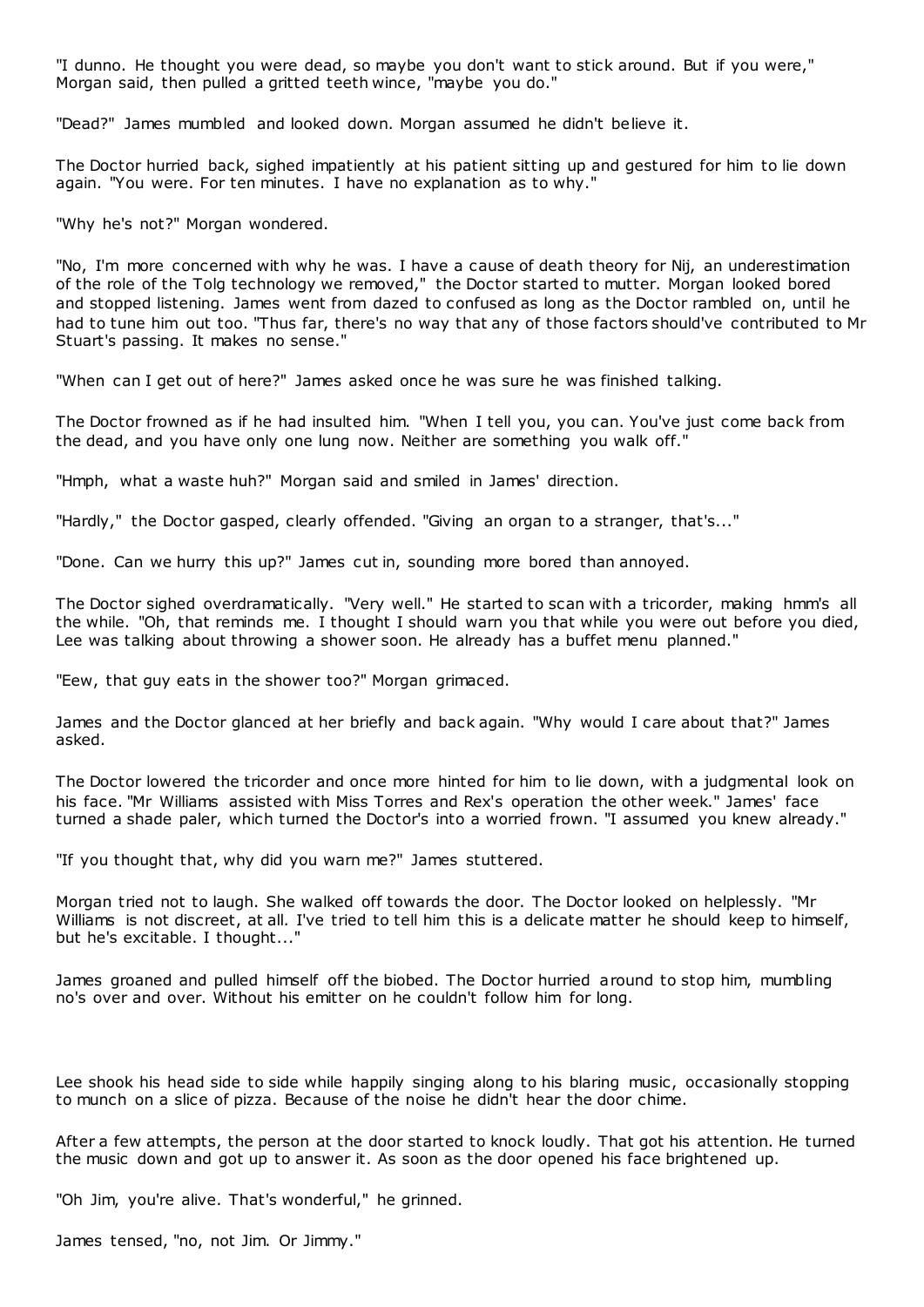"Ok you'd be the first. Fair enough James," Lee cheerfully said, stepping to one side to let him in.

James stepped inside just enough for the door to shut. Lee walked back to his chair, expecting him to follow. Since he didn't he stopped halfway into sitting down. "What can I do for you?" he asked after taking another bite of his pizza.

"Look, the Doctor told me that you knew about the pregnancy and..." James started to explain very reluctantly.

"Ah, don't you worry, the Doc's a pro," Lee said.

"No, not that," James shook his head. "Not many people know, and the situation's very... complex. You haven't blabbed it to anyone have you?"

Lee seemed puzzled, his eyes averted. "Hmm, don't think so." He walked back over to him as if he were struggling not to laugh. "While you're here, I do have a question."

"No. Just keep it to yourself," James muttered.

Lee couldn't hold it back anymore. He grinned gleefully and lunged forward to give James a hug. "Can I be the godfather?"

James was too shocked at first to push him away immediately. When he did the grin on his face made him snap, "no you bloody can't. What's wrong with you?"

"Aaw, why not? I've always wanted to be a god father to a friend's kid," Lee pouted.

"What, since when are we friends?" James stuttered impatiently. "We went on one awaymission, that's all."

"Why are you so grumpy, it's great news. I nearly told Claire earlier today. I might tell everyone tomorrow, it'll pick everyone up, you know. So will you and Jess take the kid back after it's born or something?" Lee quickly said excitedly.

James stared at him in utter disbelief, he was starting to shake a little from repressing his anger. "What? Why are you... It's none of your business. What gives you the right to tell everyone?" Lee didn't notice, he shrugged and continued to smile, making James visibly twitch. "Am I not speaking English here? Tell anyone and I'll rip your head off."

"Oh, somebody's in a bad mood. It must be that come back from the dead thing. I suppose that was quite a funny joke," Lee laughed.

"I'm not joking, I'm serious," James said, his face tensing.

"It's not very easy to pull off somebody's head you know. Anyway, when's the big day?" Lee asked.

"What big day?" James groaned.

"Well, I thought that since you're due a kid in a few months, you two would be getting married or something," Lee replied.

James' fists and jaws clenched. Still Lee seemed oblivious to it and continued to smile.

"Don't fret, my man, the baby is gonna be a cutey. You should be proud, not hiding it away from us. I'll do all the telling and you go do some yoga or something, chill out," Lee snickered, then pat him on the forearm.

#### **The Conference Room:**

The stench of coffee greeted everyone who entered. They expected a fun, useless morning meeting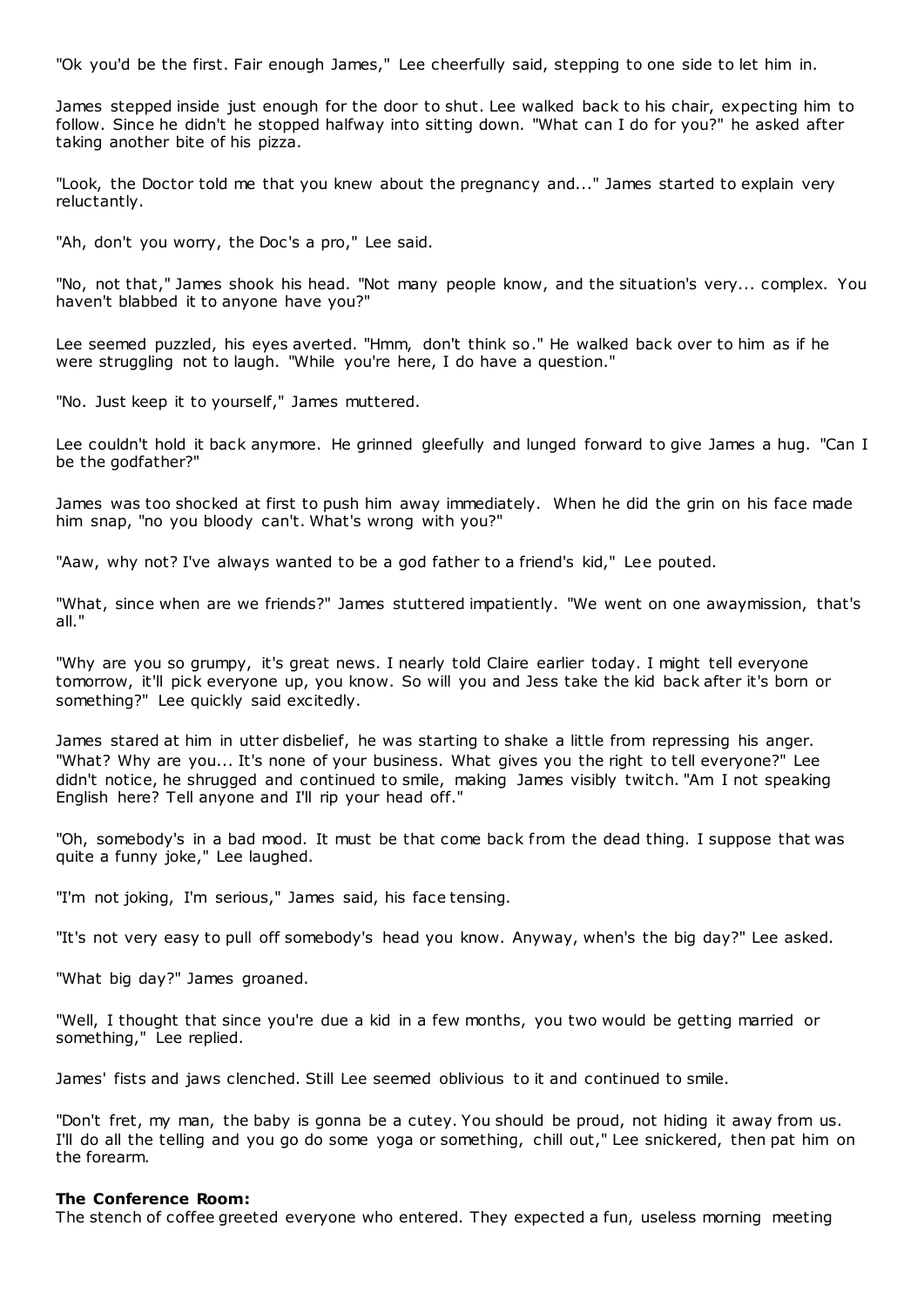because of it. Instead Kathryn was pre-armed with a death-glare, reducing the weaker members of the staff to mulch before they even sat down.

Harry was one of the last to sit down, in the middle of yawning so he was a lucky few to not notice it.

"Late night, Lieutenant?" Chakotay smirked.

"No sir, I'm fine," Harry said, glancing toward him. That was a huge mistake as he caught a side view of the Janeway glare and nearly wet himself in the panic .

"Ohno, who else died?" Tom asked. He looked around the table, spotted James and did a double take. "Um, I see dead people. Can anyone else?"

Kathryn rolled her eyes, "well I'm looking at a dead man, does that count?" Tom squeaked. "I'll get right to the point. Last night a member of the crew was murdered."

Most of the staff glanced around in shock. Annika was a little peeved as some looked at her expectantly, then grew confused.

Tom started to stutter very nervously, "murder's such a strong word. He volunteered and he's not even dead anymore."

"No," Kathryn groaned, eyeing him dangerously.

Tuvok stepped up, literally as well, "the victim is a Crewman Lee Williams."

James looked up with his eyes widening slightly as a few senior staff members talked between themselves. Nobody heard his, "what?"

"Somebody, most likely the killer, has tampered with the internal sensor logs," Tuvok continued. "I have a team on it now, however all they have found so far is who were on the same deck at the time of the murder. I wish to speak to them immediately."

Harry shuddered, "I don't suppose you're telling us all this to keep us up to date, right?"

"Correct," Tuvok nodded. He managed to look nervous, which surprised a lot of people. He turned slightly to address Chakotay, "Commander, with your permission I'd like to question Morgan."

Chakotay nodded, briefly eyeing Kathryn nervously. "Sure, I see no problem with that." He heard a growl come from Kathryn's chair.

"I'd also like to speak to Mr Stuart," Tuvok said.

Harry and Tom both didn't look surprised, but were a little nervous. Tom tried to shake it off by pulling a straight face and innocently saying, "who?" The brief lip curl gave him away. A mere second later his ear was grabbed and pulled so hard he stumbled off his chair. "Aaaaaaah, whyyyyeeeee!" he cried out when he hit the floor.

His stretched ear was finally let go of, Kathryn gave the back of his head a little tap. "I'm so glad you find the death of a crewmate so funny, Paris," she said cold as ice. Tom shuddered as he rubbed his ear.

The doors leading to the corridor opened. The Doctor hurried inside and up to the table. "Ah, I'm sorry I'm late."

"I think with the circumstances Doc , no one's gonna blame you," Harry said.

The Doctor smiled gratefully. He went to the only available chair he could see and sat down at the same time Tom was about to. He pouted and backed off.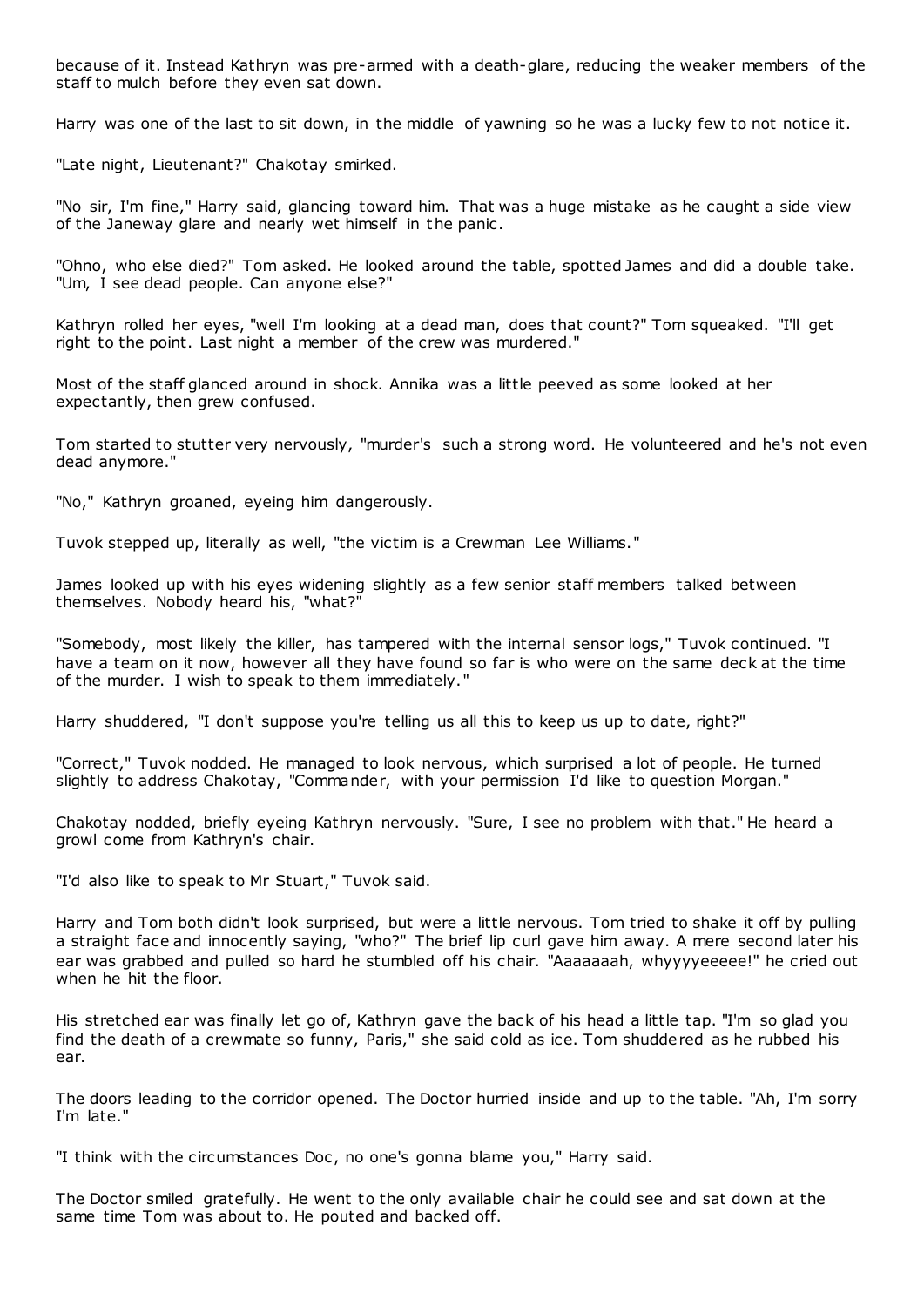Craig tried to swallow a lump growing in his throat. "How is he, Doc?"

"Fortunately I was able to treat the injuries and revive him, however..." the Doctor's face turned grim, he hesitated a moment. "The damage to his skull was quite extensive. I've had to induce a coma to protect his higher brain functions, until it can be fully treated."

James glanced between him and Tuvok. "What time did this happen?"

Tuvok's eyebrow raised slightly, "his lifesign reading ceased at 2305 hours." The Doctor nodded in agreement.

"Oh," James said a little shakily.

Tom scoffed and rolled his eyes. "You would know, wouldn't you."

Fortunately for Tom, James didn't respond in anyway to that. He merely sat there, staring straight ahead.

"What is it?" Jessie whispered to him.

James shook his head timidly, "he, I saw him not long before that."

"Is that so?" Tuvok said with interest.

James looked up at him with a deer in headlights expression. "Yeah. So it must've been after."

Harry shifted in his seat uncomfortably, opting to look anywhere but in his direction. It got his neighbours Tom and Neelix, as well as Jessie's attention. She narrowed her eyes threateningly.

"I'm sure we'll figure this out soon. James, you go with Tuvok to the Security Office. I'll call Morgan," Chakotay said, glancing at Kathryn as if to ask permission. She sighed, he took that as a yes. "Everyone dismissed."

"I wonder how he died. That's so cool," Morgan said. She looked to James standing beside her, eyeing him curiously.

He though only stared at the Security Office door directly ahead of them. "Whatever."

Morgan rolled her eyes. "What's up with you? He's not dead anymore. There's nothing to worry about."

James' attention shifted to her. "Lee was killed a few minutes after I left him. If I hadn't been in a hurry to leave him, I could have stopped it."

"Oooh, I see," Morgan pretended to sound surprised. James frowned at her, confused at her tone. She spotted it and smiled kindly. "You can't think like that. That kind of thinking will ruin you. You know the attacker would've just waited if you did stick around, right?"

James' eyes drifted to one side. "I... well yeah I guess," he didn't sound convinced.

The Security Office doors opened, Tuvok stepped out of them. "Mr Stuart, since you admitted to seeing Williams already, I will speak to you first."

James nodded and followed him back inside the office. Tuvok gestured to the chair in front of the desk, then took his own. James sat down with his shoulders tensed.

"Might I begin with why you had visited Mr Williams?" Tuvok questioned.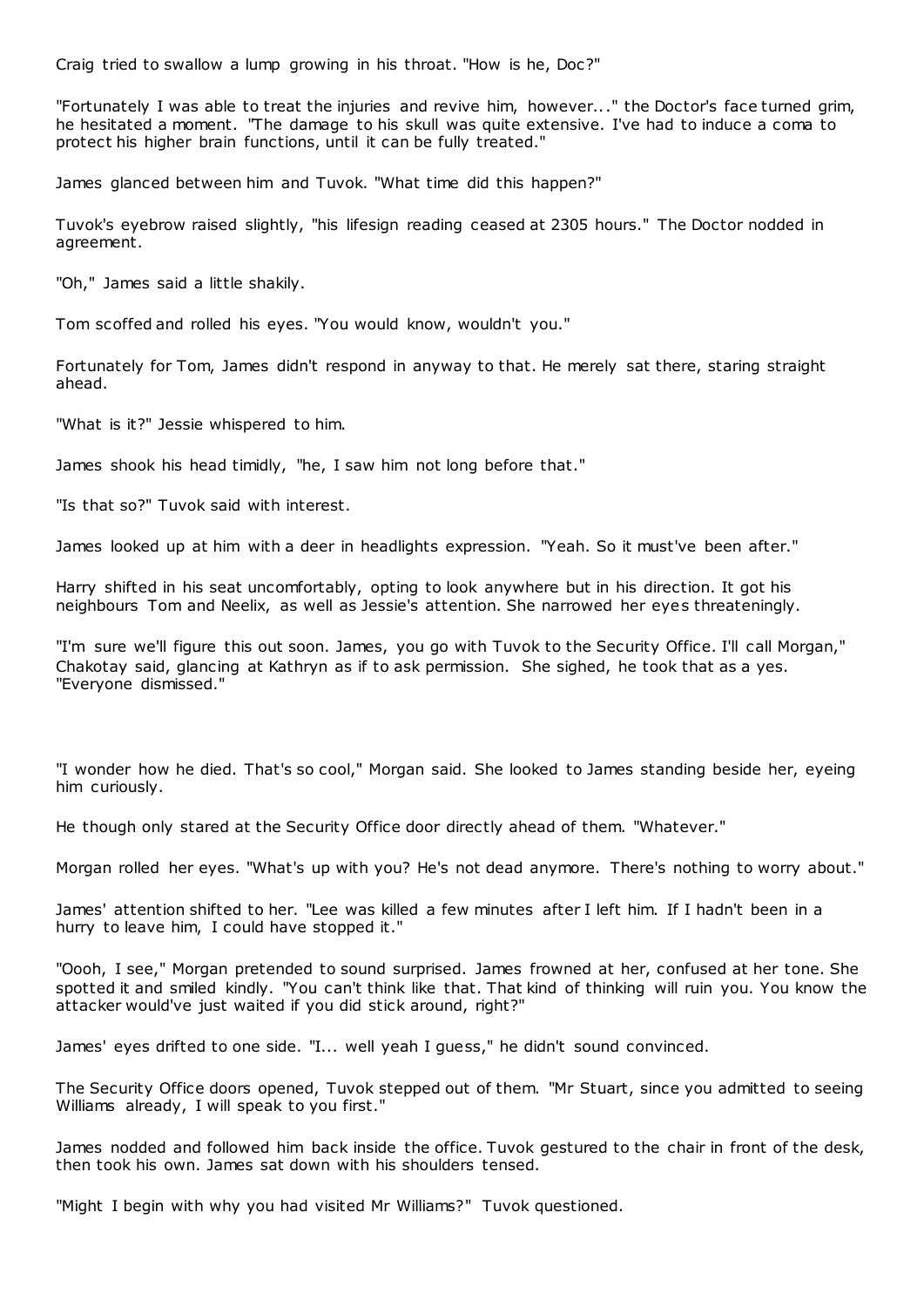"Right," James said while wincing. Of course Tuvok picked up on that and his eyebrow shot up. "I went to discuss some... little thing with him."

Tuvok nodded. "I see, what were you discussing?"

"A surgery he helped assist on. When I started temping there," James replied.

"Fascinating, I was informed that you and he were on different shifts. What time did you arrive and how long were you there?" Tuvok asked.

"I'm not sure exactly," James reluctantly said, "I'd just *woke up*, took a while to get my bearings. I know what time I left though, roughly, because I got home just after 2300."

Tuvok studied his body language; the tense shoulders, avoiding eye contact and the occasional sitting position adjustment. "Has Mr Williams done anything to, how can I put this, provoke your temper lately?"

James looked at him suddenly like he'd been slapped in the face. "What?" He scoffed and sat back a little, "oh I see. Jumping to conclusions. Very logical of you."

"That is not my motive," Tuvok said sternly, his eyes showed a little offense. "You didn't answer my question."

"I don't..." James blurted out, then took a deep breath in and out. It didn't help soothe his nerves one bit. He leaned his elbow on the desk and buried his face in his hand. "Look, it's not... I'm not that bad."

Tuvok stood up to walk over to the other side of the desk, keeping a careful eye on him. "Two weeks ago you murdered a man. You were at Williams's murder site. Surely you understand why you'd be a person of interest. You are clearly capable of it."

James looked directly up at the Commander with sharpened eyes. "I killed someone who had murdered the person I cared about the most. Fine. But Lee, it was just a little disagreement, a misunderstanding."

"What was?" Tuvok asked firmly.

"He wanted to..." James said, hesitating as he looked back ahead of him. "To blab some secret of mine, and he wouldn't listen. It's like he thought I was joking."

"So what did you do?" Tuvok questioned.

"Nothing, we argued," James replied quickly.

Tuvok strolled around to his other side, then leaned against the desk and looked directly at him. "He made you angry. You lost your temper."

"Not like that," James protested. Tuvok's plain expression didn't change. "I wouldn't kill somebody over something minor like that. This isn't the same thing."

"The sensors and its logs were hacked," Tuvok said.

James stared with his brow furrowing, "no, but..."

"You have a history of a violent temper. We have a fatal example only recently. Is it possible that you lashed out to silence him?" Tuvok said.

"Wait, that's ridiculous," James snapped.

Tuvok straightened back up but kept his firm gaze on him. "If you deny this, why won't you answer my questions? You were forthcoming the last time."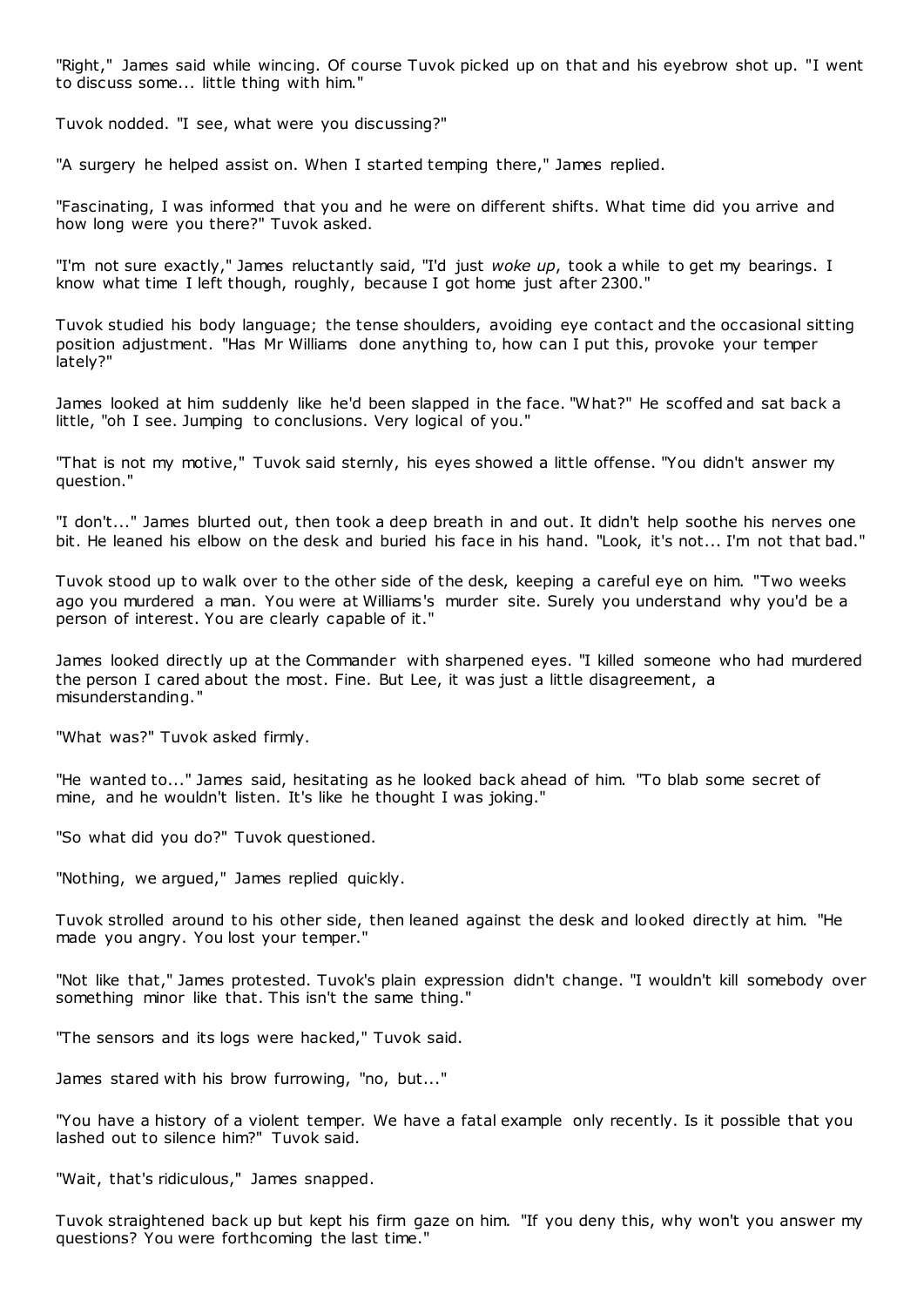"Well yeah, I take it that doesn't count for something," James said irritably. He shook his head. "Look, it was barely even an argument. He talked, I argued, I left."

"Then it won't make any difference to tell me what it was you argued over. Perhaps then I can judge if it were trivial or not," Tuvok said.

James scoffed and stood up. Tuvok instantly was on his guard. "To kill over, no argument is worth that. You've already made up your mind anyway, I'm out of here," he said, then headed for the door.

"Computer lock the office from the inside," Tuvok ordered. The click stopped James in his tracks. Tuvok meanwhile tapped his commbadge. "Commander Tuvok to Team One. Report to the Office immediately."

*"Yes Commander."*

"Ensign, you are restricted to quarters until this case has been resolved. You are not to leave unless escorted by an authorised guard," Tuvok said.

James shook his head, then turned back around. "I didn't kill him. I wouldn't. All I did was hit him, once. He was fine when I left."

"Any reason why you are only telling me this now?" Tuvok questioned.

"Come on," James laughed bitterly, "we both know why."

The doors opened. Thompson, Foster and an unknown crewmember stepped through them but waited there.

"Please escort Ensign Stuart to his quarters," Tuvok ordered.

Thompson laughed genuinely until everyone stared at him blankly, then it was nervous sniggering. "You're pulling my leg, right?"

"I don't see what's so shocking about it," Foster groaned while rolling his eyes. James looked at him, eyes briefly widened in surprise. "Other than it didn't happen sooner."

"Well yeah but," Thompson whined. Tuvok cleared his throat. "Yes... sir."

#### **The Ready Room:**

"So that's it, case closed? I'm surprised at you," Chakotay stuttered.

Kathryn raised her hand near him, hinting for him to wait. "No, Tuvok's only saying that's he a suspect, not the only suspect."

"I agree the evidence so far is circumstantial," Tuvok nodded.

"Like what?" Kathryn asked as she focused on him.

"It took the threat of being house arrested for him to admit to assaulting Mr Williams, when before he claimed they merely argued," Tuvok started to reply. "Stuart was also one of two people on the deck who does not live there, and claims he left immediately before the murder but also has the means to cover his tracks, hence the sensor issue. He has the motive and the capability."

Kathryn and Chakotay exchanged similar puzzled glances. "What is the motive?" Chakotay questioned.

"Stuart insists that Williams was threatening to expose a secret of his," Tuvok replied.

"A secret worth killing for?" Kathryn huffed, then shook her head. "Hardly."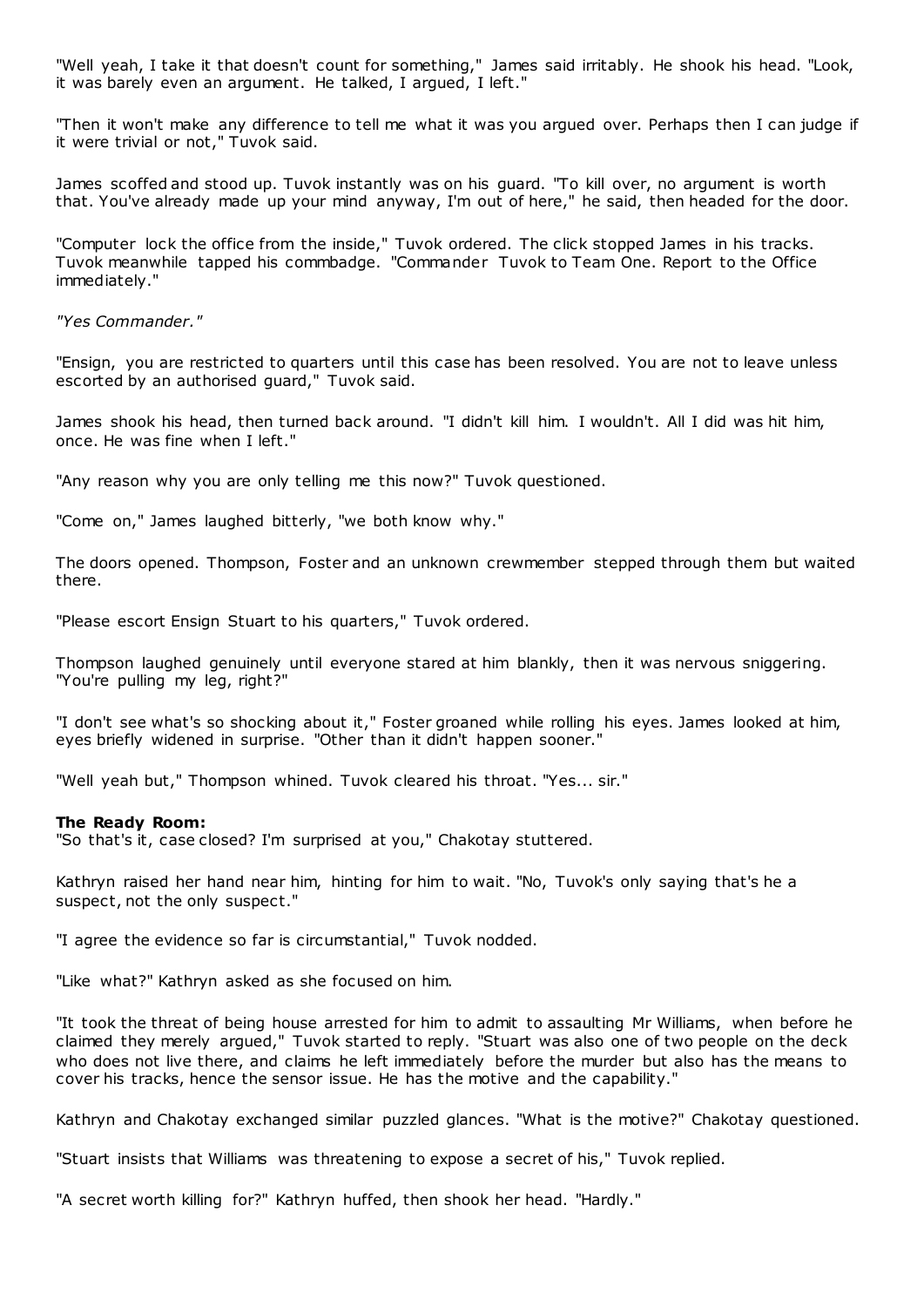"He himself did not go into detail, so I enquired as the only clue he gave me was related to his probation in Sickbay," Tuvok explained. Kathryn's gaze averted, shoulders slumped. "I believe Stuart would be capable of murder if it meant keeping the crew and one crewmember in particular from finding out."

"But, everyone knows about the prisoner murder. It spread like a typical Tom rumour," Chakotay said. Then he noticed Kathryn looking down at her crossed hands sitting on the desk sullenly. "What?"

Tuvok's eyebrow raised quizzically. "I was not certain if you or the Captain knew, my apologies." Chakotay was more than a little curious after that, he was getting a little impatient. "Crewman Rex was pregnant at the time of her murder. Stuart killed her murderer to avenge them."

"Oh," Chakotay sighed in realisation. "I get it, makes sense."

Kathryn pointed a growing death-glare in his direction, making him shudder into silence.

"That is not all Commander. The foetus survived because of a volunteer surrogate. Said surrogate is married, and logically he has not been informed otherwise we would all know about it by now," Tuvok said.

Chakotay's face turned lily white. "B'Elanna. And Tom, yeah of course he doesn't know," he stammered. He shook his head, "no. We know James can be a bit overprotective, but him killing that man was still a shock. I understand it more now than I did before but..."

"If Lee threatened to expose this secret, his story checks out," Kathryn said, prompting a couple of eyebrow raises from Tuvok. "I can see him lashing out, if pushed too far. Killing him though? Absolutely not."

"This is not the first time, nor second, that he has been reported for violence," Tuvok pointed out. "For some time he had seemingly *calmed down*, but has recently escalated gradually over the years. Hansen has reported a number of incidents involving him, calling him a bully."

"Yes, I believe everything that attention seeker who tried to beat or even kill my daughter says," Kathryn muttered rudely.

Tuvok soldiered on as if she said nothing, "three years ago a security team covering Deck Thirteen reported being attacked by him before the explosion. They asked not to confront him because his interference apparently saved them from it."

"Oh lock him up for life, shall we?" Chakotay groaned.

Kathryn smirked briefly. "I get where you're coming from Tuvok. Still, you've already said the evidence is circumstantial. You're going on as if you're a prosecution lawyer aiming for the throat. Are you sure you're looking at this objectively?"

"Of course, Captain. However there is no evidence yet of anyone else's involvement. Mr Williams was well liked, considered a friendly, harmless individual," Tuvok answered. "Stuart had a motive, he has admitted to being in a fight with him and seeing him before the murder. Sensors were hacked, he is more than capable of doing that."

"Oh I don't know. I'm still trying to figure out how he deleted black coffee from any replicator I use, and no one else's," Kathryn grumbled bitterly. "He's good, too good to be found out so easily."

Chakotay nodded. "Yeah, true. If he had covered his tracks, you wouldn't know it so quickly." Tuvok's eyes glazed over, he recognised it as silent agreement. "Yes James has a temper, his behaviour lately helped us forget that, that's why the murder was such a shock. But at the same time, it's not that surprising. He's... what's the word, dedicated to Jessie. Murdering to avenge her is not the same as murdering to silence a secret that's gonna come out eventually."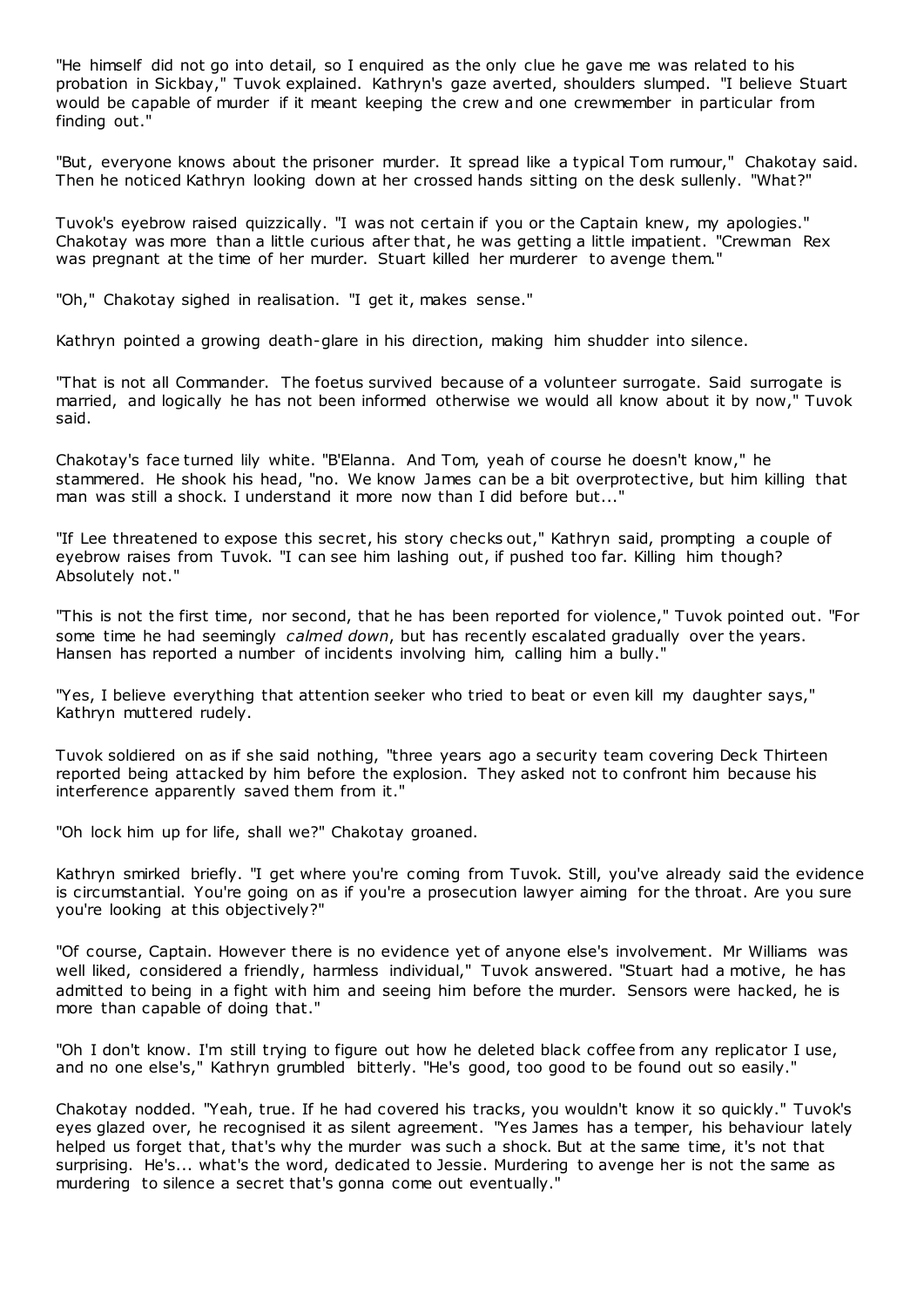"I agree Commander," Tuvok said to his and Kathryn's surprise. "However we cannot ignore the fact that within minutes of Stuart allegedly leaving Williams after striking him, he was murdered."

"Hmm yes, that is convenient. Almost as if someone saw their chance," Kathryn smiled knowingly.

"Indeed. But that someone must also know how to hack the sensors. Unless Stuart did it to hide the fight he had with him and unknowingly incriminating himself with the murder," Tuvok said. "I will continue investigating until there is firm evidence, of course."

Kathryn sat back in her chair looking thoughtful. "In theory, it should be easy. A punch in the face would leave DNA evidence right, skin usually. Depending on how Lee was murdered, you should be able to compare samples found on the injuries."

"The Doctor is running tests now," Tuvok nodded.

"I don't know, this doesn't add up and it doesn't sound like him," Chakotay said.

Tuvok eyed him curiously, "forgive me Commander, but we are talking about a self admitted murderer. It sounds exactly like him."

"Again, he avenged the woman he clearly loves," Chakotay said, glancing briefly at Kathryn and then Tuvok. "I mean, if they're having a baby together..."

Kathryn sighed impatiently, "apparently this love spell beam was real." Chakotay's jaw dropped, he stubbornly shook his head. Kathryn looked on in sympathy. "Most people were doing pransy stuff like writing love poems or serenading a helmsman with soppy boyband ballads," she said eyeing Tuvok playfully.

"Why would you assume I was responsible?" he asked uncomfortably.

Chakotay felt a little relieved at hearing that. "But James and Jessie were missing in that hotel for a while. So, okay..." he hesitated slightly, "they're *just* friends, but I stand by my opinion. At the very least he avenged his unborn baby, and lots of people would understand that. It's human nature. Lee's murder though..."

"Indeed," Tuvok nodded. "He clearly cannot control his temper due to his feelings for her. Whatever they may be, you can't deny that they are strong. In Humans as volatile as Stuart, that can be dangerous, as we have already seen."

"It doesn't mean he'd kill Lee to protect Jessie from, what, being humiliated by Tom?" Chakotay said, scoffing at the end.

"Love can be a dangerous, and unpredictable thing," Kathryn sighed sadly. Chakotay looked at her in surprise.

A very grim looking Jessie walked slowly down the corridor leading to her quarters. As she anticipated, Foster and Thompson stood guard with a third person she didn't know. Two of them were more interested in playing a game on a PADD Thompson had brought.

"What I would give to be in your position, Jess," Morgan said on approach, startling Jessie into stopping.

"Yeah, who wouldn't want a bunch of twelve year olds standing outside their home?" she said loud enough for them to hear.

Thompson looked up, shrugged it off and continued. The unknown gasped and snatched the PADD from him, "wait your turn!" Foster rolled his eyes.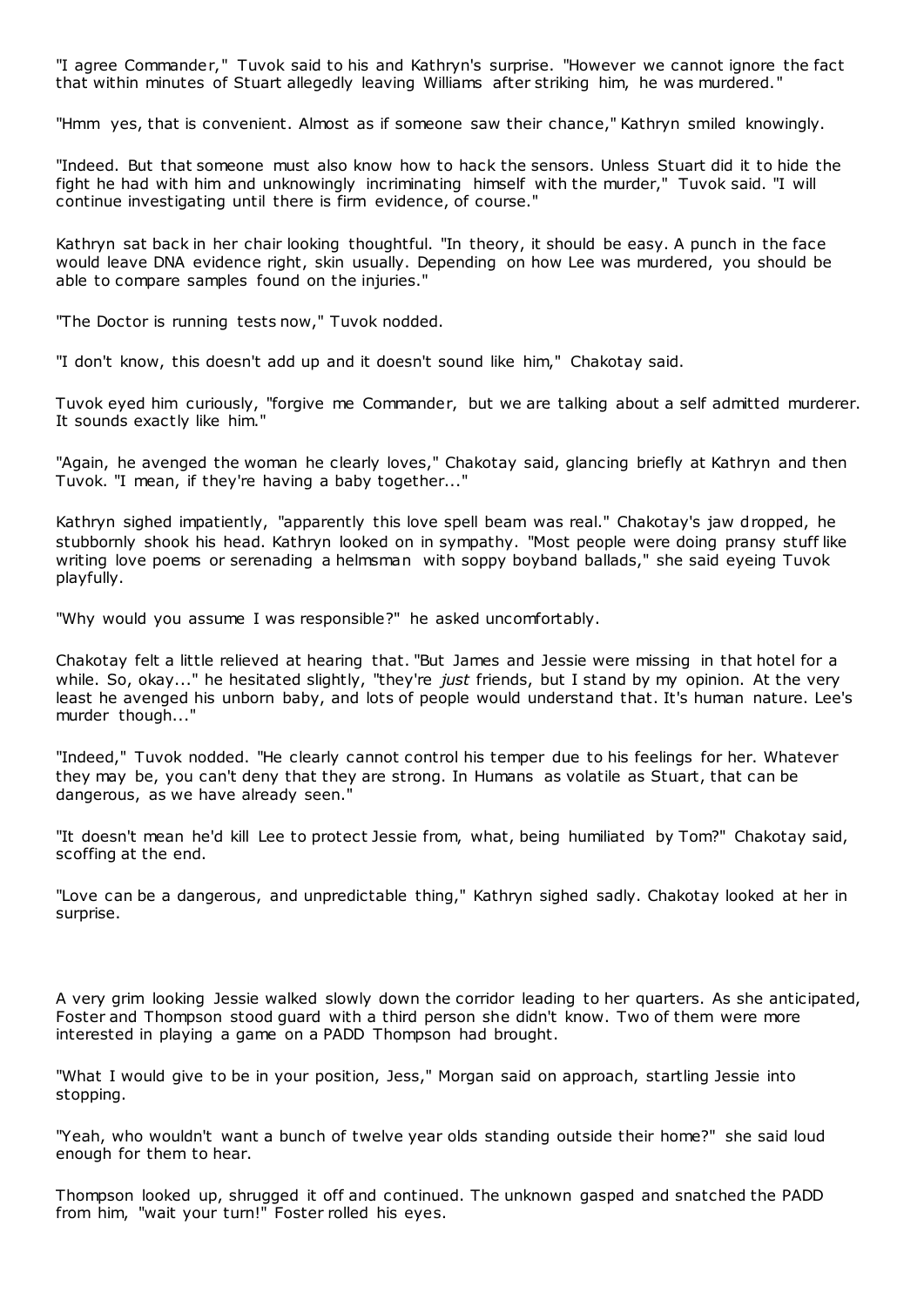Morgan sighed, "not that. I mean living with someone who'd kill for you."

Jessie's face scrunched up, "what? You don't believe that, do you?"

"Well duh," Morgan laughed, "he killed your murderer a few weeks back."

"You..." Jessie stuttered before her face froze with a slack jaw. She attempted to shake it off, "you scare me sometimes."

Morgan seemed surprised at that. "Why? You gotta admit, it's cool what he did. I really underestimated him."

"No I don't," Jessie grumbled. "He's no different to the James we've always known. Nothing's changed." She continued walking to her quarters.

"You don't know how lucky you are," Morgan said wistfully, then hurried after her. "My best friend wouldn't avenge me."

"Sad," Jessie muttered under her breath once she got to the door. Two out of three of the team scrambled to help Foster block her entrance. "Oh come on, really?"

Thompson shook his head, "nuh uh. He's not allowed out."

"I'm not trying to do that, I want to go in," Jessie said.

Foster took a step ahead of the other two, "if you go in there, you're putting yourself in danger."

Jessie laughed mostly out of disbelief, but also to hide her offense. "Don't be stupid. James wouldn't hurt me."

Morgan appeared eagerly at her side, cueing an eye roll from Jessie. "Or me, I'd kick his ass. I'll watch her back."

"That's not..." Jessie tiredly said.

"I suppose that'd be okay," Thompson said. Foster and the unknown stared at him blankly. "What, I've been waiting for someone to kick his ass."

"Coolio," Morgan giggled. She shoved Foster out of the way, making him stumble a few feet away. Jessie walked into her quarters mouthing what she said with a grimace. Morgan followed.

They both found James lying on the sofa looking sorry for himself. As soon as he noticed, he sat up quickly. Jessie sat beside him and Morgan sat on the chair nearby.

"Now come on, enough of that," Jessie said. With a friendly smile on her face she gave him a playful elbow to the arm. "You don't give up that easily. I won't either. We'll figure this out."

James turned his head toward her, "you assume that I didn't do it?"

Seeing his sullen expression made Jessie's cheerful mask slip for a second. It then helped her get motivated, "of course you didn't. You have no reason to kill Lee, or even hurt him."

James flinched and looked away, "I did though." Jessie waited patiently, hiding her concern. "He knows about the baby, and he was going on and on about wanting to tell the whole ship. I tried to talk him out of it, but I..." He sighed, annoyed at himself. "I snapped. Hit him. I left him to be killed, I may as well have..."

"No, don't do that," Jessie scolded him in a gentle, soothing voice. "It's not your fault. It could've been anything else. A violent person who he snatched food from, or someone who couldn't handle his chirpy nature."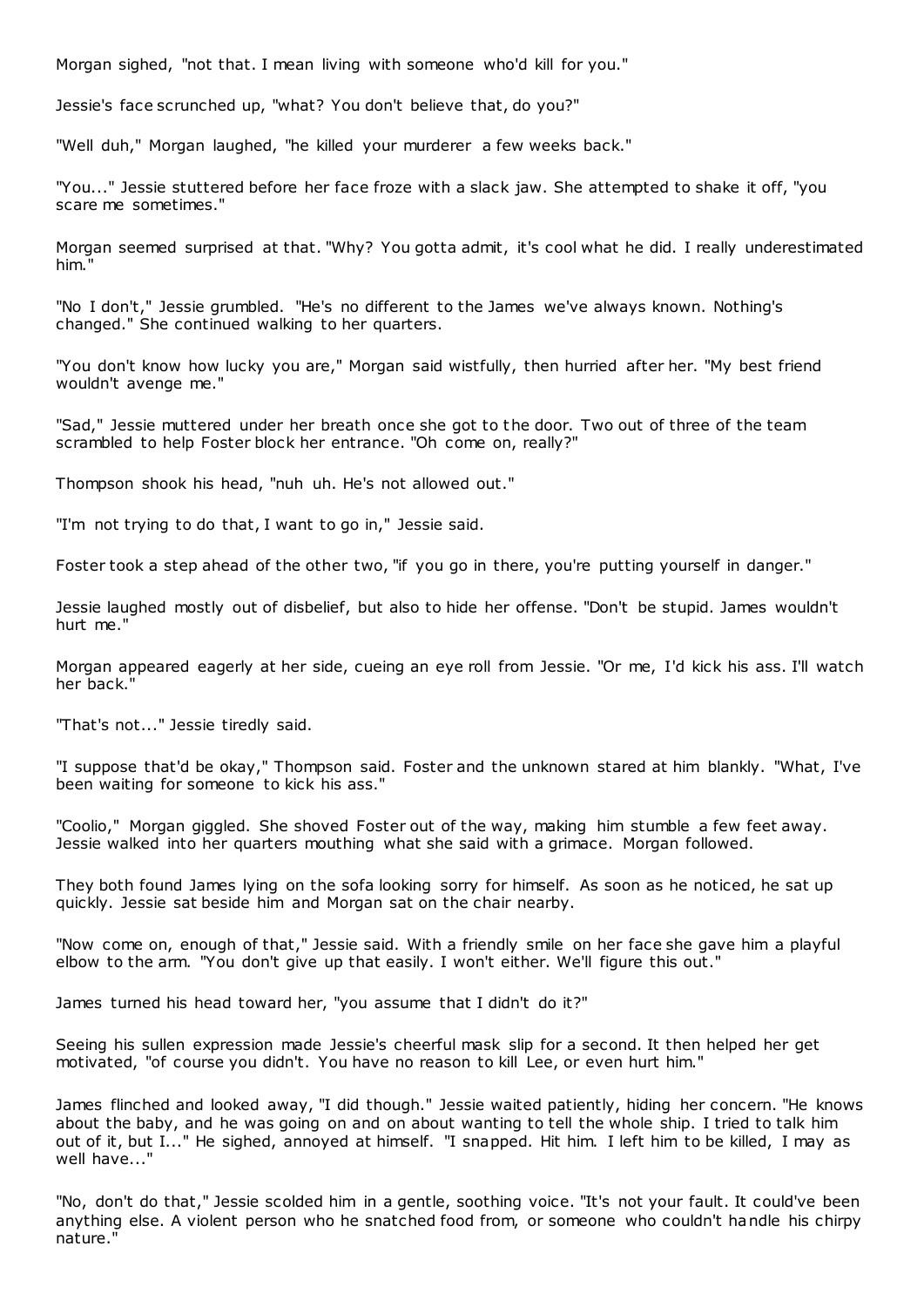Morgan stuck out her bottom lip and nodded. "Yeah maybe. He is a bit gross, and steals rations apparently."

James glanced down at his lap, head shaking. "Doesn't matter. Everyone will think it was me."

"Since when do we care about what other people think?" Jessie asked.

"Since I was accused of murder this morning," James replied.

Morgan grunted in disgust. "Ugh, that judgmental unemotional prick. So much for logic . Want me to slap him around a bit, or..."

Jessie's attention darted to her with her eyes wide. "I don't think that will help *somehow* Morgan."

As soon as she turned her focus back on James, Morgan pulled a face and wandered away.

"I hit him, so my DNA will be found on him. They're testing for it. They'll think I did it all," James mumbled.

"Yeah, that sucks," Morgan said.

Jessie once again looked up, then around to scowl at her and back again. "It's not going to happen."

"Of course it will. They'll toss me in the brig for the rest of this journey, all for something I didn't do because I couldn't keep my temper," James stuttered, his voice cracked. Jessie saw tears brimming in his eyes.

"No, no. They won't, I'll make sure of it," she said with a frog in her throat. She moved closer so she could wrap her arms around him. Instantly she noticed the tension in his shoulders and arms, despite it lowering when she did so.

"Don't worry Jess, the Captain is my mother. I could talk some sense into her," Morgan said.

"Why do you want to help, Morgan?" Jessie asked.

"Who wouldn't help a friend?" Morgan replied.

#### **Sickbay:**

Tuvok waited patiently at the door while the Doctor worked on the computer on his desk. He on the other hand was not looking very patient. He kept looking up at the Commander, rolling his eyes and sighing as he glanced back down, louder each time.

"You know, we do have this marvelous invention called a commbadge," the Doctor said after doing that six times.

Tuvok's plain expression didn't change. He barely moved at all. "This is the only lead we have. Besides, it doesn't usually take you so long to run a DNA comparison."

The Doctor once again exhaled loudly and irritably. "There were several samples to compare to. One of which was fine, the rest are partial matches. I don't understand it."

"Partial matches, and one is *fine*? Perhaps I can work with that while you work on the others," Tuvok said.

"Yeah that's the thing," the Doctor huffed. "The one sample that isn't a problem is somehow tainting the other samples. If I tell you who has matched, then you'll arrest the man for murder when I..." he chuckled bitterly, "I really don't think so."

Tuvok stepped forward with a curious expression. "Doctor, I do not run my investigations with only conjecture or partial evidence, nor do I decide with my *gut*. Explain please."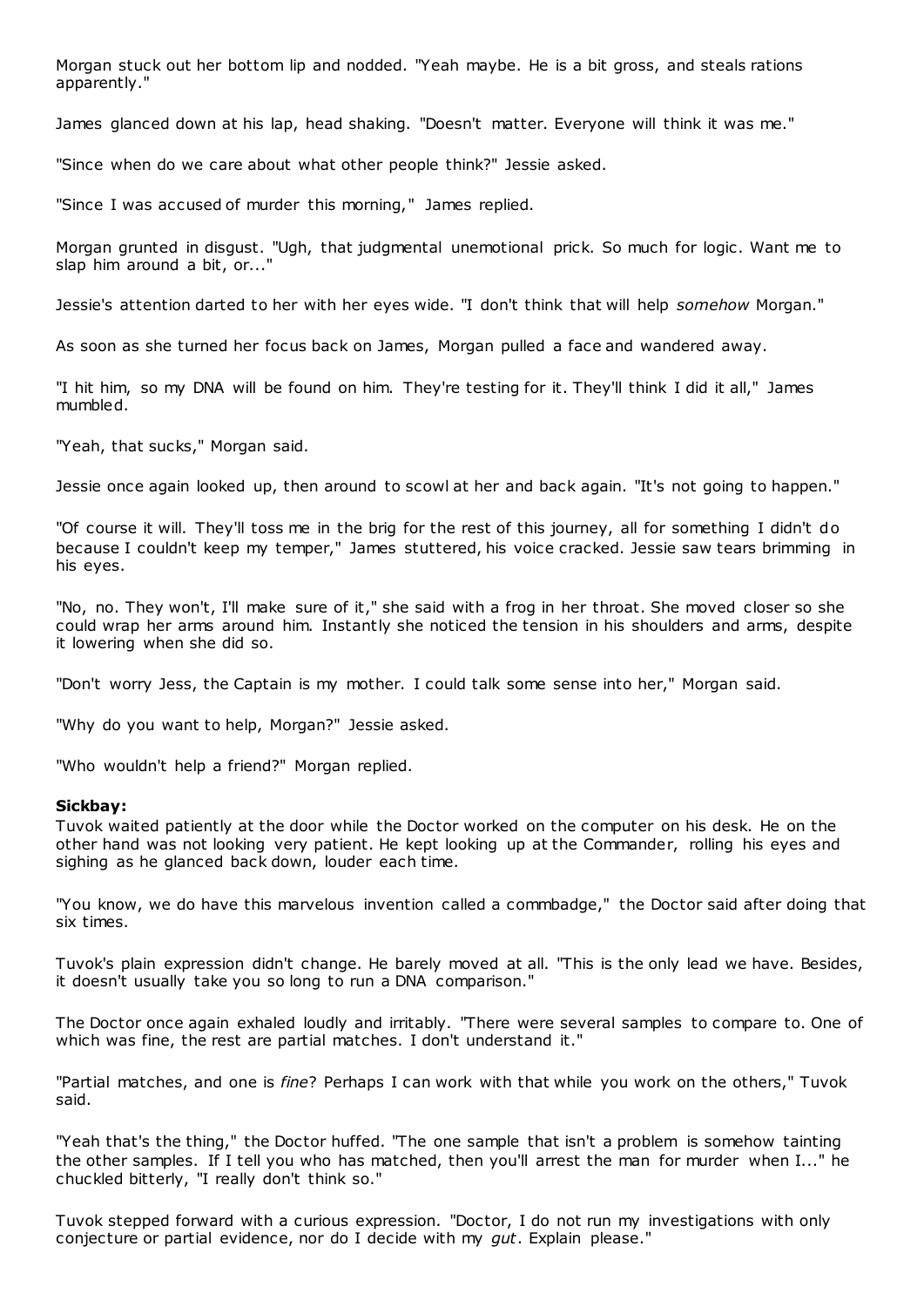He got another sigh. The Doctor glanced up reluctantly. "The sample I recovered from the bruising around Lee's eye, that's a match for Mr Stuart," he said before turning his voice up more than double, "but..." Tuvok raised an eyebrow. "The others, particularly the killing blow, are only a 25% match with Stuart."

"That suggests he was involved, that he did more than strike him in the face," Tuvok said with certainty.

The Doctor shook his head at him, widening eyes, "no no, see, this is why I didn't want to report until I was absolutely sure. If he did do this, the other injuries would be a match like the first one. There's no reason why they'd be degraded."

"I see. What would cause this?" Tuvok asked.

"I don't know, that's the problem. The only theory I have is not possible," the Doctor replied. Both eyebrows were up now, Tuvok's face hinted for him to explain. "James was telling the truth when he said he hit him, but the person who assaulted Lee shares a DNA structure with him."

Tuvok recoiled a smidgen in surprise. "A relative of his? He has no living relatives on board. Not yet anyway."

The Doctor nodded. "Now you get it. It makes zero sense. Like you say, there's only really the unborn child. If you cast aside the ridiculousness of that idea, I'd get a 50% match, not 25%."

"Indeed. So it must be something else," Tuvok agreed.

"Right. I'm looking into other factors that could possibly affect a DNA sample, as I've ran various tests and got the same results. Unfortunately I'm running out of ideas, I'm close to suggesting another time travel incident with a very peed off grandchild," the Doctor chuckled.

"Perhaps," Tuvok said while in deep thought, making the Doctor pass a judgmental expression his way. "Perhaps it's not the sample, but the equipment. Thank you Doctor." He turned to exit, leaving the hologram baffled.

The doors opened abruptly and yet James barely gave it a glance. The Security team strode in, each of them grasping a rifle pointed toward him. Foster took the lead, if a bit anxiously at first.

"Tuvok wants to see you. Come on," Foster said.

James looked up at them all, not impressed at all. "You don't need those."

"Huh, right. Nice try," Thompson said nervously.

Foster looked back over his shoulder, first to Thompson, then to the unknown. "What are you waiting for?"

Thompson laughed as the unknown stepped forward, overtaking Foster. The laughter trailed off and his face went pale. "Are you kidding me?"

Foster stepped back, keeping his rifle trained on him. "I got your back."

"You little... pansy," Thompson grumbled, reluctantly going forward as well.

James stood up with an annoyed groan, "for god's sake." Thompson jumped back and re-aimed. The unknown, a few inches from grabbing his arm merely froze.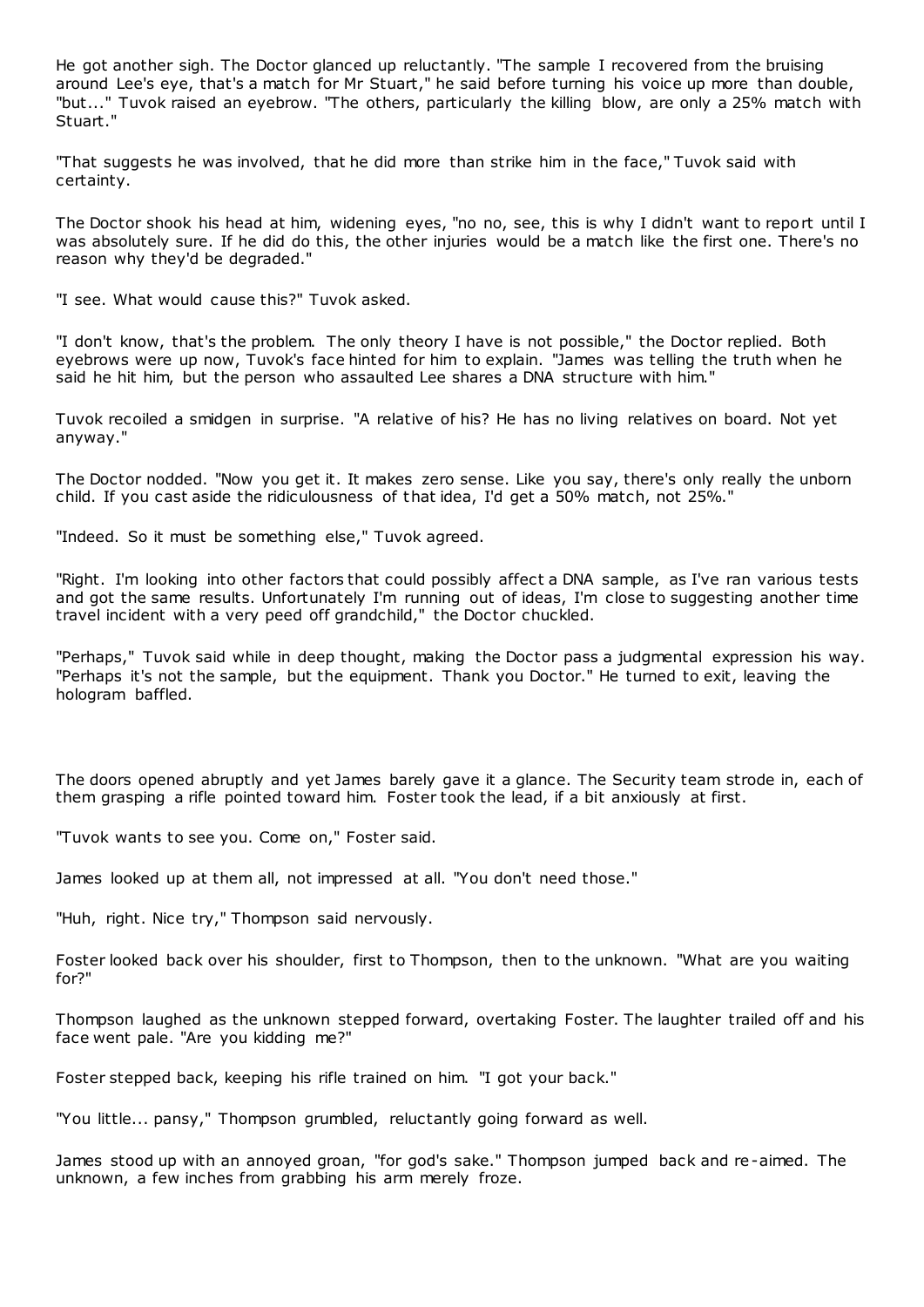Two of the trio lead James down the corridor, with Foster trailing the back. They entered the turbolift, Thompson made sure he was as far away as possible even if it only made a few centimetre difference.

"Deck Five," Foster ordered.

James frowned, "Sickbay, why?"

"That is where Tuvok wants to see you," the unknown said with a scoff. James looked across at him, mouthing an oh. Even that unnerved him. James sighed and looked straight ahead instead.

A short uncomfortable turbolift ride later they stepped out. On their way to Sickbay the doors opened early. Annika stepped out, closely followed by an unknown woman. She headed their way for the same turbolift.

James didn't think anything of it until she spotted him and stopped, grunting in disgust. The woman following her didn't slow. She smiled coyly while her brow raised. He expected the two to bump into each other. Instead the woman walked straight through Annika as if she wasn't there.

"What?" James stuttered, slowing to a stop as well. The team instinctively did too and re-pointed their weapons.

Annika stuck her nose up in the air, "get that monster out of my way."

The woman giggled maliciously as she looked over her shoulder back at Annika.

"We can't, we're going to Sickbay. We're gonna pass at some point," Thompson said.

"Ugh, fine," Annika groaned. She turned around and stomped off.

The woman turned back to stare at James, giving him a wink before twirling around to follow Annika once more.

Foster meanwhile nudged him in the arm with the tip of the rifle. "Hey, don't get any ideas."

James tried to move his attention, but the woman turned the distant corner while staring at him with the same dark smile on her face. Once gone he couldn't shake off the cold feeling of dread he only just noticed she left in her wake.

"I've been meaning to ask, man. What's up with the name change, did you marry a guy named Stuart or are you changing your first name?" Thompson asked. Unknown and Foster glared at him, he smiled and winked.

"What?" James said with a frown. He looked around at the others. "You didn't see that?"

"See what?" Foster asked, narrowing his eyes suspiciously.

"I only saw a woman scorned. What did you do?" Thompson snickered. "Oh, I get it, you slapped her around again," he winked. "Don't be put off, I think she likes it."

James stared blankly at him at first, but his nose started to shrivel up in disgust. "What's the matter with you?"

Foster again nudged him, "I don't think you have any right to be asking that. Come on, or we'll drag you there."

"Yeah, sure," James said while managing to resist a smirk.

The four made it to Sickbay. Tuvok waited in the office for them. The Doctor meanwhile grumbled and tapped on his computer angrily.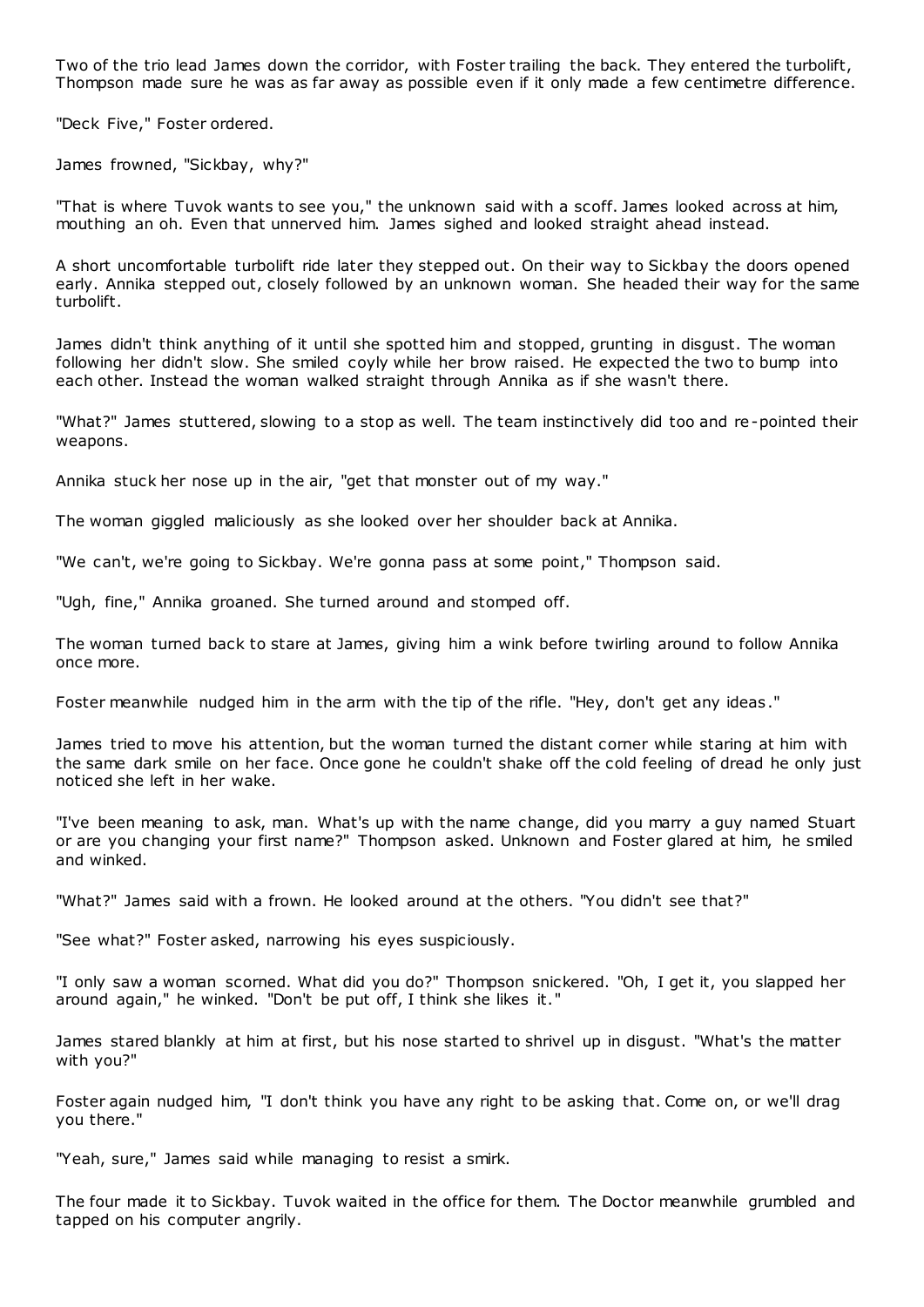"Ensign, I have a couple more questions for you," Tuvok said.

"You couldn't ask me over the comm?" James said, glancing briefly at the team standing behind him.

Tuvok's shoulders raised for a moment as he took a deep breath. "Did you tamper with the Doctor's scanning equipment?"

James didn't answer right away. He stared at the Commander in disbelief, then rolled his eyes and looked away.

"Ensign," Tuvok said sternly.

"I don't believe this," James muttered to himself. "No, of course not. Why?"

Tuvok took a few steps forward. "Very well. Second question. We have verified cause of death; intense pressure to the throat. Whoever did this strangled him with so much force his neck was broken."

James couldn't help but notice the only figure lying on a biobed right at the edge of his peripheral. Coupled with what Tuvok said he could only flinch. "That's... I see. What's the question?"

"Do you think you are physically capable of doing this?" Tuvok asked.

"Physically?" James said warily. "You mean..." Tuvok nodded. "No."

Tuvok stared at him, unblinking. It made James feel a little uncomfortable.

"If you are innocent, then you would co-operate, assist us in finding the true culprit. Lying..." Tuvok said.

"I'm not," James quickly interrupted. Tuvok's eyebrow raised in judgement. "Look, I never touched him, not like that. Surely it'd be easy to prove that."

The Doctor growled. "You'd think!" he angrily grunted at his computer.

Tuvok briefly looked over his shoulder at him.

James stared as well. "Why, what's happening?"

"That's not your concern. Thank you, you can go back to your quarters now," Tuvok said.

"That's it?" Thompson stuttered. "We escorted Mr Stabsalot here, risking our literal necks apparently, for two questions you could've asked him over the comm?"

Foster groaned, "I do wonder how you've kept this job for so long." Thompson narrowed his eyes.

"It's important when questioning suspects and witnesses that you study their actions as well as their answers," Tuvok said patiently. "Now dismissed."

#### **Engineering:**

Loud chatter and laughter below pounded against Craig's sore forehead, even after he moved to the second floor to work.

He was caressing his forehead when he heard footsteps approaching him. He groaned, expecting one of his new workmates to be dumping more of their *paperwork* on him.

"I have a bone to pick with you," he heard Morgan say, surprising him into forgetting his migraine for the moment.

"Morgan?" he smiled until he realised what she said, then he looked worried. "You do?"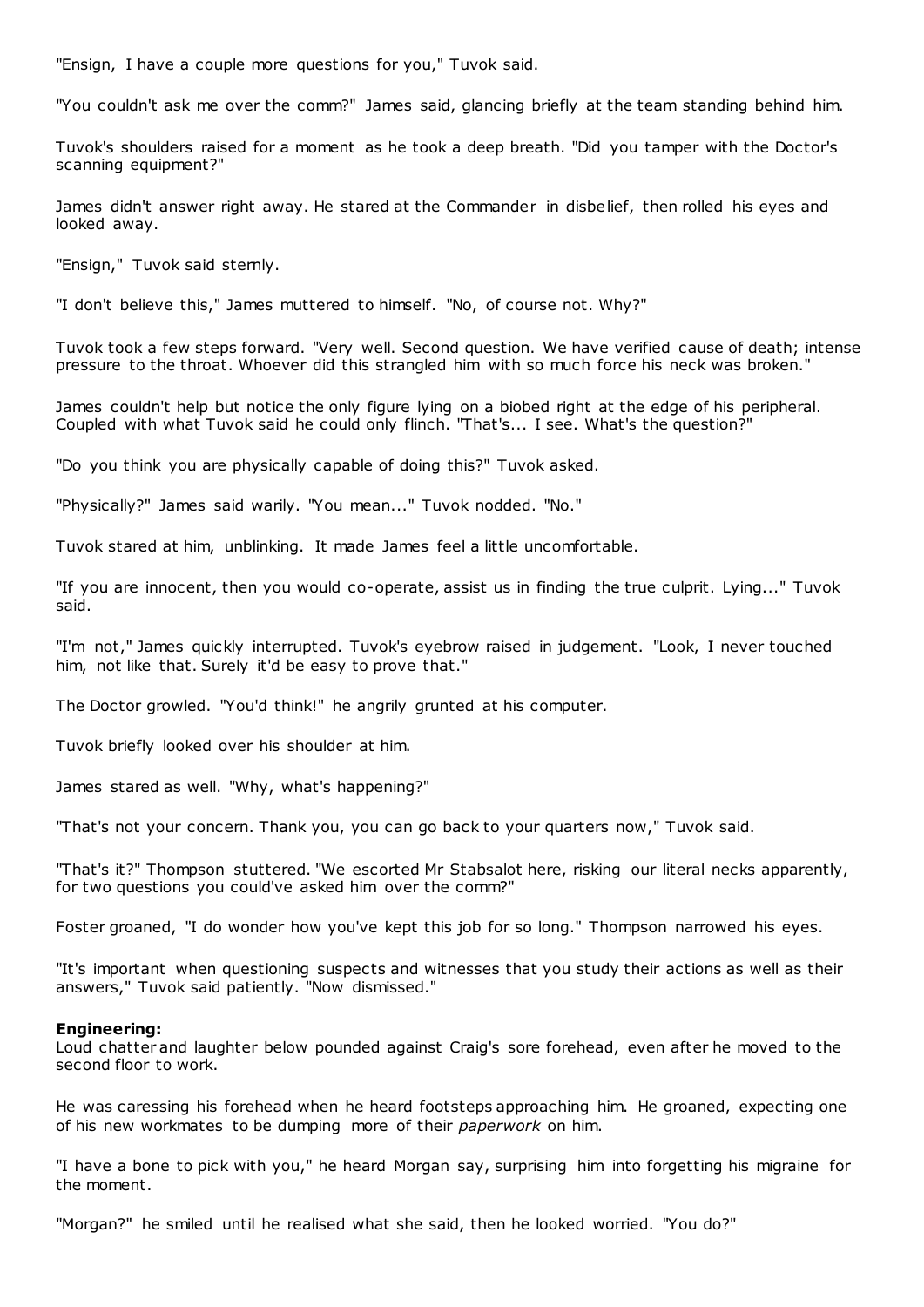"Thinking about everything that was said, it occurred to me that you meant me," Morgan said, folding her arms tightly. Craig stared blankly, infuriating her further. "The blood donation. You did it to impress me."

"What?" Craig laughed very nervously. "No, no. I would never do that."

Morgan walked forward strangely close to him, peering into his face with squinted eyes. He thought he should back off since she was mad, but he couldn't convince his feet to do anything.

"You do like me, don't you?" she asked.

Craig attempted to swallow the lump in his throat with no success. "Oh god, um... no?"

Morgan eased off a tad, sniggering to herself. "You moron."

What happened after that, Craig assumed instead that she had knocked him unconscious and that he was dreaming it. A small kiss planted on his lips, topped with a flirtatious wink before she walked off, leaving him wondering what got into her with a stupid smile on his face.

"I'm just saying, if he thinks he's that dangerous then why couldn't he walk here, or ask for backup to escort him?" Thompson rambled on as he paced in front of the quarters' door.

The unknown watched him looking very bewildered. "Hang on, I'm covering for this guy because he's a suspect, right? He works in this team and has for years."

"Yeah," Thompson stopped and nodded furiously with his eyes wide. "You don't have to remind me."

"Well then, you'd know if he was like that, wouldn't you?" the unknown said.

Thompson grunted, "ugh you know it. The guy's got a screw loose. Thinks he's above everyone, and treats other guys like dirt. It's no surprise to me that he'd snap the way he did."

Foster approached them from around the corner. "All right, who's turn is it?"

The unknown darted forward, "oh me. I've been bursting for the loo." He ran off, leaving Thompson and Foster on their own.

"If he knew who we were escorting, he wouldn't need to go," Thompson smirked. Foster stared at him as if he had asked permission to date his mother. It wiped the smile off his face. "Dude, what's up your butt today? You're really grumpy."

Foster didn't respond, he continued to stare all around him with a suspicious look in his eye.

Something heavy slammed against the door, The pair jumped to attention, quickly raising their rifles. Foster pressed the panel to open it, then stepped back.

As soon as the doors started to part, a body tumbled through the cracks and slammed down by their feet. Thompson shakily crouched down to roll her over onto her back, he gasped and stumbled back in horror. "Oh my god, oh my... eew."

"Yes it's Annika, grow up," Foster scolded him.

Thompson very shakily pointed, trying desperately not to throw up.

Foster stared down with an intense frown. The body appeared to have been sliced from the belly, up through the middle of her chest and straight through the shoulder. He assumed it happened quickly. Annika looked to be staring straight up at him with her still open eyes.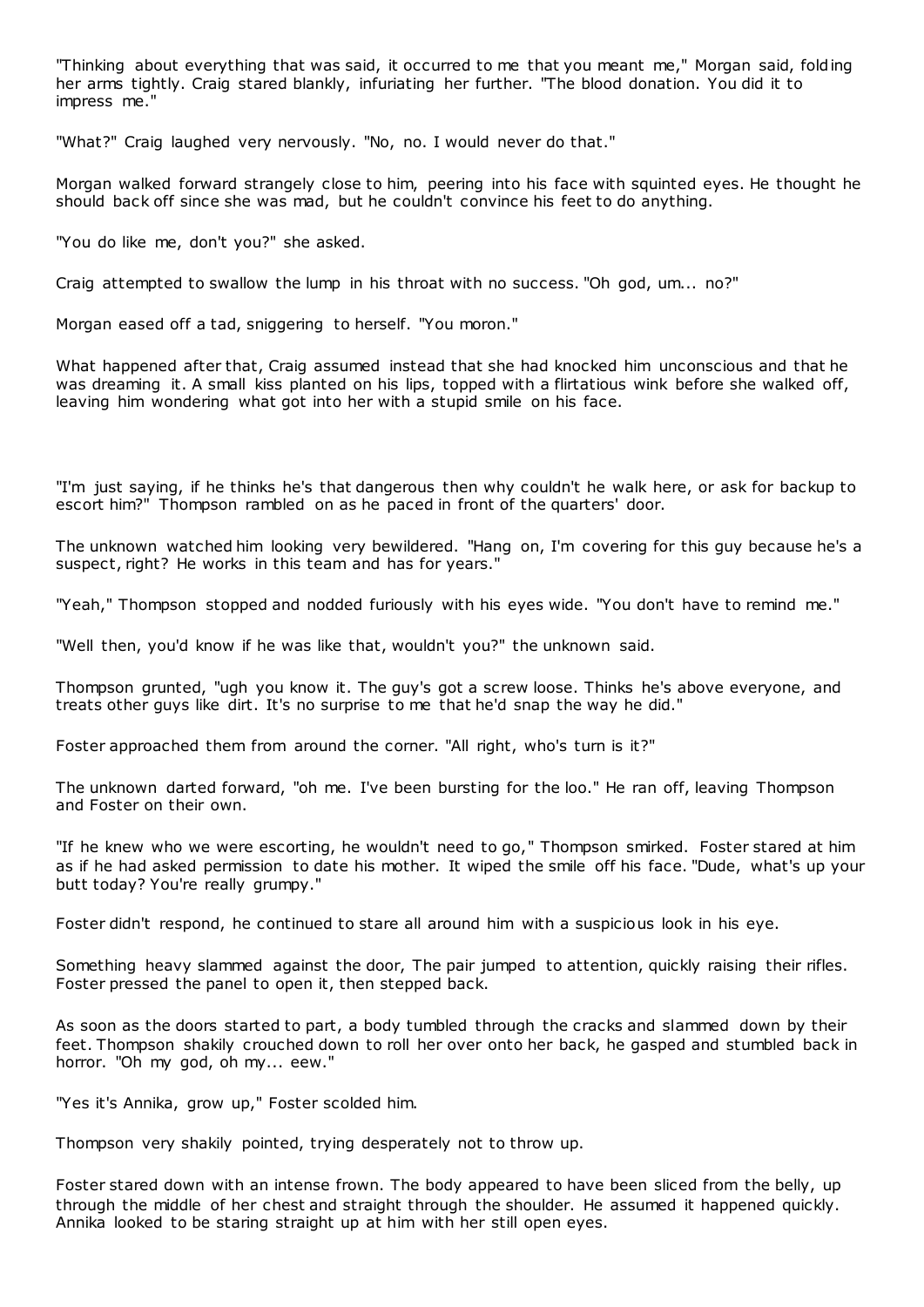Without hesitation he stepped over her to get into the quarters.

He found the living room empty. First he checked one of the bedrooms; a neat one with a shoe rack opposite full of women's shoes. Since that was empty as well he headed for the other bedroom, passing another door on the way.

That door opened, he quickly pointed his weapon toward it. On the other side James instinctively grabbed the tip of it with his left hand, realised that was a mistake and lowered it. "What the hell, what are you doing?" he snapped while tossing a towel he'd been holding in the right down at his feet.

"You. You're disgusting," Foster growled, "you're under arrest."

"Um," James looked confused as well as a little mad, "I already am."

Thompson cleared his throat from the door, Foster turned to him so he pointed to the floor in between him and them. Foster looked first, James followed. His jaw dropped slightly and his eyes flickered at the sight of a blood stained knife. Foster shook his head while clicking his tongue, not surprised in the slightest. He tapped his commbadge.

"Foster to Tuvok. You wanted the smoking gun, we've got it, and another victim."

*"Oh what the hell, who is it this time?"* Kathryn's voice answered to Foster's disdain.

*"Captain, he called me. Explain Ensign,"* Tuvok's said.

James frantically glanced between Foster and the knife, "what? What other victim?"

Thompson made a sound that was a cross between a whimper and a recoil after Neelix's stew, getting James' attention. When he looked across he noticed the massive amount of blood by the door, then half of the body sticking out through the door. He attempted to step forward in a hurry but got a rifle slammed in his ribs for his trouble.

"Thompson for god's sake, back me up," Foster grunted. Thompson whimpered again, then went looking around for the rifle he assumed he dropped in his shock since he wasn't holding it. "I don't know how he did it Captain, Commander, but we heard a noise from his quarters. Opened the door and a body fell out. It's Annika Hansen."

*"Oh, okay,"* Kathryn's voice said calmly.

The commline cut off abruptly. Foster looked a little annoyed, and was too preoccupied with that to bother with James walking over to Annika's body, still with the same expression he had after seeing the knife.

*"Tuvok to Foster. Apologies for that. Please escort Stuart to the Brig. Seal off the quarters as you go. I'll send another team to check it out. Tuvok out."*

"Gladly," Foster said, re-aiming the rifle at James' back as he had crouched down beside Annika. "Up, now."

"How did she even get in here?" James muttered only to himself.

Foster flinched, "you tell us. She tried to warn us all this time and we ignored her. Now look at her."

James stood up while at the same time turning to face him. "How the hell could I have done this? I just got out of the sonic shower, I didn't even know she was here!" he snapped.

"Sure," Foster scoffed, he pointed at James' still damp hair, "you killed her, dumped her there, then went to the bathroom to splash some water over your head. That's not an alibi you psychopath."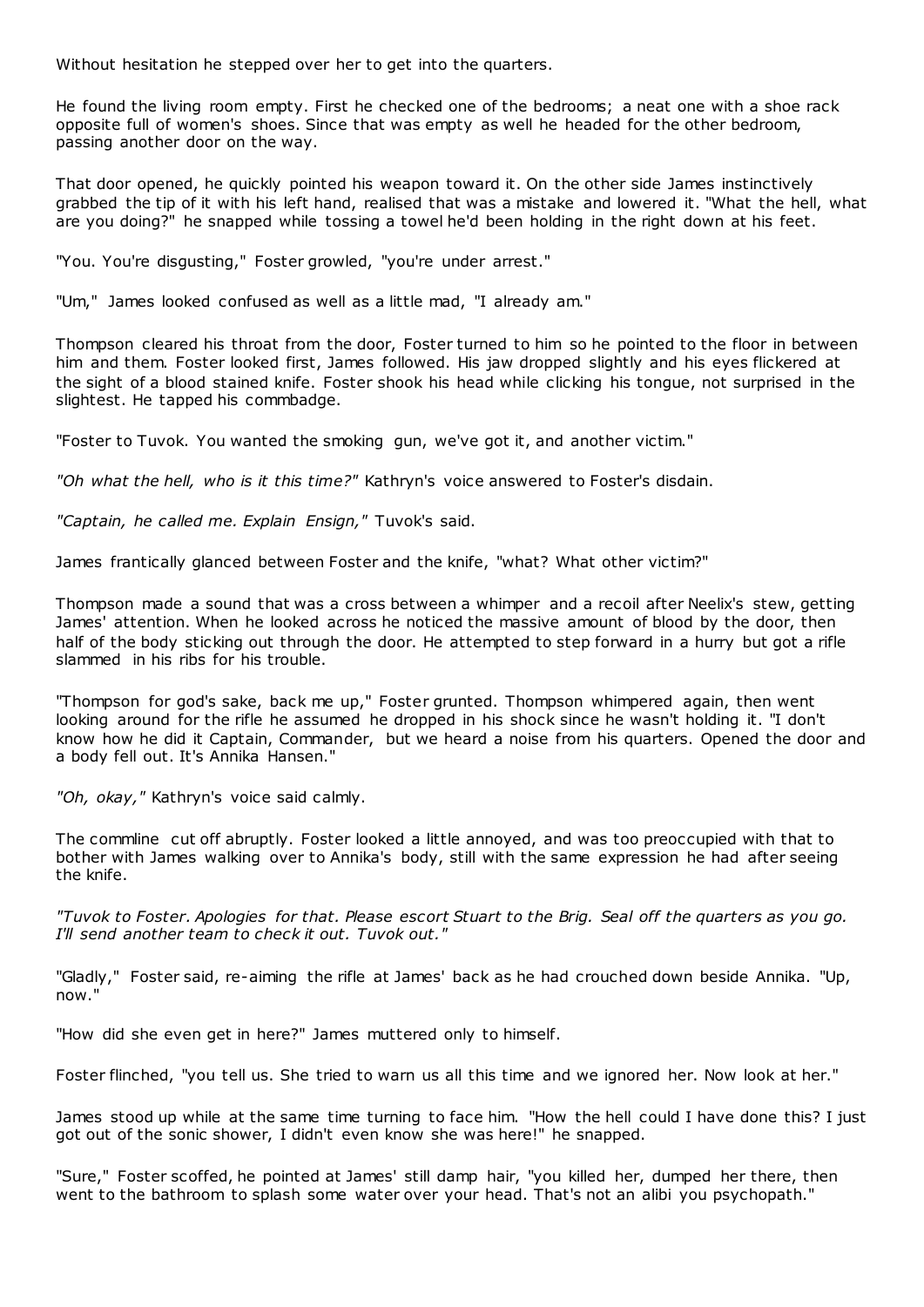"I'm sure anyone with an IQ over ten would come up with something better than sticking a head in a sink," James said irritably.

"If you didn't do it, who did? You're alone in here, right?" Foster hissed.

James looked around, "well I don't know anymore. I was alone ten minutes ago."

"Oh my god!" the unknown security officer stammered on approach. He hurriedly got his rifle ready, noticed Thompson had his trained on Annika so he pushed that up too. "I only went for a pee, how could you guys screw up that quickly?"

"Clearly, Stuart has a talent for murder," Foster replied without taking his eyes off James. "Let's go Stuart."

"All right, but on one condition," James said.

Foster scowled, "you're in no position to bargain."

"Well..." James said hesitantly, "okay, just tell Jessie not to come back here, or even be alone."

"I see. One track mind. What did Annika do to her to cause this?" Foster asked, but still hinted he should leave by raising his phaser frequency.

James sighed and slowly turned to leave. Thompson and the unknown backed off so much they bumped into the wall, still with their rifles trained on him.

Security Team One encircled their ex-teammate, leading him to the brig at the bottom of the corridor. Thompson hurried his steps until he was alongside Foster.

"You really should keep to the side, back Ivans up if Stuart takes advantage of my back turned," Foster said.

Thompson wasn't listening, he hurried forward once again toward an approaching woman. "Laura, I didn't want you to meet up with me, it's dangerous."

Foster stopped first, James and the third Security officer did as well.

"Really Thompson?" Foster groaned.

James sighed and casually looked around while his mind raced. That all stopped when he noticed a familiar face entering the cross-section a ways behind Ivans. The strange woman only he seemed to see earlier who walked straight through Annika. James watched her closely, unnerving Ivans further as to him it looked like he was staring at him.

She hadn't seen him, seemingly too invested in following someone into an adjoining corridor who he only saw the back of.

"I'd say my shift's over in five minutes, but I gotta escort the serial killer to the brig. Very important," Thompson bragged, even his chest puffed up. Foster rolled his eyes.

Ivans briefly glanced at his two teammates. In those few seconds he felt his rifle disappear from his hands. He hurriedly looked back at it, then to the right in time to see James turn the same corner he saw the woman go down, holding the rifle.

"Uh... uh, red alert," he whimpered.

"Yes, that was the plan," Foster said through gritted teeth.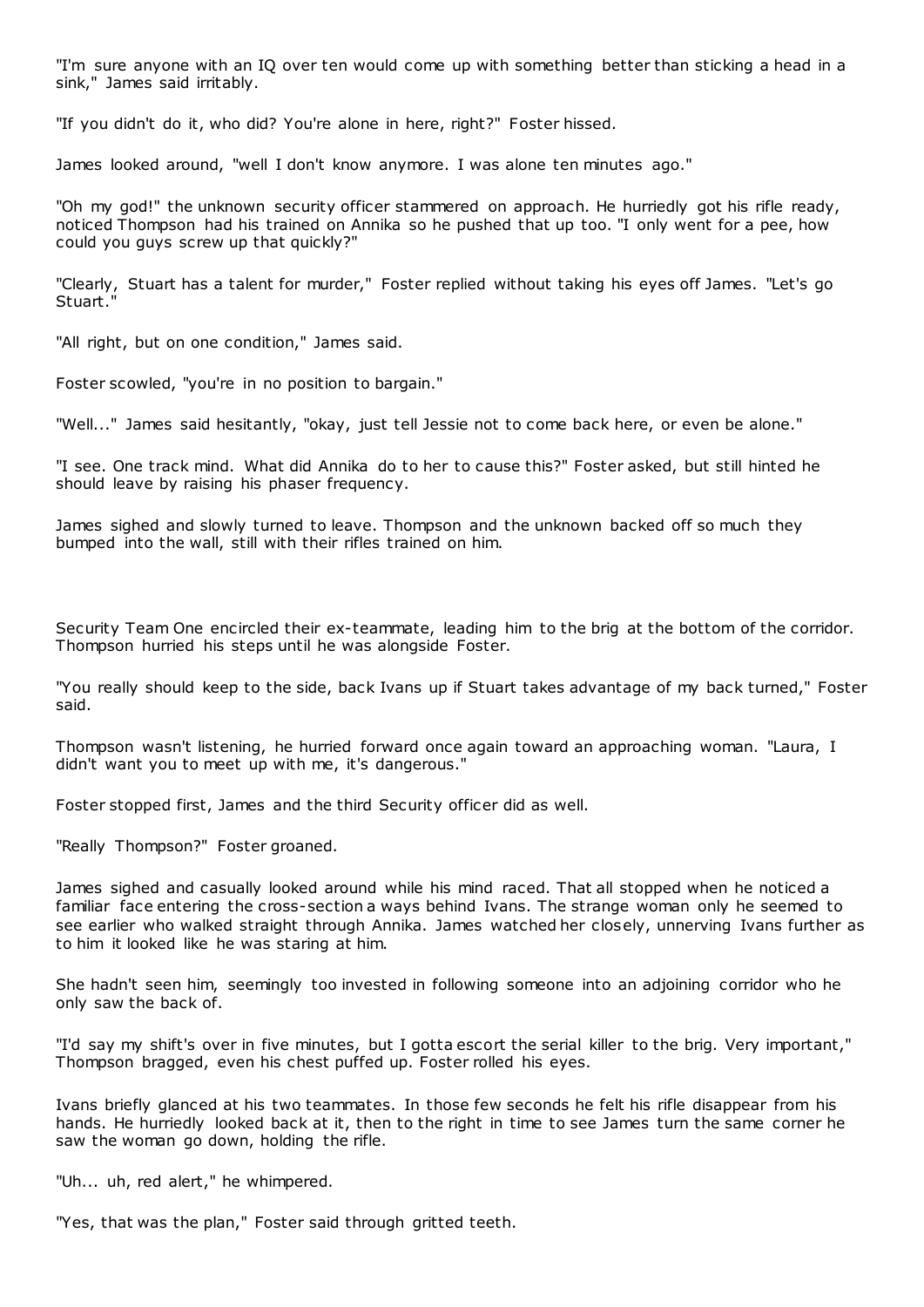"Oh, so exciting," Laura giggled.

James kept a safe three metres distance behind the woman he was following. He tried to peer around her to see who she was stalking, but saw no sign of anybody.

Moments later she turned and strolled literally through a door. James turned his pace into a run. He'd only just got there and was about to hack the door open when he heard a girl's scream come from the other side.

He changed his tactics to get in much quicker. Once inside a wave of anger, guilt and despair crashed into him, stalling him in the door frame and nearly bringing him to his knees from the weight of it.

Another body, another victim lay sprawled on her front only inches from his feet. Her head was turned away from him so he could only see the back of her blonde hair, and the small frail body of someone no older than a teenager.

He knew what would happen if the team followed him, or anyone else showed up. And still he couldn't help but stumble forward and drop to his knees to check on her, hoping that his entrance had put off her attacker. With his sleeve quickly shimmied down to cover his hand, he used it to gently pull her onto her back. The sight of her face had him scrambling back with his heart racing, all of the blood drained from his face and chest, making his whole torso prickle and him nauseous.

Not that he cared about any of that. The face he couldn't tear his eyes away from he hadn't seen in so many years, and yet it hadn't changed one bit. A teenager barely over fourteen, small oval face. Her blonde hair lay dishevelled and damp with blood and sweat across her bruised right cheek. The eyes, still a striking blue just like his own only lifeless were pointed right at him.

"Oh my god," a woman cried behind him, breaking the daze he was in. He looked back over his shoulder at the hyperventilating woman in a blue uniform trying to tap her commbadge in a blind panic .

James found his head turning back to the blonde girl lying in front of him. Only this time she was a different girl, a similar age and hair colour but that was it.

"Naomi, my god. My baby, she's dead," the woman behind him sobbed. "Please Security, he's still here."

Then it all hit him, he darted back up to his feet and hurried for the door. Samantha Wildman got out of his way and rushed for her daughter.

# **The Ready Room:**

Kathryn stared straight ahead, her face was unreadable, blank. Chakotay made sure to be more than out of arms reach, and so hung back by the window.

"Captain?" Tuvok prodded.

Kathryn blinked after what felt like five minutes. "Who this time?"

"Naomi Wildman," Tuvok reluctantly replied. Fire flashed in Kathryn's eyes and they were directed at him. Even he was nervous. "Ensign Wildman claims she found Stuart hovering over the body. Crewman Ivans said he took his rifle and escaped while Thompson was distracted."

Chakotay cringed while Kathryn's everything seemed to twitch angrily. "I don't believe this," she hissed.

"I have the entire Security force looking for him," Tuvok said.

"Hold on," Chakotay said, getting both their attention. Unfortunately Kathryn's stare was still set to melt. He steeled himself up to continue, hoping what he'd say would put the fire out. "With Lee and Annika, I can see why we'd jump. But Naomi? James wouldn't kill her. Perhaps he only found her."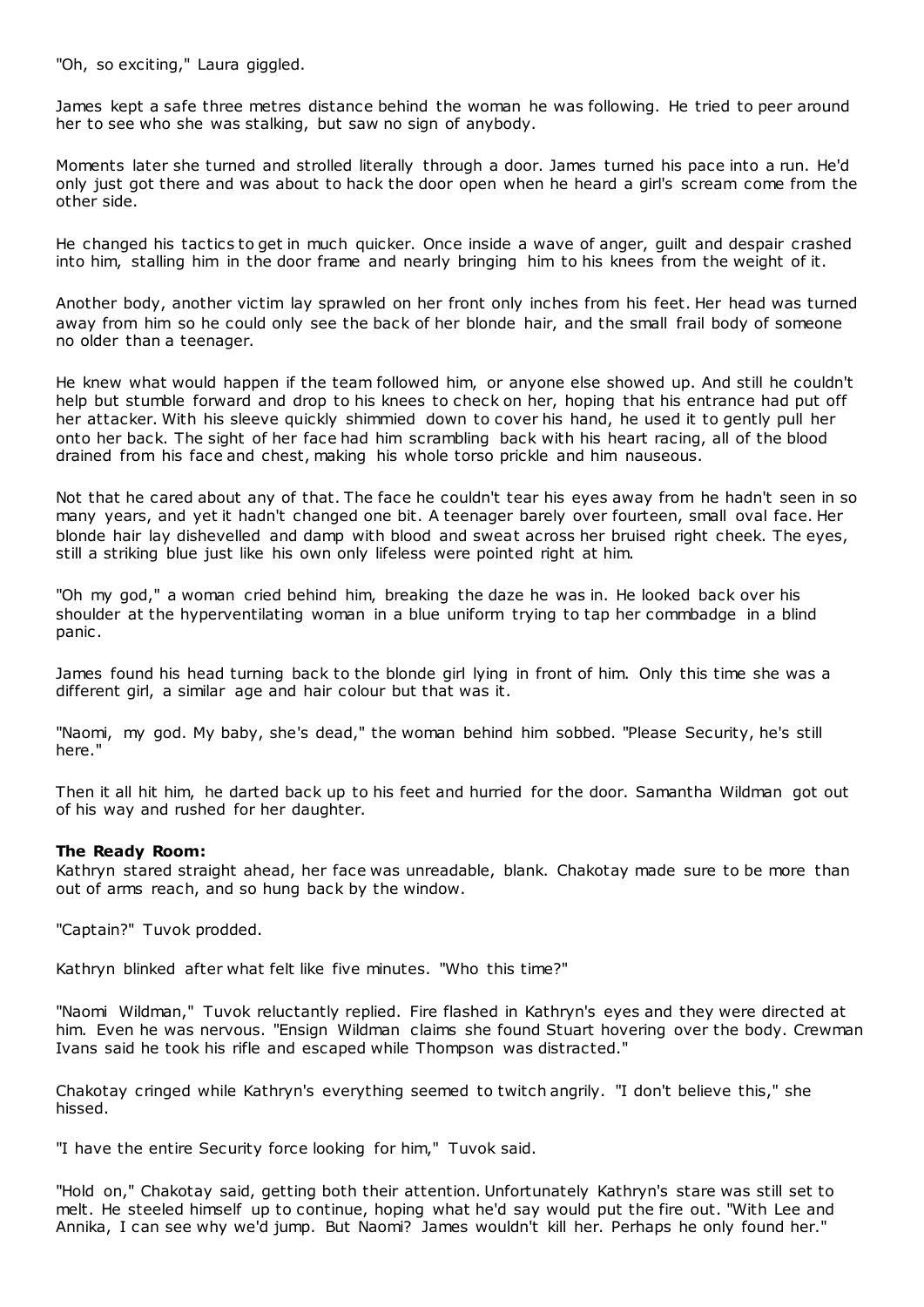"Considering he escaped from his guards on route to the brig in order to *find her* before anyone knew she was dead, and ran away when he was seen, I say that warrants a questioning at least," Tuvok said plainly.

Kathryn sat back in her chair with her shoulders up by her ears, staring at the unfortunate ceiling. "We need to find him, quickly."

"Kathryn?" Chakotay stuttered with a bewildered expression on his face. He dared to take a few steps toward her. "You don't believe he did this either, do you? It doesn't make any sense. Why these three people and why now, so suddenly?"

"The only explanation I can gather Commander would be his near death experience," Tuvok said. Kathryn slowly brought her head forward again to stare him down, which he attempted to ignore. "It has been known to affect Humans in a profound manner. He has already killed before, it may have become second nature."

Kathryn exhaled through her throat, it sounded like a growl. Both men froze. "Jump off the conclusions bridge later, Commander. First we find him and make sure he's secured. Whether I want to admit it or not, he's involved somehow," she said through a throbbing throat.

# **The Mess Hall:**

Everyone around Morgan seemed to be talking all at once. Her head throbbed from the unrelenting noise. She looked around, hoping she could figure out who wasn't talking aloud and tune most of it out. Unfortunately wherever she looked people's mouths were flapping.

The group at the next table to hers got her attention last. One she recognised as Claire, the only quiet person there, sitting glumly a few lightyears away from the others. The red headed woman with her back to Morgan was talking very quickly and quietly, mumbling a lot of her words. She recognised her voice but couldn't place her.

"You know?" she said finally.

"No," one of the men smirked. Two others sniggered between themselves.

The woman retreated into her seat and stared down at her hands. Morgan then noticed she was Faye.

"So I hear the psychopathic freak offed a kid this time. Naomi Wildman," the man who smirked said.

Faye looked up with quite a bit of offense. She mumbled something they didn't hear. Morgan did but only because her thoughts were much clearer. "I just told you guys about Naomi. No one ever listens."

Morgan though was too mad from the man's comment, without thinking she slammed one of her hands down on the table, denting it so much it couldn't keep its balance. Most of the room stared at her in shock as the table fell to the floor looking sorry for itself.

"He's not a psychopathic freak, he didn't do it!" Morgan snapped, oblivious to all of that but the table she was directing her anger towards.

"Me too," Faye said, confusing her table into looking at her. She blushed furiously, "I mean, I don't think it's him either." Their judgmental expressions shamed her into hurrying out of the room.

Morgan scoffed in disgust. "I'll prove it, you'll see," she said, getting up. The whole room watched, some discreetly, her stomp towards the left exit. That door opened on its own, pushing a cool breeze her way. It stopped her for a moment. She sighed, looking relieved and carried on her way.

# **Security Office:**

Tuvok gestured his hand toward the opposing chair in front of his desk. "Please." Then he sat in his own.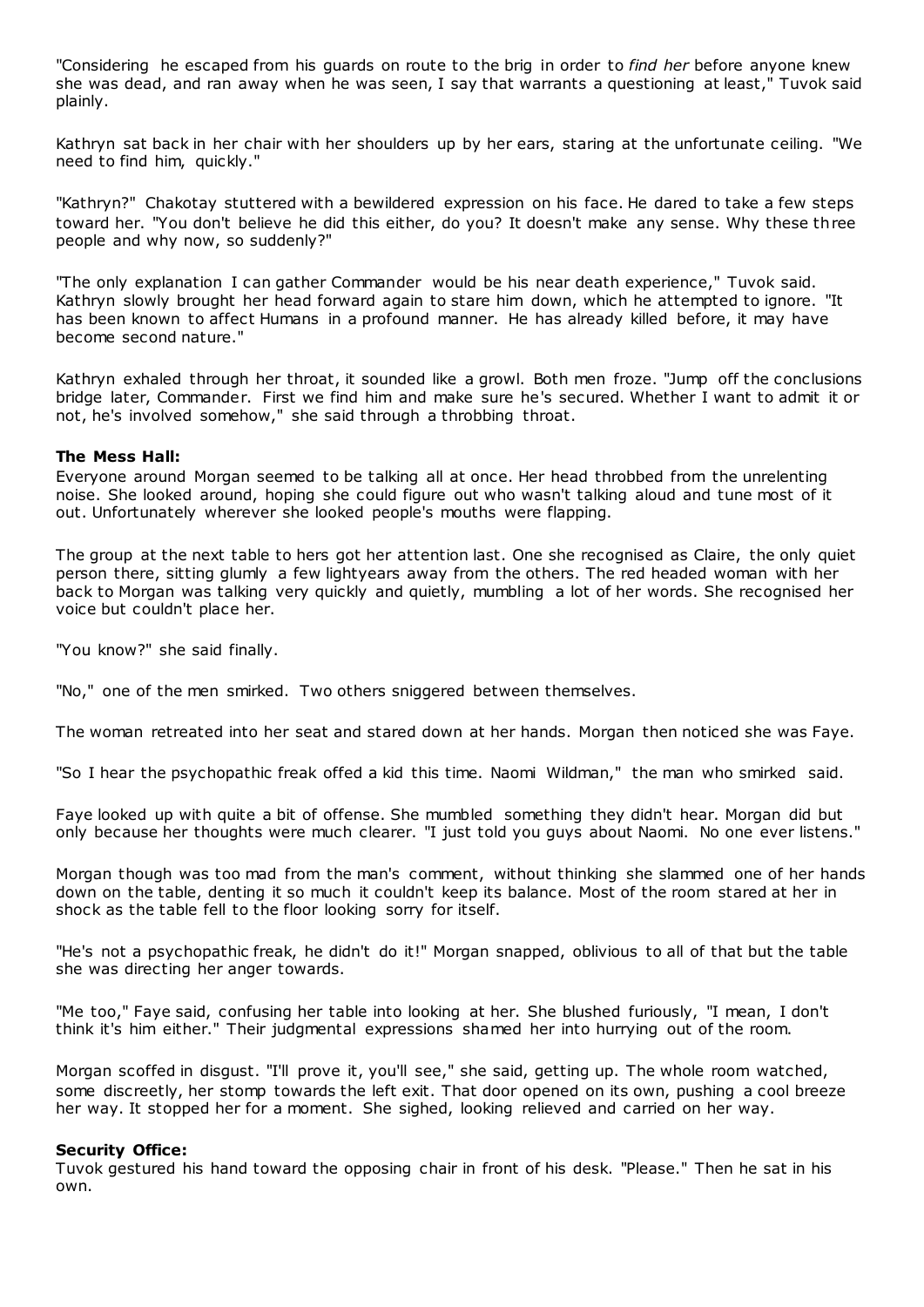Jessie hesitantly stepped forward, glancing over her shoulder at the guards at the door. She noticed Craig on the right and frowned. "I thought you were moved to Engineering."

"Mr Thompson has been relieved for his earlier mistake. Security is short staffed," Tuvok said for him. He then folded his hands on the desk in front of him. "Do you know why you are here, Crewman?"

"No," Jessie answered.

"You are the one closest to Ensign Stuart. I thought that you might be able to answer a few of my questions," Tuvok said.

Jessie sighed impatiently, "fine."

"How long has Ensign Stuart been violent?" Tuvok asked.

"He's not, not in the way you want him to be," Jessie said bitterly.

Tuvok stared intently. "Perhaps I should re-clarify my question. How long has Mr Stuart used violence as a means to retaliate against someone who has wronged him?"

Jessie shook her head while pressing her lips firmly together, a dangerous glint in her eye appeared. "You say that like he does it all the time. You're wrong."

"Crewman, please answer my questions. If you believe him to be innocent, your testimony could clear him," Tuvok said. "I need to understand him to understand his motives."

"Motives? You've already made up your mind," Jessie snapped.

Tuvok sat back slightly to give him more space between them. "You misunderstand. He is our main suspect in a case that only has one suspect so far, and three victims with no link to each other."

The colour in Jessie's cheeks faded quickly. "Three? It was only Lee."

"Annika Hansen and Naomi Wildman," Tuvok answered. Jessie's jaw slacked enough to leave her mouth slightly open, she trembled. "Stuart was discovered in Wildman's quarters, hovering over the body. Annika was murdered in your quarters while still under guard."

Jessie shook her head rapidly, "no no." She looked him in the eye, "James didn't do this. I know he wouldn't kill Lee over something so stupid, let alone Naomi and...'

"And Annika? They have always been in conflict, have they not?" Tuvok questioned.

"Hardly. It's a one sided thing. James doesn't care about her, but she hat es him," Jessie replied. "How did she even get in our quarters when it was being guarded? Wouldn't that mean that anyone could've got in, like the killer?"

"The man is violent and destructive," Foster said on approach. Craig looked put off that he even moved, let alone said anything. Tuvok wasn't that impressed with him for breaking his guard. Both of which he ignored. "His whole life, even the ones before, he's been a monster. His soul is cursed, it's only a matter of time." He stopped by the desk, staring at her intently.

Jessie stared back, bemused and a little annoyed. "What are you, drunk or something? That doesn't make sense."

"*Crewman* Foster," Tuvok sighed while caressing his forehead. Foster flinched on the word Crewman. "Are you covering for your brother again? I told you not to do that."

To Jessie it looked like Foster got something in his eye. "This was always my job, Commander. Jack always takes my things, now can I..." he irritably said.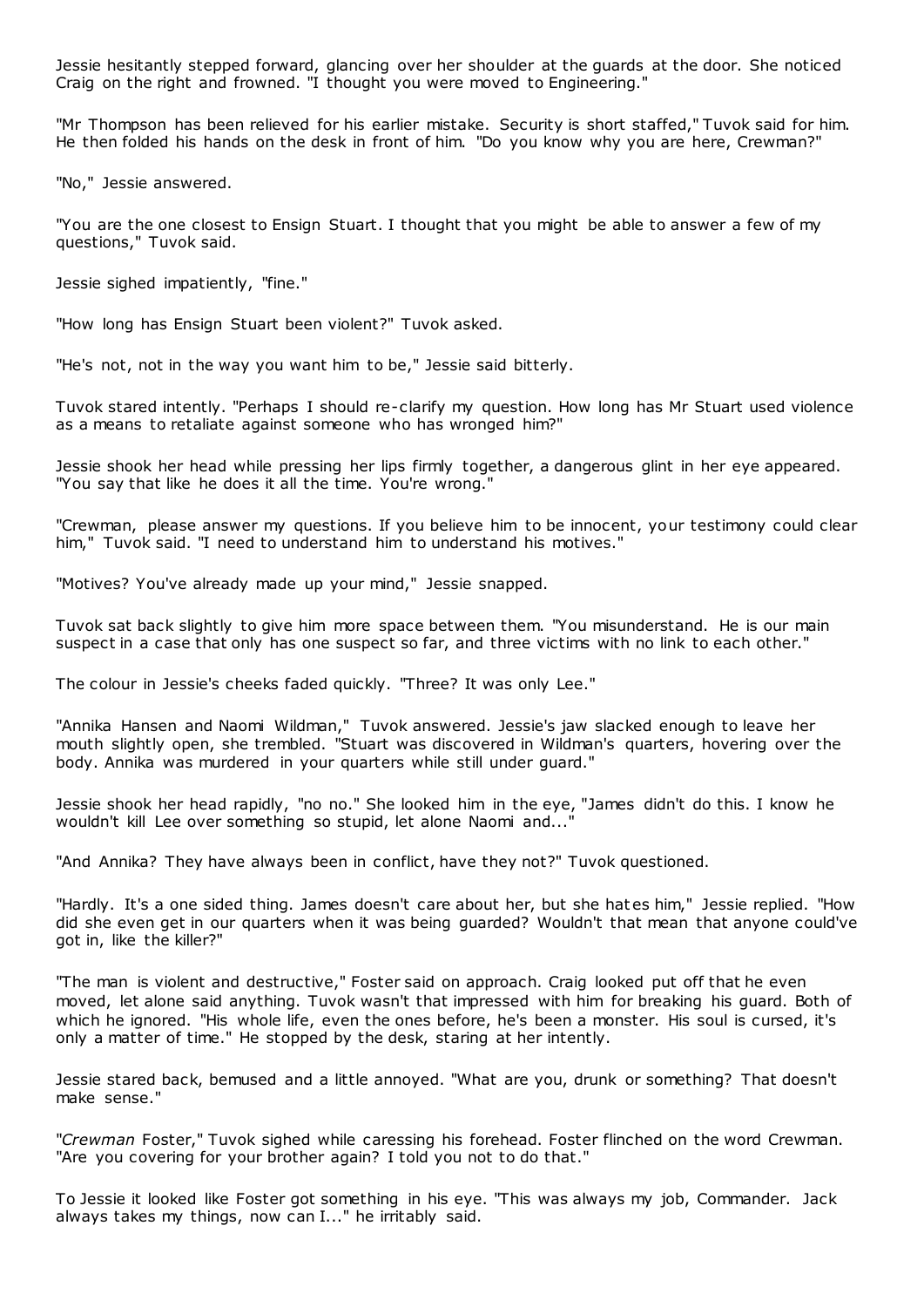"You failed your mental stability tests every year, Paul," Tuvok said. Jessie mimed *shocking*. "Ensign Jack Foster was accepted despite his tendency to be overly cautious. You are too paranoid. Please return to your proper post on Deck Fifteen."

"You said you were short staffed, and I'm an expert in this field," Foster said.

Craig started to stammer, "wait, Foster's a twin? Which one have I been working with all these years?"

Jessie rolled her eyes and groaned, "if you're quite finished, I've got to go and clean Annika blood out of my carpet."

"Hardly. I see Stuart as clearly as I see you now," Foster said as he leaned on the table, pointing his beady eyes at her. She moved her chair back looking disgusted. "He's been deceiving you all these years. He is a killer; he killed his entire family, even his step father. The man is a murderer."

"Too paranoid is bloody right," Jessie muttered in Tuvok's direction. When she looked back towards Foster he had peered in closer. She shoved him out of her space. "That's the stupidest thing I've heard in a while. James was five when his dad died. His mother was murdered by Cardassians. His step father was a part of the Marquis massacre. You're talking out of your ass."

Foster chuckled despite almost losing his balance from the push. "I don't think he can help himself. His cursed soul has tasted blood, and it must be nourished. Each life before him was despicable, all starting with his first."

"Oh Foster Two, back off," Craig grumbled, stepping forward. "Why are you blabbing about reincarnation? Even if it were true, how would you know what any of James's were?"

"I do, I have a nack for it. That man needs to be found before he kills again," Foster said.

Jessie turned towards Tuvok looking very frustrated. Even he was struggling as well, "I am the one doing the interview, Crewman Foster. Both of you please join another team and search for Stuart."

Craig was more than happy to leave, he stepped straight out. At first Foster seemed to do the same, but he stopped before the door opened for him.

"Did you know that he had a sister?" he asked.

"I beg your pardon," Jessie grumbled, turning around in her chair to glare at him.

Foster gave her an awkward toothy smile, creeping her out. "Stuart. I'm gonna assume that's a no."

"Crewman, dismissed," Tuvok warned him.

Jessie seemed a million miles away staring in Foster's general direction. "No. No he doesn't." She focused on Foster, "he's an only child. I've known him forever, I'd have known."

"You want to know why that is, that you don't know?" Foster sneered. "He killed her. Three years old. She was fourteen and he managed to kill her. If a man can kill a fourteen year old girl at that age then he could kill anyone." He finally left, leaving a very shell shocked Jessie unable to speak.

"I don't mean to alarm you Crewman, but Foster is correct," Tuvok said. He saw her head tilt ever so slightly in his direction. "To uncover why the Doctor's DNA tests were not accurate, I discovered her entry buried deep in Stuart's file."

Jessie started to laugh, even Tuvok could tell it was insincere. "I find it hard to believe that James killed his sister, at three years old. You really have span this one, haven't you?"

"Not at all," Tuvok said cautiously. "Information on her is scarce. The only mentions of her are unnamed in the reports regarding their father's abuse trial and a coroner's report with only a name and date, the rest clearly erased. All other traces of her have been wiped clean too, which is interesting."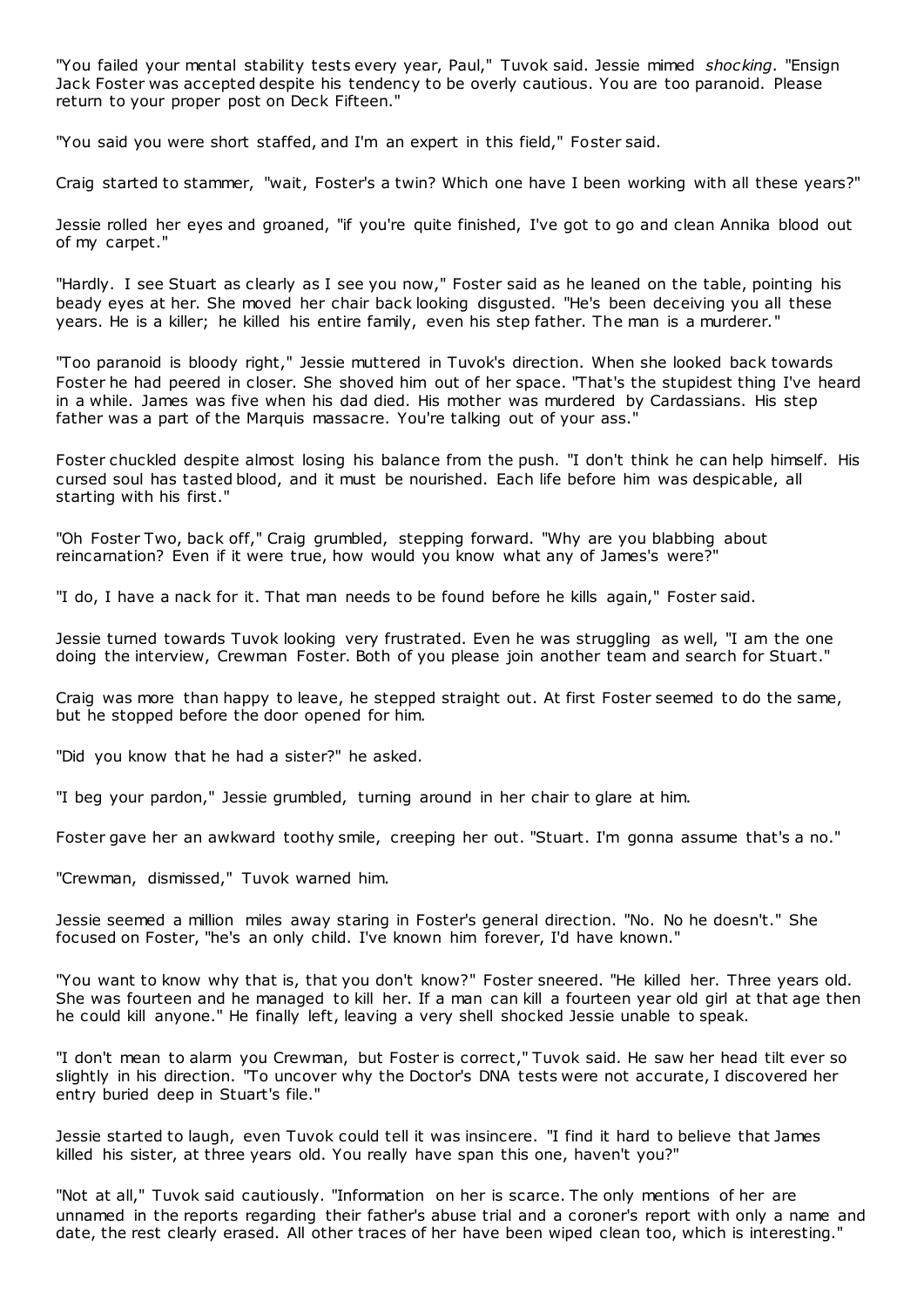"If Voyager had absolutely everything in Starfleet's records in its database, we'd be pushing it home. It's not relevant to anything," Jessie said but to convince herself, not him. "It might not be true, you misunderstood."

"Mr Stuart would know how to alter his file and any others related to him," Tuvok said.

Jessie huffed mostly out of disbelief, the rest annoyance, "why the hell would he do that? It makes no sense, I'd know about it. He'd have told me."

Tuvok stood up to walk around the desk, and then over to face her as she was still sitting in a twisted turn toward the door. "His father was tried for his abuse of Stuart. Despite the glaring evidence the prosecution had, he walked out with a restraining order and community service."

"So?" Jessie groaned to hide her surprise at hearing that.

"The cause of death, or rather the cause of the incident, were never concluded. The last theory before the case was settled was that his shuttle was sabotaged," Tuvok said. Jessie scowled up at him, ready to interrupt but he was too fast for her. "His mother, also murdered and yet the killer was never discovered either. The case was closed without investigation. His step father, presumed dead only. His body was never recovered."

Jessie ground her teeth while he was talking. Once she was sure he was done she spat back, "that doesn't mean James had anything to do with it, not in the slightest. So, he rigged a shuttle at five, killed this *sister* at three, and even better, he managed to off his step dad while in the Delta Quadrant. You're losing it."

"I am merely discovering patterns revolving around a serial killer suspect," Tuvok said plainly.

"Bull!" Jessie barked, shooting to her feet. "You haven't a clue so you're not even trying. Probably just looking for the simple excuse out of it, like the investigators for James' family probably did."

"Then why do you think he never told you about his father's lack of punishment, his mother's unsolved murder, or the existence and murder of a sister?" Tuvok asked.

The question slapped Jessie in the face three times over. She struggled to answer him, "I... I knew about his mum. I knew his dad wasn't in jail, but I didn't know the details and why should I?" She noticed Tuvok staring at her, waiting as if she hadn't answered him. It angered her once more, "he's clearly been through hell here, of course he wouldn't want to chat about it. I don't blame him, I wouldn't either."

"Even with you? His life long friend of twenty three years..." Tuvok said.

"Twenty two," Jessie mumbled.

Nevertheless Tuvok continued, "odd behaviour for a man who loves you enough to kill for."

Jessie's cheeks flushed a very bright red, at the same time her eyes shot wide open. "Hey, back up here. No one said anything about love. He had his reasons for killing that prisoner and it wasn't..."

"Yes, you and your baby almost died. I understand perfectly," Tuvok said.

"You..." Jessie blurted out until she realised he wasn't somebody who should know. She started to stammer, "how, why? Why are you doing this? I didn't need you to tell me about a mystery sister, or about his feelings for me. No, I don't believe you. I'm not talking to you anymore, I'm going to go look for him."

"In that case you give me no choice but to have you followed, for your safety," Tuvok said.

Jessie grimaced and her shoulders tightened. "Liar. I'll prove who did this before you tie him to the stake." She stormed out, muttering a few insults under her breath.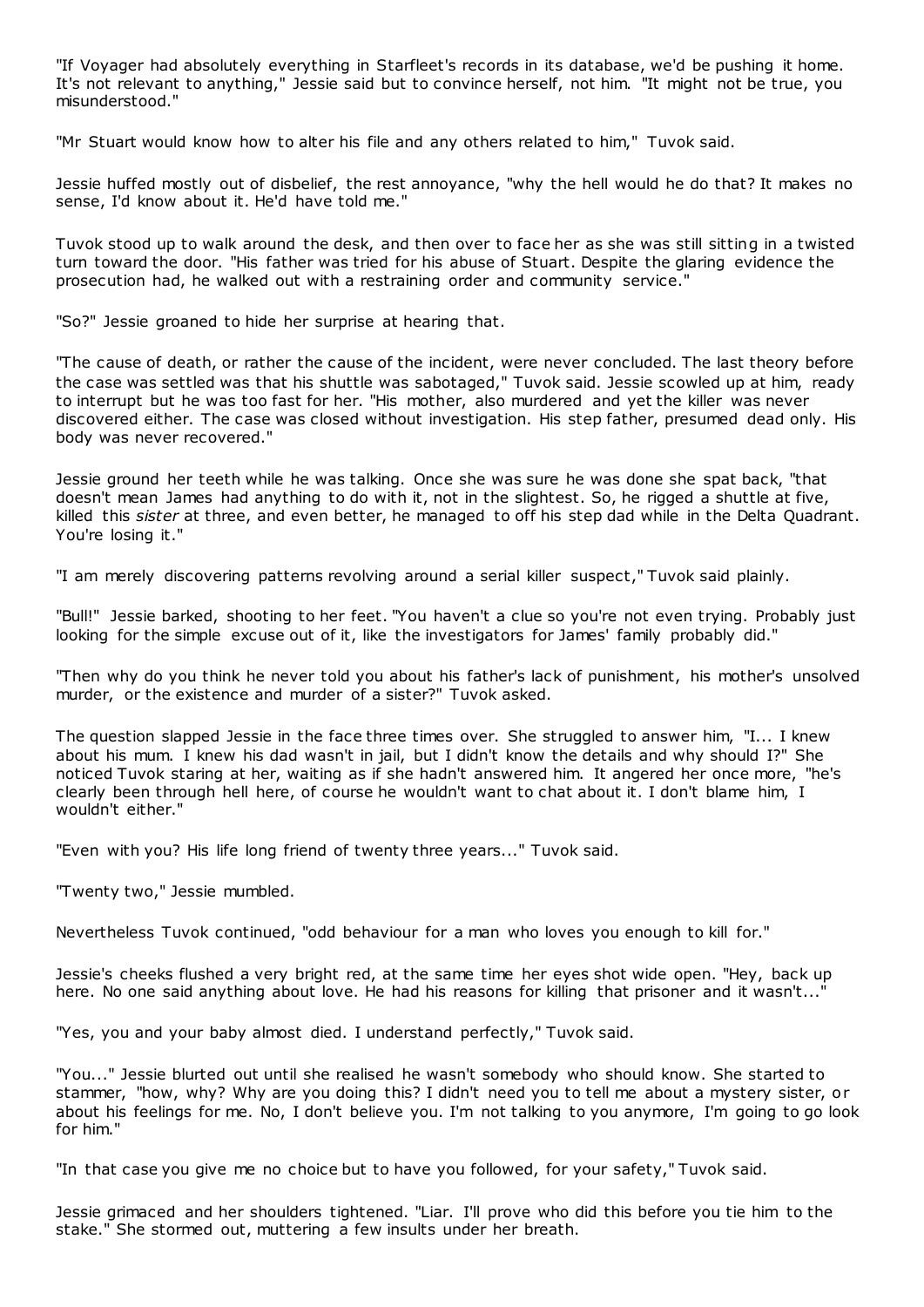Down in the depths of the ship, one deck was still deathly silent. Lights dimmed, consoles off -line, while some still looked unfinished.

In one of the empty rooms, James sat in the corner by a lone window, watching the planet below.

Movement in the corner of his eye turned his attention toward the door, in time to see the woman he kept seeing phase through it. She clicked her tongue and shook her head as if in disapproval. "You're a hard man to find. Not suspicious in the slightest."

James opted to return to staring outside. The woman smiled and paced, keeping a close eye on him. "Why so mopey? I thought you were fine with being a cold blooded murderer," she purred. His eyes briefly glanced at her then back. "Uh huh. Because you know at times it can be just. Right and wrong, good and evil, there is no such thing. Life's far too complicated for such simple labels."

She strode over to stand near him, following his glance toward the planet. "Some don't deserve the gift of life. Someone must answer the call."

"Is that what you're doing?" James asked in a hoarse, low voice. Then he glanced up at her, "killing people you judge as undeserving. Even though there's no such thing as wrong or evil."

"You're still not getting it," the woman tutted. "Do you think their continued living makes the slightest difference? No one will grieve for the narcissist Borg or the disgusting pig." A scoff from the ground made her twitch.

"And the five year old girl?" James said, eyes sharpening.

The woman turned on her heel, staring down at him as if he were metaphorically beneath her. "Tough choices must be made. You know that better than anyone in this scrub of a crew. Bringing a child onto this little trip to nowhere, it's cruel. I put her out of her lonely misery."

James looked ahead of him, shaking his head. "Or you kill anyone you feel like and justify it later."

The woman grunted, slightly taken aback. She hid it with her malicious brow raising smile. "People like you and me, we answer a higher calling. You're still thinking like them, it's holding you back." James rolled his eyes and turned his head away from her. She knelt down right next to him and lowered her voice to a whisper that was almost seductive. "You felt it. That man, he forfeited his right to exist when he took your child's life."

"That's clearly not the same thing as killing an innocent kid," James said, his voice started to crack.

"That's not what your crew thinks, now is it?" the woman cackled at him. "You murdered a person, that's all they care about. It doesn't matter what he did. They will never trust you or feel safe around you again. You'll never be one of them." She flinched, then faked some concern, "oh, but you already knew that. You have for a long time, all your life. So lonely. I understand."

James sharply turned his head toward her. "You really don't. We're not the..."

"Same?" the woman squeaked, almost mocking him with a pretend scowl. "Oh sweetie, we are. The sooner you embrace that, the easier it'll become." Her hand hovered close to his cheek, he recoiled which made her chuckle and stand back up. "I suppose it is too soon. Y ou need more examples."

"No," James sounded alarmed as he followed her movements, "not this time."

The woman giggled maliciously. "Oh don't be so uptight. We both know you'll come. It's in your nature." She walked away while looking over her shoulder. "I c an help you. You'll never be in conflict again."

"Go to hell," he grumbled and turned away.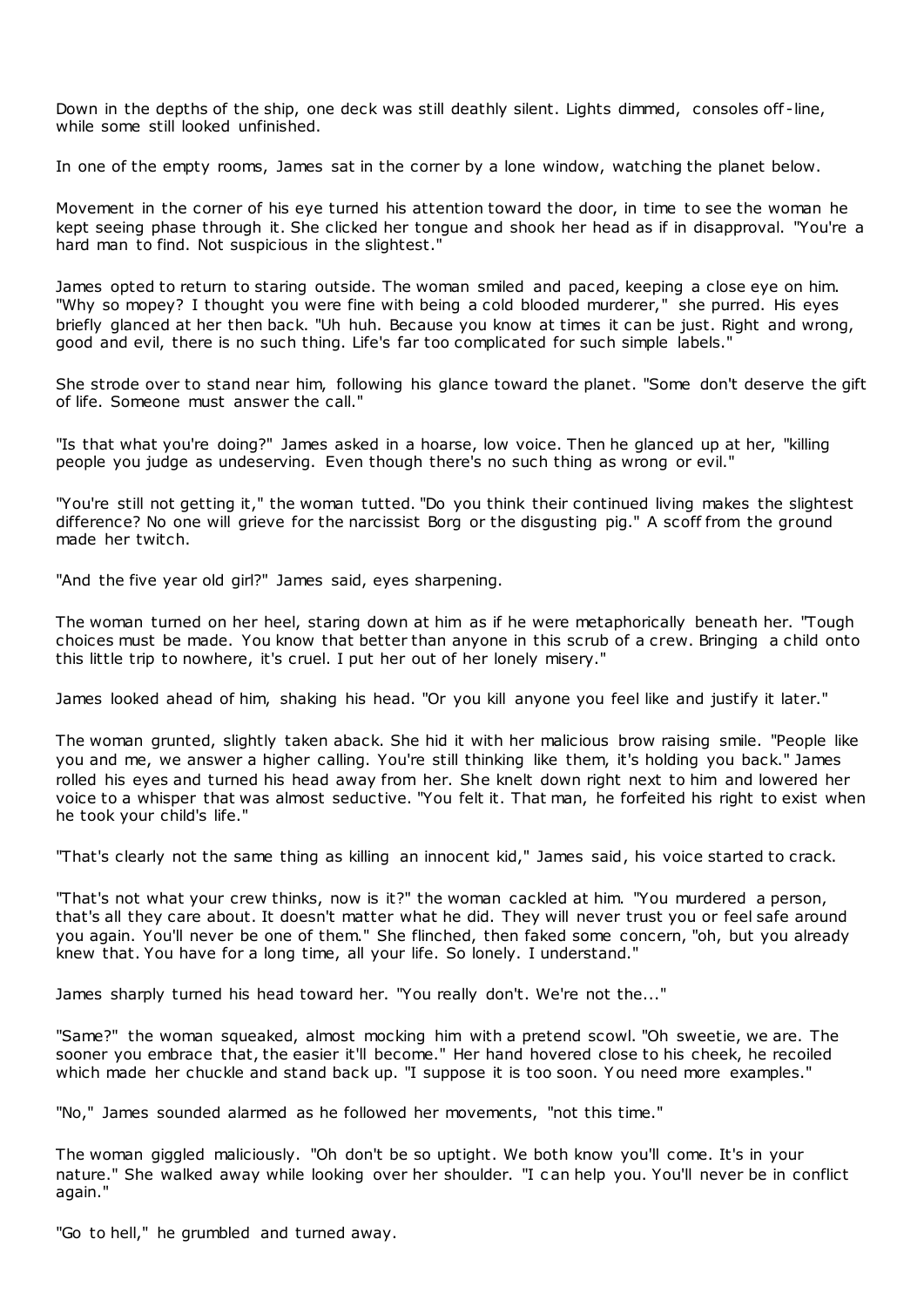"Oh, if only you knew. I'm sure you will someday, it's only a matter of time," the woman sneered while she phased through the wall. He stared at the spot she went through. "Last chance," he heard her whispering, "shy kids get nothing. So easy to push... out."

Her parting words left him grimacing and fidgeting awkwardly. A part of him knew what would keep happening if he listened to her. A louder voice screamed at him to stop it.

The second voice won as it always did. He hurried out of the room and looked around. There was no sign of her, he had no clue as to where to go. He went through what she said, hoping she left him a hint. "Shy kids. Push, out?" It hit him, so he ran as fast he could.

Morgan walked around slowly, peering around at every inch of the corridor, carrying a bottle of coke in her hand. She heard a turbolift arrive ahead of her in the distance. There was no hurry to catch it, so she shrugged it off and kept strolling, passing large bay doors.

They opened, Faye ran through them and collided with her. It barely bumped Morgan and yet it sent her stumbling to the ground.

"Ow, you've got a hard arm," Faye said without opening her mouth. Her cheeks turned bright red. "I'm sorry, so sorry," she did say aloud quietly.

"Don't worry, it's fine," Morgan smiled.

Faye scrambled back to her feet, nodding nervously. She hurried away in the same direction Morgan was going, still saying sorry. Morgan decided to wait a bit before continuing on her way.

On the same deck only a few corridors away, a Jeffries tube door slammed open. James climbed out of the shaft. He peered around the corner to check if the coast was clear. It was so he ran to his right. A woman screeching close by stalled him, followed by a loud couple of thuds. His heart and shoulders sank, he was too late. He debated continuing, knowing that his haunter wanted him to.

"Oh my god!" he heard Morgan cry out.

That helped make up his mind, so he continued running.

Further down he saw Morgan first, stumbling then bumping into a wall, shaking violently. A few steps away lay Faye slumped against the opposite wall, her arms and throat bruised, and a bloodied chest wound.

"Morgan," James stammered. Her eyes darted toward him. "We should call the Doc, no you should. He might be able to..."

Morgan side stepped away from him fearfully. "Help, someone!" she screamed whilst clutching her arm. Her steps turned into limps on her right side.

Surprise froze him on the spot. "Morgan? What happened, what's wrong?"

Someone ran around the opposite corner to him. Morgan hobbled over to him as he laid eyes on the body. They drifted up towards James.

"Oh thank god, Foster. You gotta do something. He tried to get me too, but I'm stronger so pushed him off," Morgan stuttered.

"What?" James stammered, his eyes widened.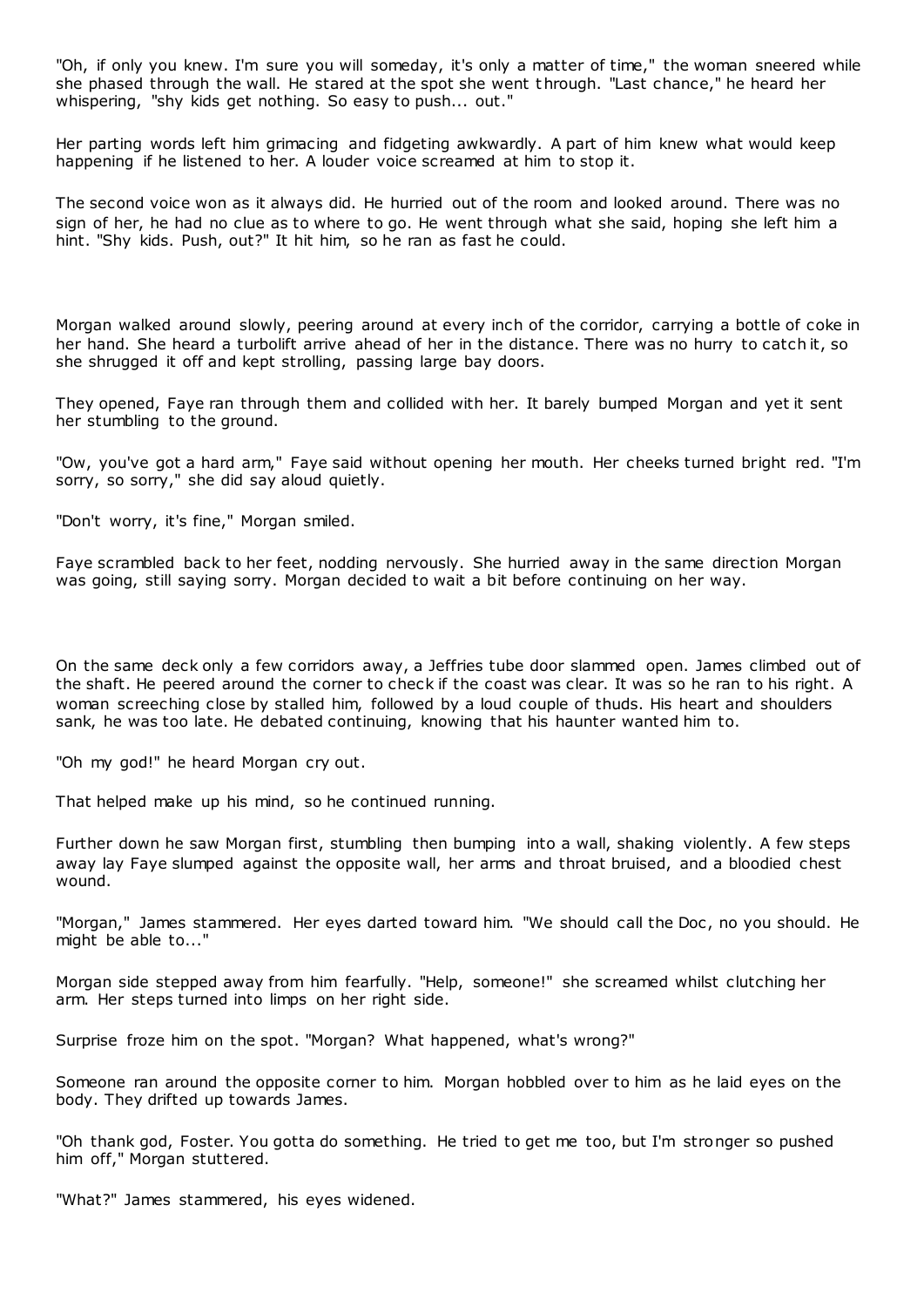Foster quickly pointed the phaser rifle at him as well as a hateful stare. "You. You're one sick son of a bitch. Did killing that girl not get your killing rocks off enough?"

"I... it wasn't. Morgan," James said, glancing towards Morgan. The sight of her unnerved him, smiling with brow raised, a malicious glint in her eye. "You're not..."

Morgan swiped the rifle up so fast it hit Foster in the face before he even noticed she had grabbed it. Down he went. "Surprise."

"Let her go, you're..." James said.

Morgan cackled exactly like the woman did earlier. "Why would I? She's a very useful tool, just like you. Now, who's next I wonder?"

The pair heard footsteps approaching. Morgan sighed before tumbling to the ground. The woman remained standing in her place, brushing her arms down.

"Oh cool, what's going on here?" they heard Emma's voice behind James.

The woman made a point of walking as closely to James as she passed by, staring directly into his eyes, until she was closer to Emma than him.

Emma meanwhile noticed him, and only him. Her face tightened with anger. "You, again?"

"No, it's..." James protested until the woman laughed over the top of him. She stood behind Emma, reaching around to pretend to grab her throat. "We need to get out of here."

"We? Yeah right. Always thought you were a creep," Emma scoffed. She backed away, the woman followed her every move.

James looked down sighing, "I'm sorry." Emma frowned but not for very long. He grabbed her arm and pulled her away from the woman, causing her to yelp.

"Get off me, or I'll tear your..." Emma screeched as she was forced to run with him.

They reached a dead end, the turbolift. Panicked, James thought better of it, and instead dragged her towards the shuttle bay. When they got there he turned to go in, Emma took the opportunity to aim her knee to in between his legs. The blow caught him off balance, he lost his grip on her and stumbled to his knees.

"I warned you. Next time it's off you prick!" Emma snarled. She ran off.

The bay doors opened anyway as he shakily got to his feet. "No wait, I'm trying to help you, she'll kill you."

"To hell you are," Emma stopped briefly to spit back at him.

James noticed the door and so looked across at it, only to see a fist right in front of his face. It felt to him like someone used a bar of platinum as a battering ram. It floored him once again, leaving his sight blurred for a few seconds.

He tried to look up, see who struck him but all he saw was a blur of black stepping over him. He knew where they were going. He struggled to turn his head, to follow them. As he thought the black blur followed Emma. "Behind you!"

Emma looked over her shoulder right as his eyesight cleared up. The black blur appeared to be someone dressed in a massive black cloak, covering their head. They blocked his view of Emma. He tried to get up despite the room shaking from side to side.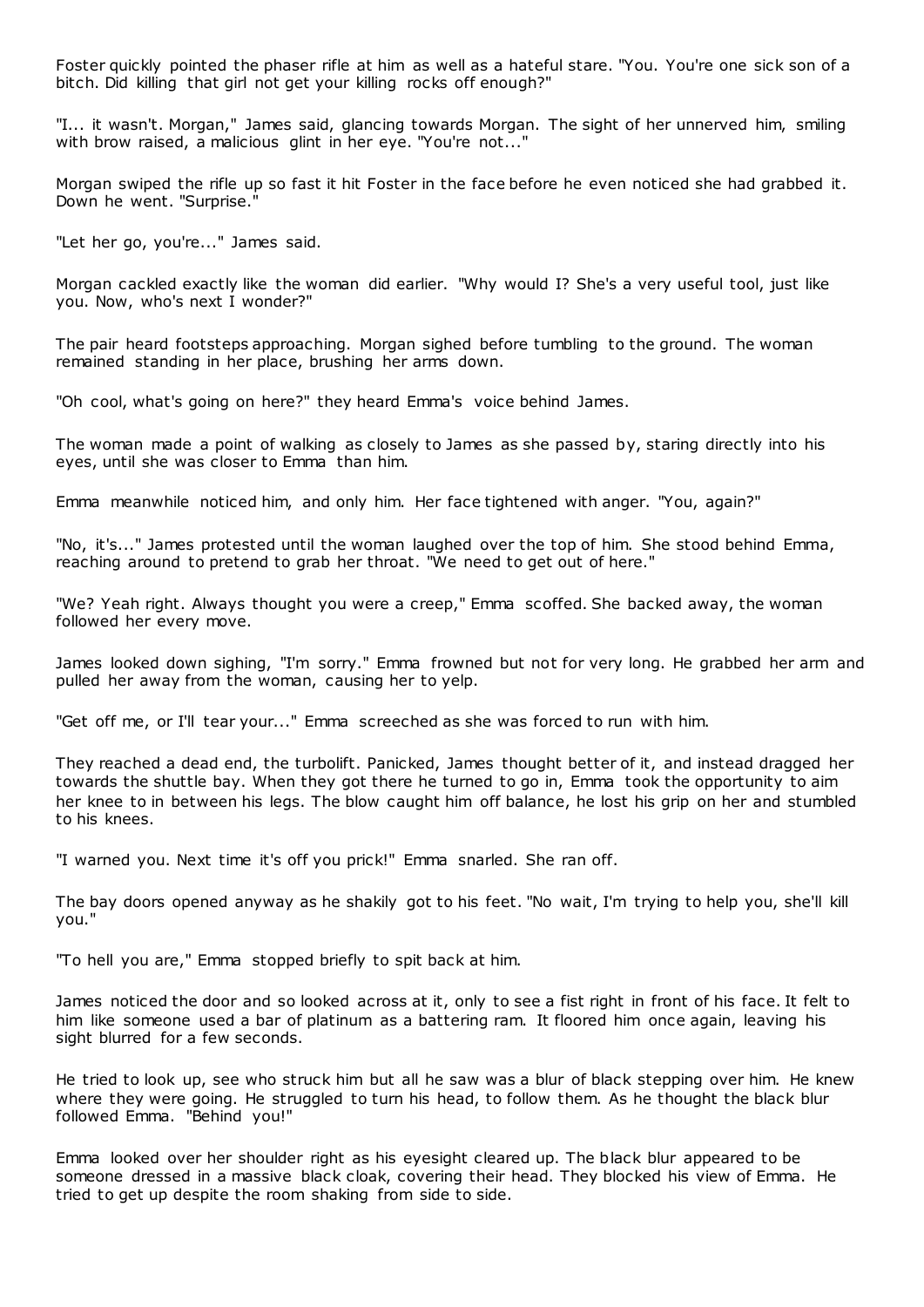A shout from her, then a thud told him he was again too late. The cloaked figure ran off around the corner, allowing him to see Emma lying on the ground. He practically crawled over to her, hoping for the best as he saw no blood. It didn't take long for him to realise she was no better off, with her neck unnaturally turned to one side and still open eyes.

Everyone in the Conference Room felt their throats close up. Craig also shook and attempted to edge out.

"So let me get this straight," Kathryn snarled while pacing around the rest. "Thompson screwed up to talk to a woman, was kicked off and replaced with you. You left the office without your teammate, who is in fact not a Security officer but a twin of one, which you..." she pointed daggers at Tuvok, "knew about and let him."

"Captain I..." Tuvok tried to interrupt. He was death glared to submission.

"We can't find Foster, his brother's at home with the *man* flu, James is still missing, and now we have one more victim and a missing crewmember," Kathryn continued. Chakotay winced as she ended that rant while looking at him. "Am I running a starship here or a circus full of idiots?"

Chakotay shakily spoke up, "to be fair, if Craig waited for Foster, he would've gotten to the victims later not sooner. If he didn't and got there sooner, he'd be no match for a serial killer on his own."

"Um I want to object, but you have my back so..." Craig whimpered.

Kathryn sighed very impatiently, shutting them all up. "Who is it and what stupid motives have you made up this time?"

Tuvok's eyebrow shot up high. "Faye O'Tani is the deceased. Emma is missing, Captain." Kathryn waited, growing increasingly impatient. "She refused to give us a last name. I have no other information. The only link I have is that Stuart was the one who found Emma in the first place, she supposedly killed Damien defending him."

Kathryn waved her hand in his direction, rolling her eyes and stomping off. "That didn't take long. I suppose he killed Damien too. Or she's his accomplice."

"Perhaps the latter. There were other witnesses to that murder," Tuvok said, ignoring or oblivious to her attitude.

The doors opened, Morgan ran through them with a frantic look on her face. "Mum, dad. Something really weird is going on." Everyone stared at her blankly, making her feel more than a little defensive. "Oh all right, something more weird. I'm walking around looking for clues, I bump into Faye, she runs off. Next thing I know I'm waking up next to her body, and this weirdo is staring at me."

Kathryn frowned, "what weirdo?"

Morgan groaned and glanced behind her. The door opened once again for an out of breath Foster, with a fresh new bruise across his face. "He's got quite the imagination."

"It was not my imagination," Foster wheezed. "Stuart murdered Faye, you were injured, claiming he attacked you. Then he must've knocked me out."

Kathryn quietly seethed. Everyone but Tuvok were too distracted by the new arrivals to notice the steam rising from her.

"Wait, you saw him do this?" Chakotay questioned.

"No," Foster and Morgan said almost at the same time, she scowled at him.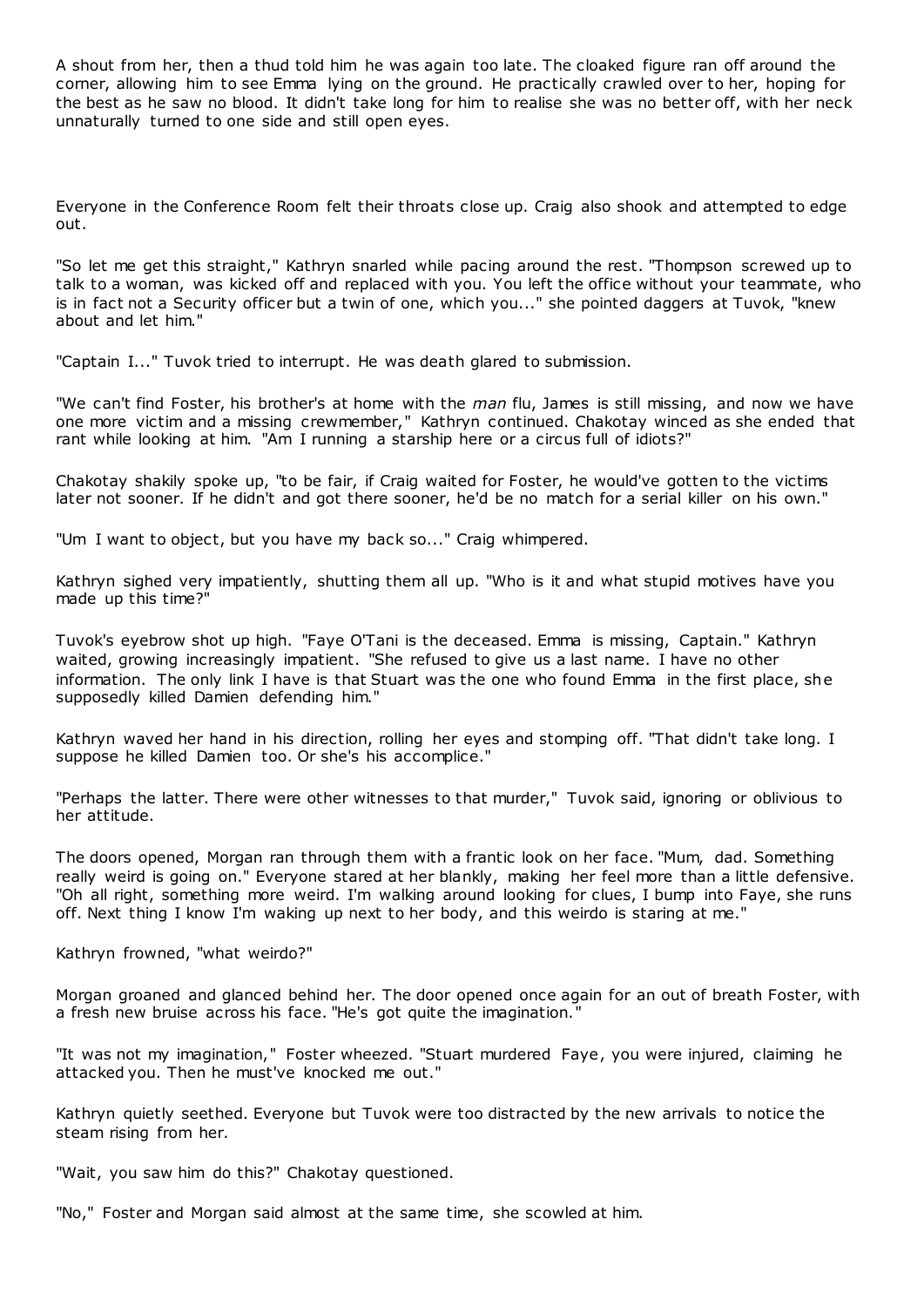He did so back, "apparently you did. You fought him off you. You looked terrified."

"Yeah right," Morgan laughed in disbelief. "I never saw James, and I'm not even hurt. Just a bit woozy."

"Well, you are stronger than him so... I guess..." Craig said. Morgan glared at him instead, he winced and yet blushed at the same time.

Foster stared at her thoughtfully. "You don't remember. He brainwashed you into forgetting, that'd explain your weakened state."

"Excuse me?" Morgan snapped with great offense.

Kathryn grumbled irritably. "Hold on. Craig only found Faye's body, but Foster found you as well. That means you both were there first, and you didn't think to report it?"

"What do you think I'm doing now?" Morgan muttered. She pointed her thumb towards Foster, "I had to keep stopping for this chump."

"I meant him," Kathryn snarled in Foster's direction, eyes narrowing.

Chakotay sighed, "okay. We badly need to find James. We need everyone on it."

Morgan's jaw dropped as she turned to her father. "Not you too, dad. It's not him."

"I'm not saying it's him, but while he's missing more people are dying. We can't rule out an involvement in some fashion," Chakotay regrettably said.

"Now wait a minute. Foster was the only one who claimed to see James. I didn't, and I sure as hell didn't whimper away from him after a beating," Morgan protested. She noticed her mother's eyebrow visibly twitching in anger, so she decided to get to the point. "How do we know it isn't creepo here that's doing this?"

"Unlikely. Foster was with the team at the time of Naomi's killing, as well as guarding Stuart's quarters when Annika was murdered," Tuvok said. Morgan pulled all manner of faces while he talked until she settled on one she liked; her nose scrunched up and miming him. "The manner as to some were murdered also doesn't...'

"Fine, he's like you; with an agenda. You don't care about finding the killer, you just want James locked up," Morgan cut in.

"Morgan," Kathryn said calmly to soothe her, "I should take you home. Something happened to you, and until we find out what it is, I'd feel better if you were somewhere safe and with me or your father."

"Yeah but..." Morgan whimpered.

Kathryn shook her head, "no buts. This isn't a discussion. Chakotay, Tuvok, keep me informed." The look in her eye told them that if they didn't they'd regret it. They nodded. Kathryn headed for the same door Morgan came in, she reluctantly followed.

Once gone Chakotay turned to Tuvok, "you were saying; about how the victims were murdered."

"They vary. Williams was beaten before strangled. Annika and Faye knives were used. Naomi appeared to have been merely pushed into the table, the glass punctured an artery," Tuvok said.

"So you don't think James did it, or you think he only committed some?" Chakotay questioned.

"I say they vary too much to be anyone else. Each killing matches Stuart's style in some manner," Tuvok answered.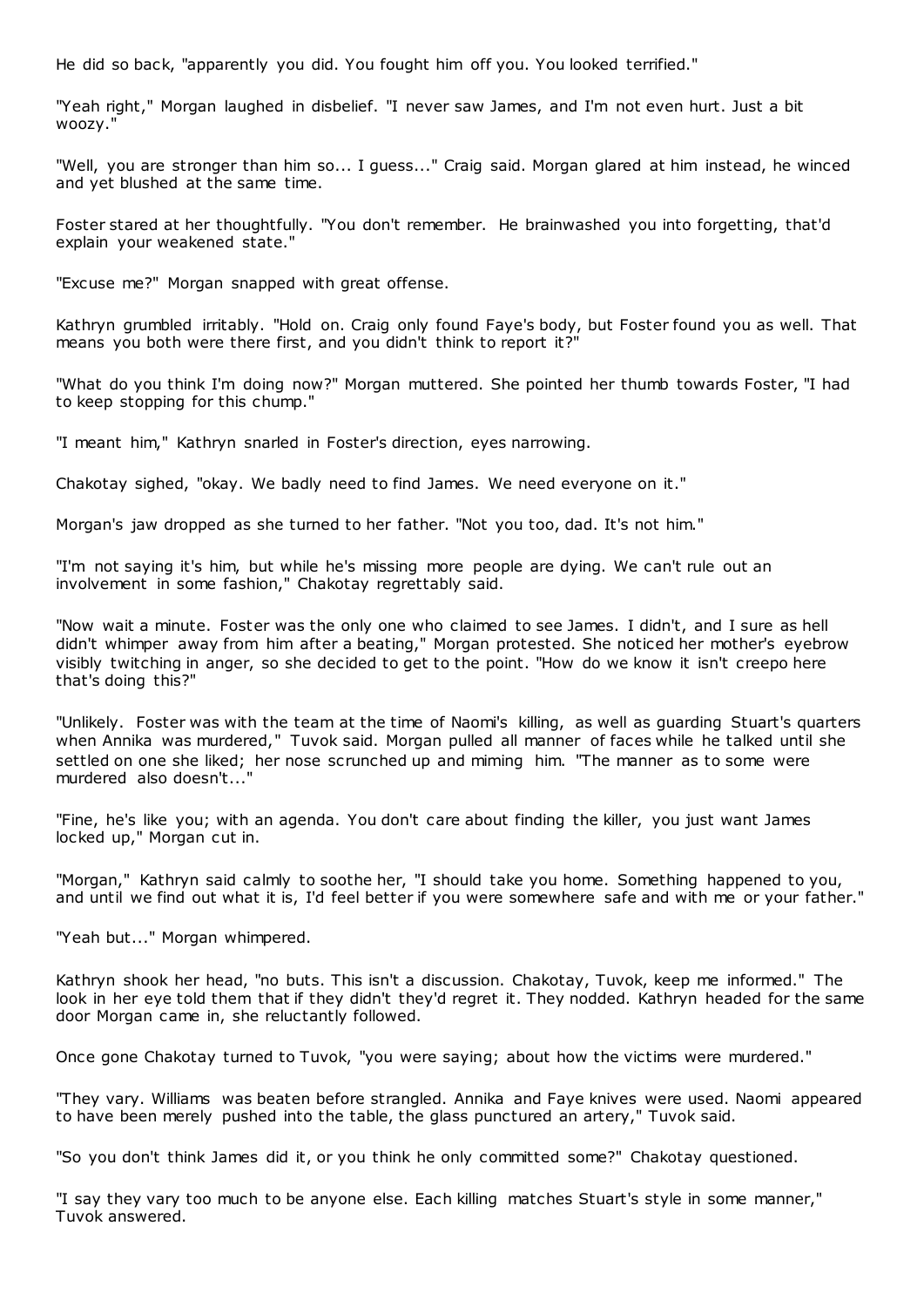Foster nodded to show his agreement. "There's something definitely not quite right with him." Chakotay gave him a *really* expression, which he didn't understand. "Miss Hansen was cleaved almost in half, with a knife. Whoever did it must possess an inhuman strength."

Chakotay and Tuvok shared a worried glance, Chakotay more so. "Maybe we should take a better look at her. She might yet still pop back to life and tell us who or what did this before anyone else dies, if we're lucky," Chakotay whispered.

Tuvok's left eyebrow joined the other. He was about to reply when the comm chirped.

*"Sickbay to Tuvok. Um, you're going to want to come see this,"* the Doctor's voice nervously said.

"What is it Doctor?" Tuvok questioned.

#### **Sickbay:**

The Doctor stared ahead of him with some uncertainty toward James standing at the door, carrying Emma in his arms. He dared not move, unsure what his intentions were.

James walked towards the only free biobed and gently placed her onto it.

"I think, um..." the Doctor started to reply until James turned and looked at him. "Just come," he tried to say through sealed lips.

"I'd bring a few teams if I were you, armed ones," James said.

*"Stuart? Are you confessing to the murders?"* Tuvok's voice asked.

James sighed as he moved away from the biobed, looking over the other biobeds which were already taken by Lee, Faye and Naomi. "Yes. Yes I am."

The Doctor hurriedly went to tend to Emma, hoping that since he brought her she could be saved. He saw her neck injuries and his shoulders dropped.

One team armed with rifles waited for the turbolift to arrive. When it did James stepped out, flanked by another team. They escorted him down the corridor.

The people arriving at the nearby junction had to stop to let them pass. One of which was Jessie, she gasped and hurriedly followed.

"Wait, what are you doing? You're not arresting him," she called after them. No one responded to her. "He didn't do it. James!" she ended up shouting.

The only response she got was James briefly turning his head to one side then faced forward again.

Jessie followed until the first team and him went to the brig. The second team blocked her from going any further.

"He's dangerous. No one's allowed in there," one security officer said.

"Like hell he is," Jessie stammered angrily. "Let me talk to him, he won't touch me."

The same officer shook her head. "Sorry, we have our orders. It's for everyone's safety."

Jessie backed away a step, staring helplessly in the direction of the door. "No. I'm not going to let this happen," she said, then ran off.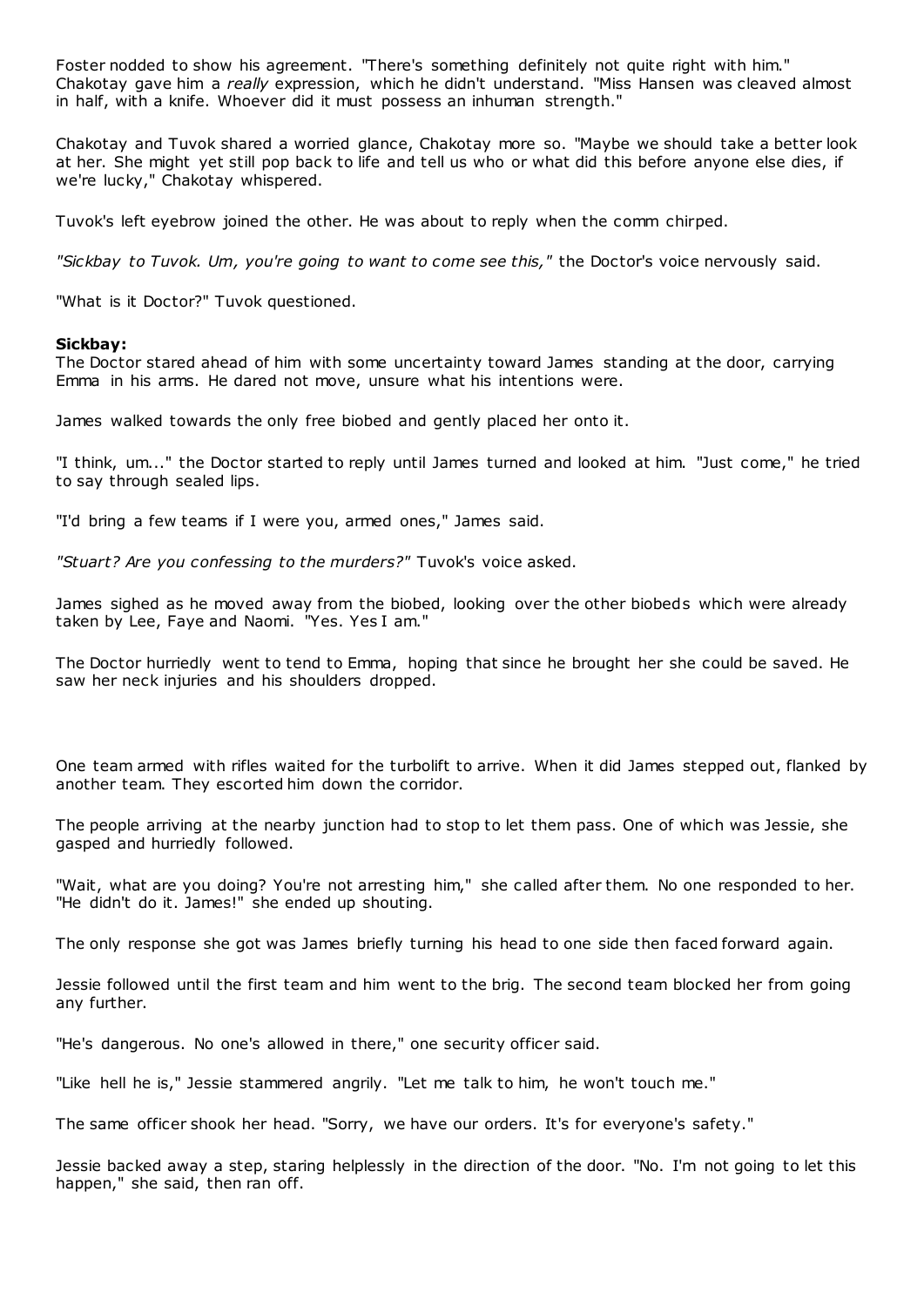Frantic knocking on the door made Morgan a little wary about answering. Kathryn told her not to answer to anyone from the next room, then she heard a lot of sounds like objects being tossed to the floor.

"Morgan?" a muffled voice she recognised emanated from it. Another couple knocks followed.

Morgan groaned and walked forward to open the door. Jessie was in the middle of knocking again when it did, so she knocked air once before hurrying inside. "Morgan, I need your help."

"What can I do?" Morgan asked.

"I dunno. The people who believe in James are running out," Jessie replied quickly, close to murmuring. "Everything was normal until you guys returned from that planet. You said something about feeling weird after. Maybe the answer's there."

Morgan scoffed and walked off towards the sofa. "I'm not going back to that hellhole, no way."

Jessie stared after her, blinking more than usual, the helpless feeling was flooding back. "I'm not asking you to," she said as the teen sat down. "This started after we picked up that Tolg guy. I just thought..."

"The guy's dead, Jess," Morgan said, then pulled a wary face, "deader. Tolg don't go around murdering random people."

"Well neither does James," Jessie said, making Morgan tense slightly and sit back. "I wonder where we put his body, maybe this guy's really unhinged like that Buck guy. He was an ex Tolg too, right?"

Morgan stared at her blankly. "So was he unhinged before or after James gave him a lung?" she sniggered.

Jessie gave her a similar expression right back, only hers was genuine. "What?"

Morgan shrugged, "if this Tolg guy was going around killing people, then how come no one's seen him? How did he get into your quarters, though how did Annika get in, cos that one gives me the heebies." She shuddered for quite a few seconds.

"Well I don't know, do I? We have to find out," Jessie said.

A noise from one of the bedrooms got both their attention. Jessie heard Kathryn calling for Morgan. She groaned and beckoned her head towards a different room, she walked that way herself. Jessie followed her into it.

"This is crazy, Tuvok already has a strong case on James. There's no way that this farfetched idea would convince him otherwise," Morgan said.

"Well it would explain the botched DNA samples. James hit him, then the Tolg alien guy comes along. We wouldn't have him on record," Jessie said, trailing off as her skin paled. Morgan stared at her curiously. "I wonder if the Doc's done a scan on the others. I should go and find out."

*"Morgan, where are you?"* Kathryn's voice called urgently.

Morgan winced, "I'm in my room, don't come in."

*"Why?"* Kathryn's voice asked.

"Uh," Morgan stammered, looking at Jessie with her eyes wide and desperate. She shook her head. "I spilt my drink on my leggings. I don't have any on."

Jessie groaned and covered her face. Morgan seemed pleased enough with her excuse though.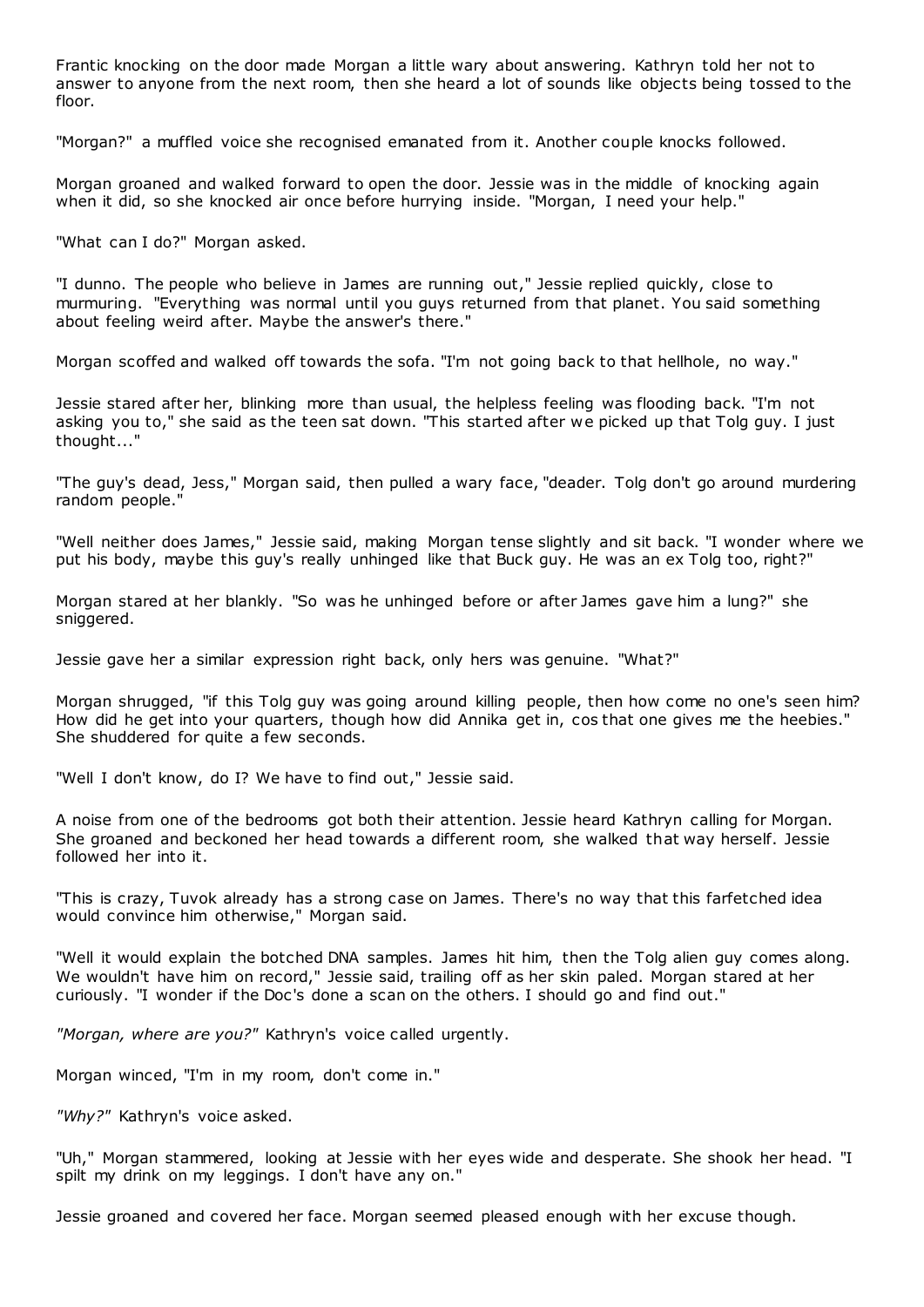*"If you're going to use my straw, throw it out afterwards."*

Jessie cringed in disgust, she was a little relieved that Morgan followed suite. "Yeah, mum's nuts. You know this," she whispered.

"Yeah but I thought there was a limit," Jessie whispered quieter than her. "How am I going to get out?"

"Ugh," Morgan rolled her eyes. She went over to a chest of drawers, opened one and took out what looked like a jar of coffee. Jessie tried not to smirk, it was too hard for her though. Morgan scowled in response. "You owe me."

"Since when do you like coffee?" Jessie asked.

Morgan scoffed, "I don't, I just like hiding it." She hinted for her to hide beside the door. Jessie did so, then Morgan strolled out with the jar behind her back.

Jessie waited for some sort of hint that she could sneak out. It took a few minutes before she heard something that was far too obvious to miss. *"What, where? Oh my god! Hmmmghhh"* Kathryn almost drooled, then hurried footsteps faded away. A door shut.

Jessie quickly headed out, only then she noticed the abundance of toys lying around. She shrugged it off and escaped.

*"Oh Chakotay, you shouldn't have!"* Kathryn's voice giggled from another room.

Morgan rolled her eyes as she sat back down.

The last time she was outside the brig there were four guards armed with rifles. When Jessie showed up an hour later she only found Craig standing outside.

"What happened? Please tell me they let him go," she said to him.

Craig sullenly shook his head. "No sorry. There should be two of us though, he's on his *lunch break,*  there's one inside."

"Any chance you could let me in?" Jessie asked with a weak smile.

Craig made a little strained whining sound as he eyed the door. "I don't know Jess. It's not that you're in danger or anything, but I can't risk him getting out."

Jessie sighed tiredly. "Look Craig, I promise I just want to talk to him. If he gave himself up, it must be for a reason and I wouldn't get in the way of that."

"Really? Because all these years I've known you, you so would. That's your thing with him. He does something stupid, you slap him out of it, and he probably does it anyway," Craig smiled and then sniggered.

"When..." Jessie said in a higher pitch, she tried to clear her throat, "that's not true."

"Okay, okay. You've got five minutes," Craig said, stepping to one side.

Jessie mouthed a thank you before going through the doors. Immediately she was ambushed by Thompson rushing over from the console.

"Woah, woah. No jailbreaking," he stuttered.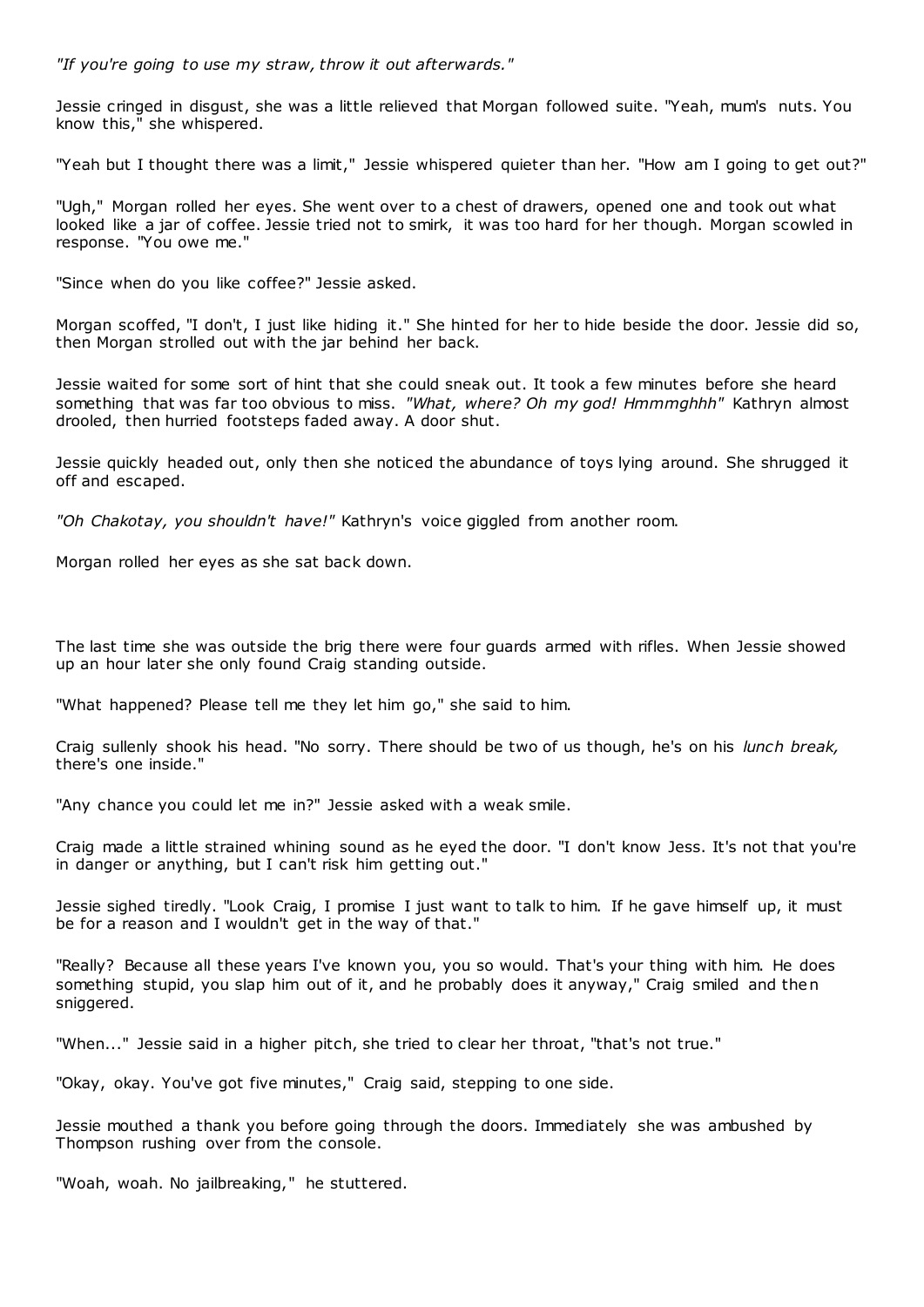"Why does everyone think I'm going to let him out?" Jessie snapped. Thompson stared at her blankly, his eyes drifting over to the brig. She sighed, giving up. "I'm just here to talk to him. Maybe you should join Craig outside since he's on his own."

"Nuh uh, he gets no privacy, but I do have these though," Thompson said, pointing to some headphones hanging around his neck. "No promises, doll."

Jessie was torn between throttling him and shuddering in revulsion, she did the second one involuntarily anyway with a twitching angry eyebrow. "Oh god, I liked it better when you were relieved of duty."

"Me too," Thompson said, putting his headphones on. He returned to his console.

Jessie walked over to the forcefield to find James sitting on the bed, elbows resting on his legs, his head buried in his hands. She assumed he hadn't noticed her yet.

"James," she tried to get him to. He didn't move. "I know you haven't done anything wrong, and so do you. There aren't many people left who do believe you, so I need you to help me figure this out. What's..."

James moved his arms by his side, she assumed to get up. Instead he turned to the side and put his feet up on the bed. Jessie wasn't sure what he was doing until he turned his head away as well, towards the wall. It felt like a small slap to the face, it stung her.

"James please, why did you give yourself up? The murders will keep happening, this won't stop them," Jessie stuttered. "I know you wouldn't try to prove you're innocent by letting someone else die, so I know that's not the point of this, but still giving up isn't like you."

"It's safer for everyone this way," she heard James mumble even with his head turned away.

"What? That's the closest thing from true," Jessie said, fighting the urge to snap.

James slowly turned his head to look at her. She noticed he must have been crying at some point, his eyes were red and cheeks were a little damp. The feeling to comfort him was overwhelming but she couldn't. "They told you, didn't they? Tuvok, Foster. They'd question the closest to the suspect."

Jessie shook her head, "told me what?" James once again looked away, it gave her a pinching feeling in her chest. "What, that Tuvok thinks you're responsible for every person's death, including people in another quadrant. That Foster is some deluded creep who thinks he can see past lives. What?" she rambled.

James quietly sighed. He spoke but kept his gaze away, "I am, it's always me. My fault. People die because of me."

"Are you including your father in this; your mother," Jessie said gently with some care, "your sister?"

James looked at her suddenly, his eyes were wider than she'd ever seen. He appeared to be shaking which he tried to stop when he looked straight ahead of him. "You should go."

"No, not until we figure something out," Jessie said.

"But, I don't want you to die too," James mumbled.

"Then I won't, because you'll be with me. I trust..." Jessie begged.

James shook his head, "don't. I'm the one you need to be protected from."

"Oh come on. Why would you hurt me?" Jessie said.

"I've killed everyone else who's cared about me, why not you?" James said.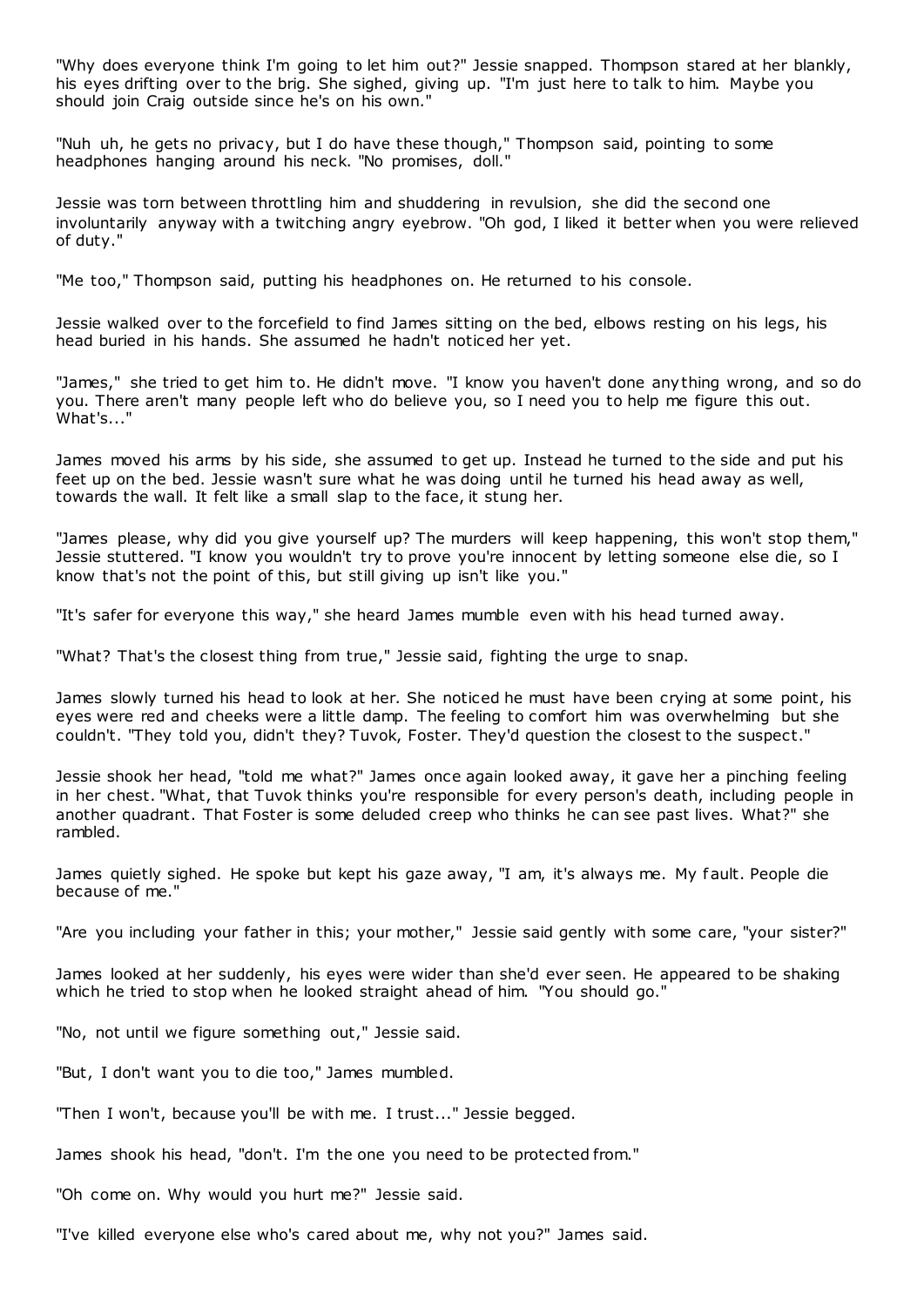Jessie moved as close to the forcefield as she could. "That's not who you are. You try to protect the people who you care for, heck you protect people who you don't. It beats you up when you can't. That's all this is." James once again turned his head away so she couldn't see him disagreeing. "I know you better than anyone. I know that it's harder for you than most."

"No. That's not..." James stuttered, looking straight ahead of him. "You weren't there."

"You mean your sister?" Jessie softly asked. James' silence was her answer, she nodded. "You've never mentioned her, not once all these years."

"I guess not," James replied while averting his eyes back to the wall briefly. Jessie couldn't help but frown at his answer. "I was three years old. We went to the park together, me, her, mum and dad. I slipped away from them when she wasn't looking," his face scrunched up with pain and a little anger. "Apparently it happened when she went to look for me."

Jessie waited to see if he'd continue from there, but he merely stared at the wall in a daze. "What did?" she asked so softly it came out as a whisper.

"Somebody..." James hesitated as if it were physically painful for him to talk. "Beat, violated her, then left her for dead."

"Oh my god," Jessie recoiled in horror. Guilt smashed into her so hard it left her trembling. "I'm sorry. I shouldn't have brought it up."

James shook his head. She didn't think it was possible but he managed to look sadder than before, almost drained. "That's why dad..." he trailed off and sighed. He didn't have to say it, Jessie knew what he was going to say and it left her feeling furious. She kept it buried for the time being. "He was right."

"No, no he wasn't," Jessie stammered. "You didn't kill her, somebody else did. You couldn't have possibly known that was going to happen."

"When he died he said that I lead him there. He wouldn't have been in that shuttle when it crashed," James said without any emotion. The way he said it took Jessie aback, leaving her speechless. "My mother. I could've stopped it, I should've been there. I always went with her, but that day I was too stubborn, too selfish."

"James, stop it!" Jessie cried out desperately and angrily. "It's not your fault. You didn't kill any of them, you understand me?" She immediately regretted her outburst. James ret reated further away, his head dipped even lower and his whole body visibly tensed. "I'm sorry, I just..."

"And then there's you," James unintentionally said over the top of her. He stopped when he realised. Jessie's haunting stare caught his attention in the corner of his eye. "I can't save anyone, all I'm good for is death."

Jessie had no idea what to say that she hadn't already. The sound of Thompson's leaking headphones became the foreground of the whole room. She looked back over her shoulder, expecting him to be bopping his head or miming along, only instead she caught him staring in her general direction. No expression on his face, his eyes a few thousand lightyears away.

*"Sickbay to Rex,"* the Doctor's voice called over her commbadge.

Jessie shook off the creepy vibe she got from Thompson's staring and tapped it. "Give me good news, Doc ."

*"You were correct. I tested Annika first, I couldn't find another DNA sample on her but I did on the knife. That generated the same 25% match, without the punch to the face 100% result that Lee had."*  Jessie paced the length of the forcefield, worrying that it wouldn't be enough to clear James. *"There was something about it that was obvious, which I didn't spot because I was so pre-occupied with the impossibility of a 25% match in these circumstances. I'm hoping the skin samples I've found on Emma will confirm my findings. I do not want to get your hopes up until..."*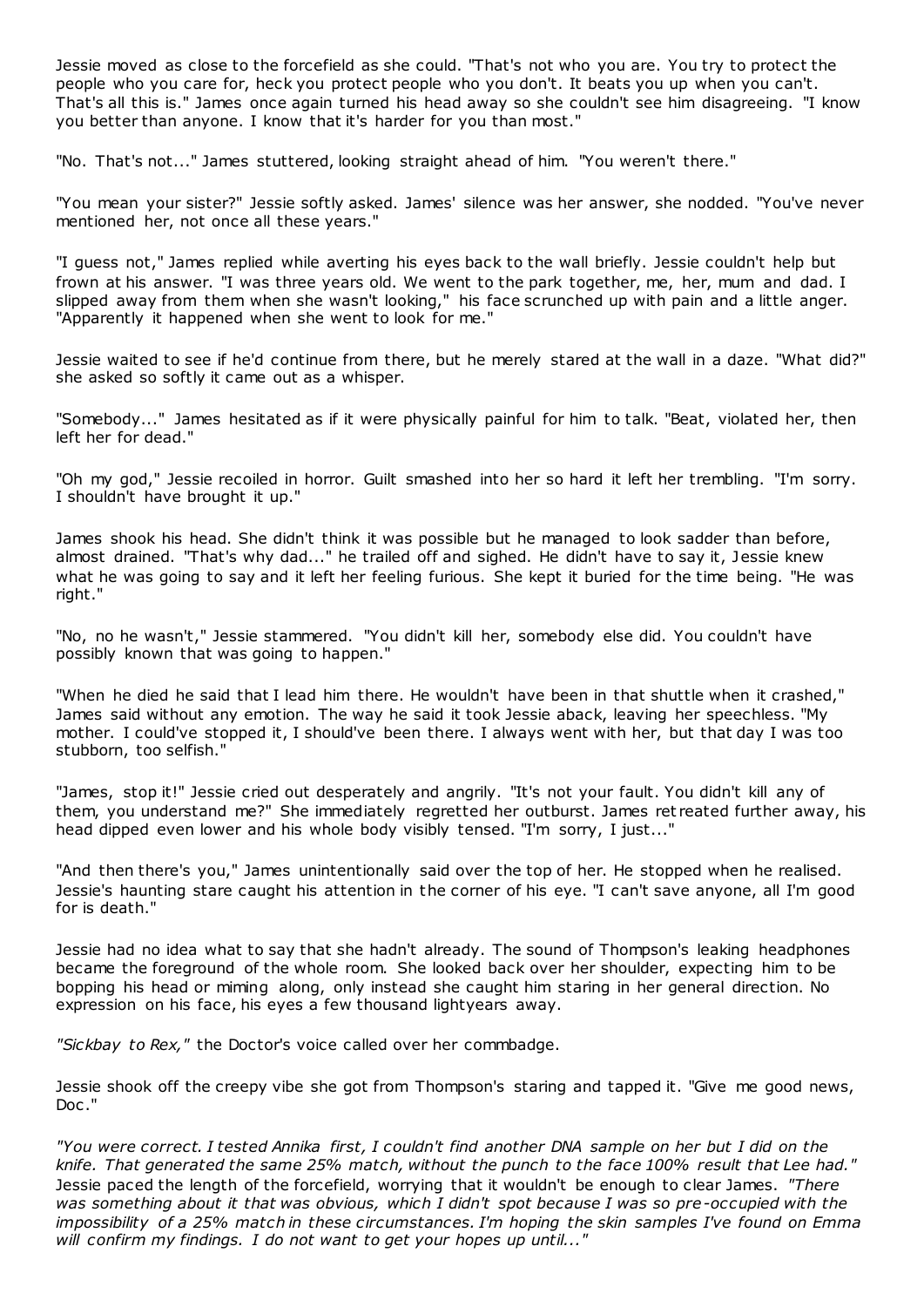"What, tell me," Jessie said with relief. "Please."

*"The chromosomes in the sample found on Annika and in the majority of Lee's wounds, they tell me the assailant was female."*

"Huh?" Thompson mumbled, looking confused. He shrugged it off and concentrated on his console.

"Thank you Doctor. Please keep looking, don't tell anyone else yet," Jessie said, a smile spread across her face. She turned to James. "You hear that?" He didn't answer, he didn't seem to be even listening. "We're close to clearing you. Hang in there, okay. We'll find her." She hurried out of the brig.

James looked over to where she was, her words only then hitting him. He looked towards the door, suddenly very worried.

Thompson walked up to the forcefield, blocking his view entirely.

"What...?" James started to say, until he noticed Thompson smile at him while his brow raised. He pressed something beside the forcefield, then it flickered off.

Thompson continued to stare at him as he turned to leave until he was no longer able to. As the doors closed behind him, James heard him say in a taunting tone, "gonna be too late again."

Once again James' mind and instincts were in conflict, he stared at the door Thompson walked through. One side of him was always stronger than the other, so he got up and followed him.

As soon as he stepped outside he knew something was off. He knew the door was meant to be guarded but no one was around. He could though hear footsteps moving away to his left. He followed them.

Around the corner he saw someone waiting for the turbolift, alone. Even at the distance he recognised her. "Jessie?" he called.

Jessie turned around at the same time an occupied lift arrived. "James, how did you..." What felt like a phaser pressed into the back of her head.

"That's my question," Foster hissed suspiciously. James noticed the phaser and stopped abruptly. "Ah ah, yes, of course she's the way to make you understand. Co-operate. I should've thought of this sooner."

"Really, it seems like a stupid idea to me," Jessie grumbled.

Foster chuckled very awkwardly, like he was trying to sound tough but it came out sounding forced and cheesy. "Stuart won't hurt me, as long as you're in danger."

"Oh it's not him you should be worried about," Jessie said.

"What are you doing? No one's going to believe it," James said, hoping Foster wouldn't notice his very slight inching as he spoke.

Foster only frowned. "What's so unbelievable about it? You would justify anything if it meant saving or even just impressing this girl." Jessie rolled her eyes in response.

James pretended to laugh briefly, "yeah, so what would be the point in doing anything to her? Ruins the whole *James on a murder spree* story."

Foster's eyes narrowed so much it looked like he was squinting. "You're trying to confuse me. Perhaps she said something, yes..." he overdramatically gasped and then smiled, "that's why she was leaving. Even she isn't on your side. Pissed you off didn't it, you mons..."

Jessie had enough and stamped on his foot hard. As soon as she heard his squeak and the feel of the phaser leaving her head, she aimed her elbow backwards.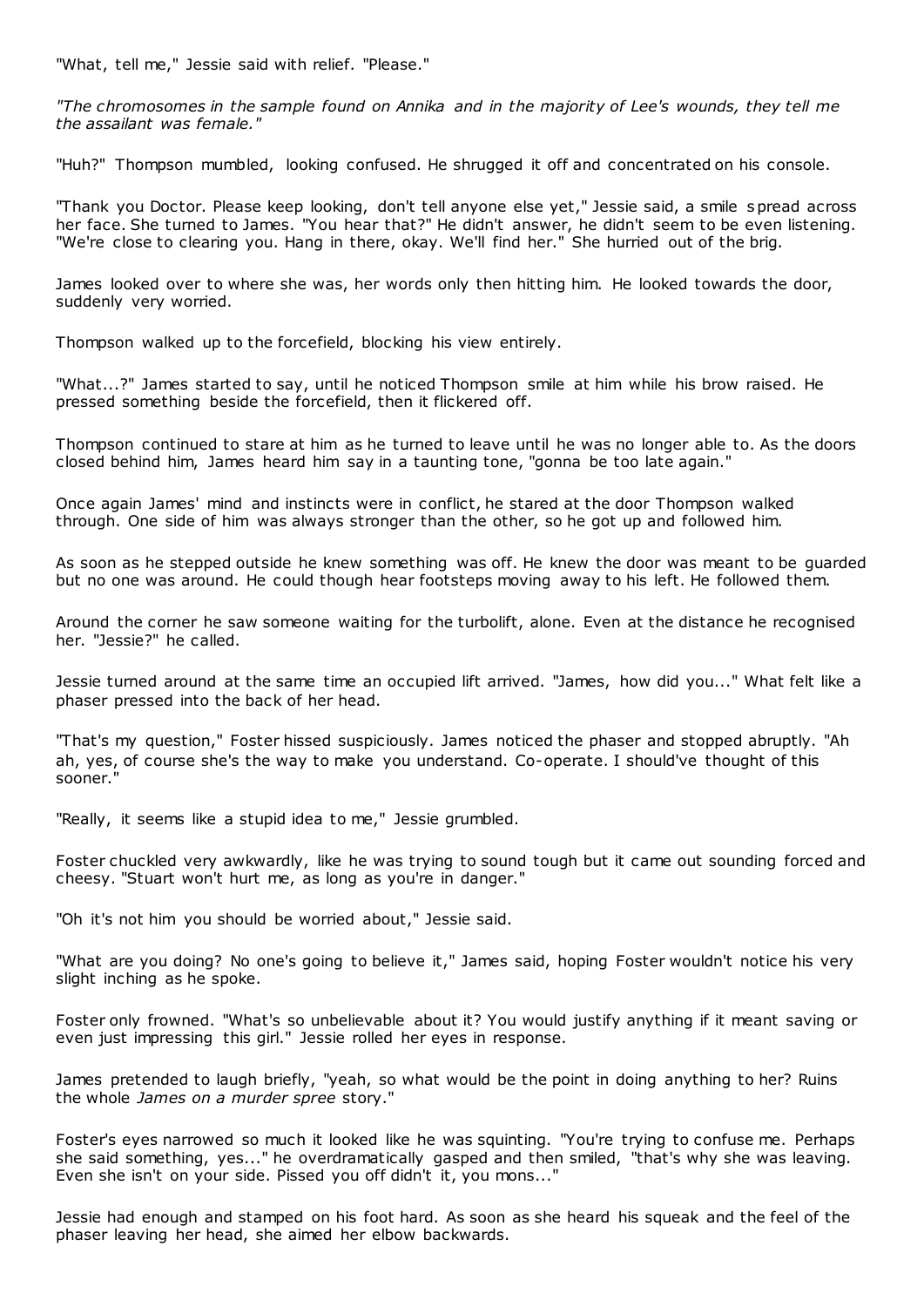"Ohno you don't..." Foster grumbled, firing his phaser anyway. The blast went over her shoulder towards James running over to them. He tried to dodge, but was struck in the shoulder instead, it was enough to floor him.

Jessie instantly froze, her face a mixture of fear and anger. She went to elbow Foster anyway, but he had more than enough time to grab that arm and repoint his phaser towards her left temple. He pulled her back towards the turbolift. She struggled with him until she noticed James's shoulders and an arm move. The phaser dug in further, so she let him drag her the rest of the way. The doors started to shut. Foster let go of her arm to grab her commbadge, he tossed it outside.

The turbolift had closed by the time James pushed back onto his feet. He stared straight ahead where they were before, mind racing. "Computer, where is..." he began to ask, but he trailed off when he spotted the commbadge.

# **Sickbay:**

The wrinkles on the Doctor's forehead had grown so much they were beginning to merge into one another. Once again the computer spat a 25% match result at him. The next task was to compare it to the previous ones, as well as run it through the crew's database in the rare chance that the sample he got was different to the others. He knew it wouldn't be. He had a feeling that it would yield the same results. His fingers on autopilot as he ran the tests, he thought about why Naomi and Faye's murders were so different, and why they had no DNA evidence on them. Especially Naomi since he knew she was pushed, there had to be something.

A noise from Sickbay startled him out of his head. He hurried out of his office, then hesitated, worried about who or what he was up against. He peered around the edge of the door, forgetting that the wall was made of glass and the person would see him anyway.

At the wall on the left of the three in a row biobeds, he noticed the Jeffries Tube door open. Then a figure climbed out. He was relieved but still a little hesitant to go over. "Mr Taylor, Stuart sorry."

James straightened up while closing the door gently. He walked over to him, an urgent look in his eyes. "Doc, don't call Security just yet."

"I won't, but you're taking a big risk coming back here," the Doctor stammered.

"Look, you won't get anywhere with those DNA tests," James started to explain.

The Doctor scoffed, "tell me something I don't know."

James shrugged as he walked by him toward the medicine trolley. "All right. The killer takes over people, probably anybody who's convenient." He rummaged around through the hyposprays, getting the Doctor's full attention. He stared in dismay for a moment before grabbing one side of the trolley and tried to pull it. James tugged it back from his hands. "Locking anyone up isn't going to make a damn bit of difference. She needs to be stopped in her natural state.

"I'm not sure I'm following. How do you know she's a she, and please don't touch these," the Doctor angrily stuttered. James sighed as he picked one up and stepped back. He brought the hypospray up to inject himself with it. The Doctor hurried after him, "if you do anything of the sort, I'll call a few teams here. I won't let you."

James stopped a centimetre short, tensing his shoulders and breathed in deeply. Once back out he looked annoyed, "Doc, she has Jessie. I can't just wait around for her to die.'

"Then how is injecting yourself with random drugs going to help with this?" the Doctor snapped. He tried to take the hypo back but James brought it around his back. "Sickbay to..."

"Wait!" James unintentionally shouted. With a heavy heart he handed over the hypo. "It's just a theory. This woman she's not a member of the crew, she's haunting us. She can't kill on her own. I was an easy person for her to frame, or she saw an opportunity to have more fun, I don't know." The Doctor shook his head, not understanding. "The killer is already dead. The only way to stop her is to die too."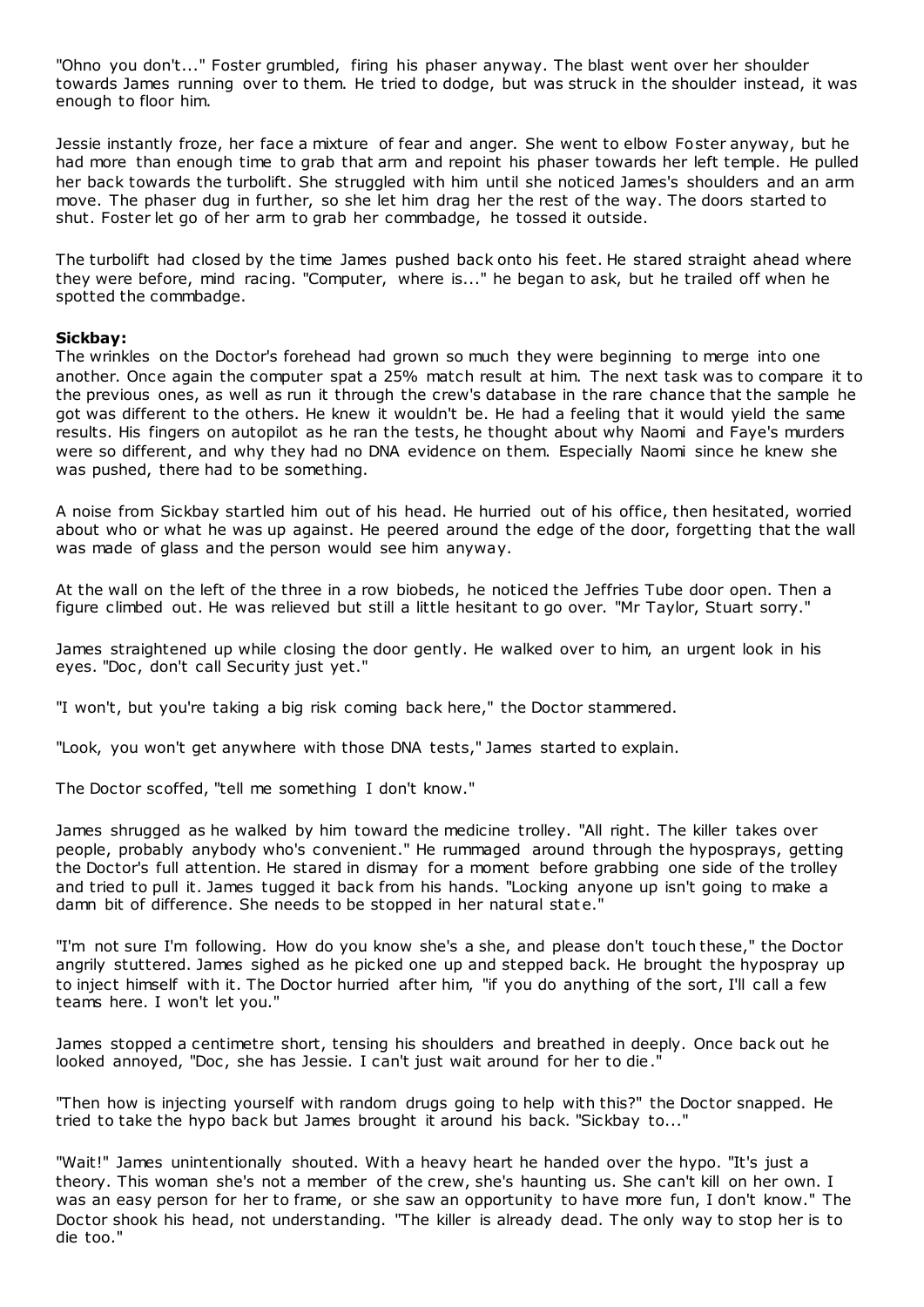"Excuse me?" the Doctor bewilderedly blurted out. "You're talking about a ghost? Your plan is to become one? That is the most ludicrous plan I've ever heard, and you do know that's quite a damning criticism."

James groaned, mostly out of impatience. "I'll do it with or without your help. Here; I can be brought back, you can help me. If you call Security I'll do it somewhere else, where you won't know."

"James, do you realise what you're saying?" the Doctor asked, very concerned.

"Yeah, I'm guilt tripping you into not calling Security on me," James replied, smiling faintly.

The Doctor narrowed his eyes, a brief scowl on his face. "Letting you leave would be against my programming, but so would assisting you. That is very cruel of you."

James nodded, his face fell. "Yeah, you're right. I'll think of something else," he said as he walked over to the station in the middle of the room.

His guard wasn't down yet, the Doctor knew he wouldn't give up that easily. He watched him like a hawk.

"Okay, got it," James said after he finished typing. The Doctor flinched, then acted as if nothing happened. "If you put a forcefield around me, remove the oxygen for ten minutes, you should be able to revive me again, correct?"

"Of course, I am the best in my field after all," the Doctor replied with only pride in his voice.

James walked around to the wall by the primary biobed near the office. "Let's get st arted then."

The turbolift doors opened. Jessie stepped out clutching her right elbow protectively. She spotted her commbadge nearby and knelt down to pick it up, all with her eyes pointing towards the part of the corridor where she saw James fall from the shot. "Damn it," she muttered, turning back towards the turbolift.

Foster woke up with a banging headache and unable to see out of his right eye. What he could see was a very blurry Thompson staring far too closely at him.

"You too huh?" he heard, and it sounded oddly sympathetic . He lent a hand to help him to his feet. "One second I'm on guard duty, right in the middle of the chilling middle eig... guitar solo, bitching..." he stammered. Foster tried to raise his eyebrow but it hurt to do so, and he still couldn't see out of that eye. He felt it, it appeared very swollen. "Um yeah, then I'm suddenly waking up in the corridor with a stinking headache and no sign of James. Looks like you suffered worse."

"Jessie elbowed me," Foster reluctantly said. Thompson didn't smirk like he expected, he nodded in understanding. "We must find Stuart before he kills her. She doesn't know how dangerous he is."

Thompson's lips twitched, humour in his eyes. "You're kidding right, dude? We've worked with James for yonks, you know he wouldn't hurt a hair on her head. Not just because she'd tear him a new one if he did so, literally. He fancies the pants off her."

Foster was momentarily put off with the worked together for ages part. He smiled, relieved no one had told Thompson yet about the brother lie. "And what always happens when an emotional brat like Stuart doesn't get what he wants? Come on. We must find him."

"Team three comm'd me in a few minutes ago. Said they saw him running into Sickbay," Thompson said. Foster immediately took off for the nearest turbolift. Thompson wasn't expecting it, it took him a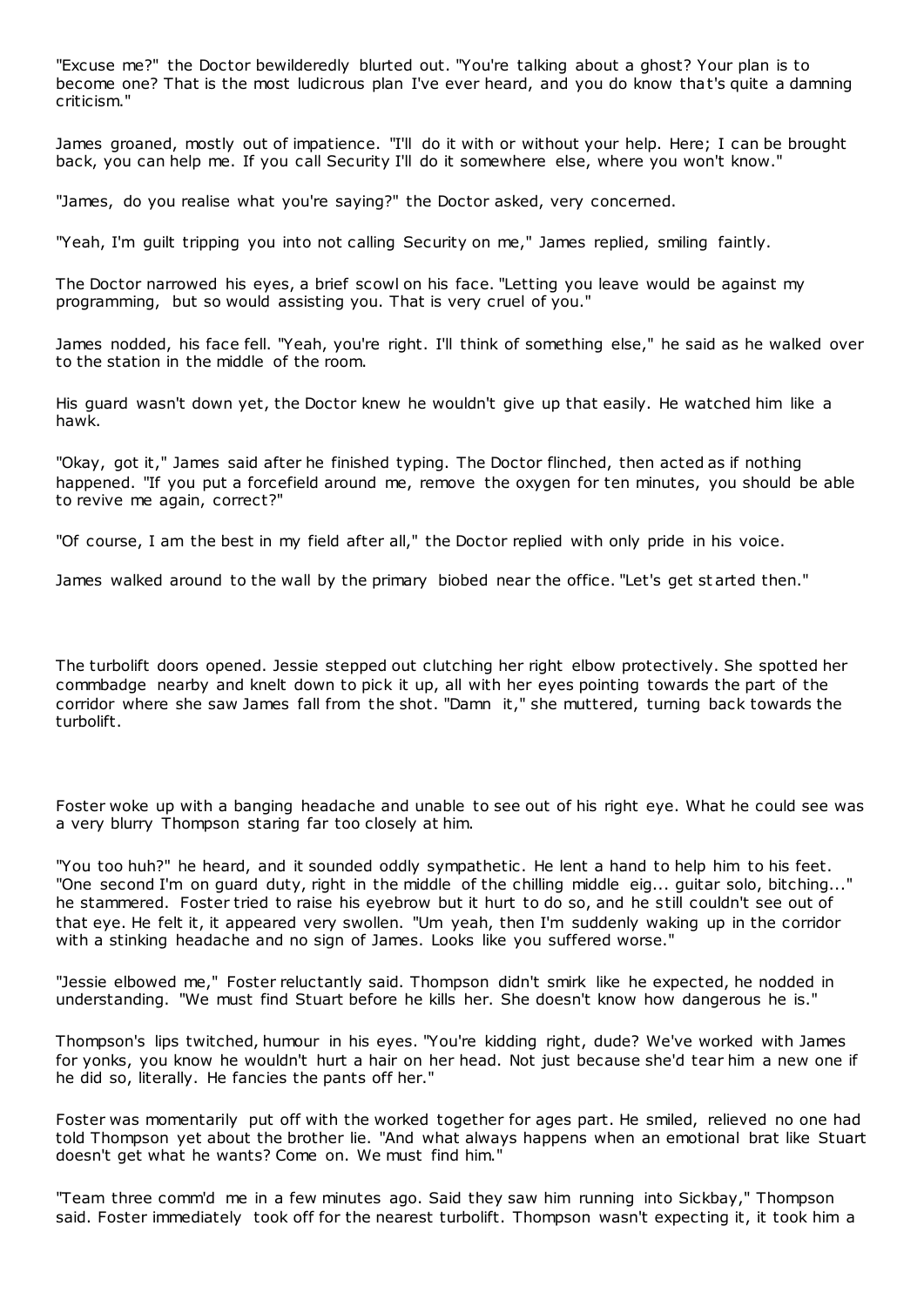good minute to follow and fast. "Hey, please tell me you're going the opposite way. I'm not going in there until at least I have a new rifle.

Foster stepped into the turbolift, immediately turning around to face him. "I have an idea. If you wish to cower as more die, I'll do it alone. Deck Five."

Thompson stared, speechless as the doors closed in his face. "Wow, puberty's really took its toll on him," he commented while walking away.

At first he didn't think it had worked. James drifted off for a moment and awoke in the same place. It was only when he tried to press on the ground to get up, he knew it had worked. Unfortunately he had to fall through a couple of decks for it to really click. He had tried to grab anything to stop himself, his hand would pass through everything. It was only when he started to think about stopping that he did so, landing in the middle of a corridor, hovering a foot off the ground.

People approached. Even though he expected it, it still unnerved him when they didn't react and even walked straight through him. He looked around, unsure where to even look. That was when he noticed something off about his own body. He looked down to see a black patch on his chest, on further inspection it reminded him of an overly large Borg nanoprobe, only it pulsed, it's legs twitched as if it were alive. He reached for it, but the mere touch of it burned not only his hand, but his entire body.

"What have you done?" he heard a distorted voice snarl from all around him.

James quickly figured out it came from above him and looked up, on guard. The cloaked figure slid through the ceiling as if he or she were flying, landing gracefully in front of him. Despite the polished landing he felt so much rage coming from them. He could not see the face, even with the cloak only hanging over their head. Their face was nothing but a shadow.

"You, you're nothing but a puppet. What do you hope to accomplish with this?" The voice still distorted, and yet it sounded more masculine than he expected.

"Really? We're doing the talk first, surely we're both smarter than that," James said.

The cloaked figure chuckled. "I see this is not your first time." They backed away, then paced around him in a circle, walls or no walls. "Don't think the same rules apply in this realm. Here, you're nothing but a newbie. I on the other hand have walked the spirit world for many moons. If you think you can best me, you're more impulsively stupid than I thought. A perfect pup..."

"Yeah yeah, bad guy talk, I'm so intimidated. Why don't we skip to the part where you brag about your plans for no good reason, if you're that keen on chatting," James said.

"My plans?" the cloaked figure laughed mockingly. "Why plan? You people go down so easily. You stumbling into the area is just icing on the cake."

James shook his head. "Right, so it's an accident that you or your friend just happen to make sure I'm around for your kills? Maybe I'll get more sense out of her."

The cloaked figure snarled. "You petulant beast. Don't think you're not disposable to me. Leave L'Arana be and I won't smash your soul into a thousand pieces."

"Finally we're getting somewhere," James smiled, backing away as if to leave.

The cloaked figure lunged for him, but didn't run to do it, he floated across the ground. The cloak spread out, gunning for him as well like a separate entity. James wasn't sure how hitting any of it would go down, so for the moment he dodged to the right. Instead of the usual rolling onto the ground, he floated through a few walls and into somebody's quarters.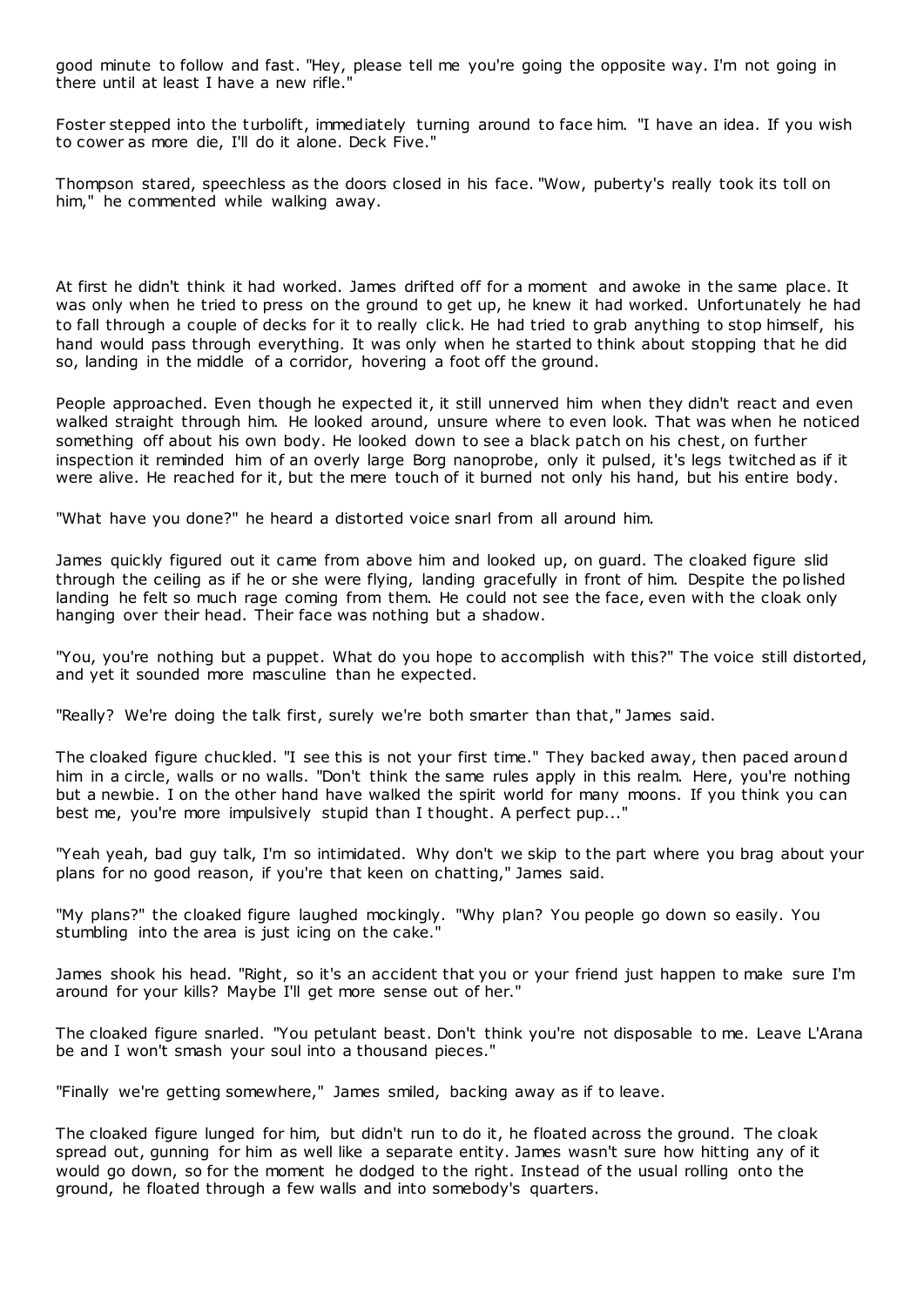He heard an ear piercing shriek of anger and anguish, it grew closer. Even through the walls he could see a black cloud approaching. He willed himself up a few decks, just in time to avoid being blinded and deafened spiritually by a singing naked Neelix stepping out of his bathroom.

In Sickbay the Doctor stood monitoring the station as well as keeping one eye on James, slumped against the wall. He didn't care when the doors behind him opened and Foster walked in.

"Computer, deactivate the EMH," he ordered.

The Doctor disappeared into thin air instantly. Foster walked up to where he stood, staring at the scans in front of him. His eyes drifted up slightly toward James, a smile growing on his face.

The woman James kept seeing followed closely behind Tom, he looked around nervously while munching on some crisps. Even though she was following him, she wasn't keeping a close eye, she was looking around for something else.

"Here, blondy blondy," she sang, then huffed. "Here pushover."

Tom stopped abruptly to talk to Harry, she accidentally walked through him. She grumbled and backed off.

"Woah Harry, still have your head. What a relief," Tom said with a chirpy grin.

"Ooh, headless, what an idea," the woman giggled.

"Me? With a murderous James on the loose, you're the one that's shockingly still got a head," Harry snickered.

Tom laughed off his nerves. "I'm so glad you got my back bud, but I'm not worried. James comes running at me with a knife I'll tell him a strand of hair's gone loose to distract him, then sock him."

The woman looked at him with such disgust, even as a ghost she looked ready to throw up. "Ooh, where is he? I really want to kill him," she snapped.

"I didn't say a murderous Jessie. Good luck with that *bud*," Harry chuckled and walked off, leaving Tom even more nervous than before.

James ran around the same corner at the same time as Harry, he didn't have time to avoid going straight through him. He expected even in death his body would be shuddering at the creepiness of that. Fortunately the sight of the woman distracted him.

She spotted him too. "Oh finally."

"L'Arana, is it?" James said, putting her off her stride towards him.

"How could *you* possibly know that?" she hissed.

James didn't get much time to answer her even if he wanted to, L'Arana attempted to go through him as before. He pushed her back, leaving her looking gobsmacked.

"You... you're dead," she squeaked. Fury took over and she brandished a shaking finger at him. "I wasn't done yet. I can kill that lanky thinks he's witty deadbeat for you, so go back to your body and continue being a good little chump."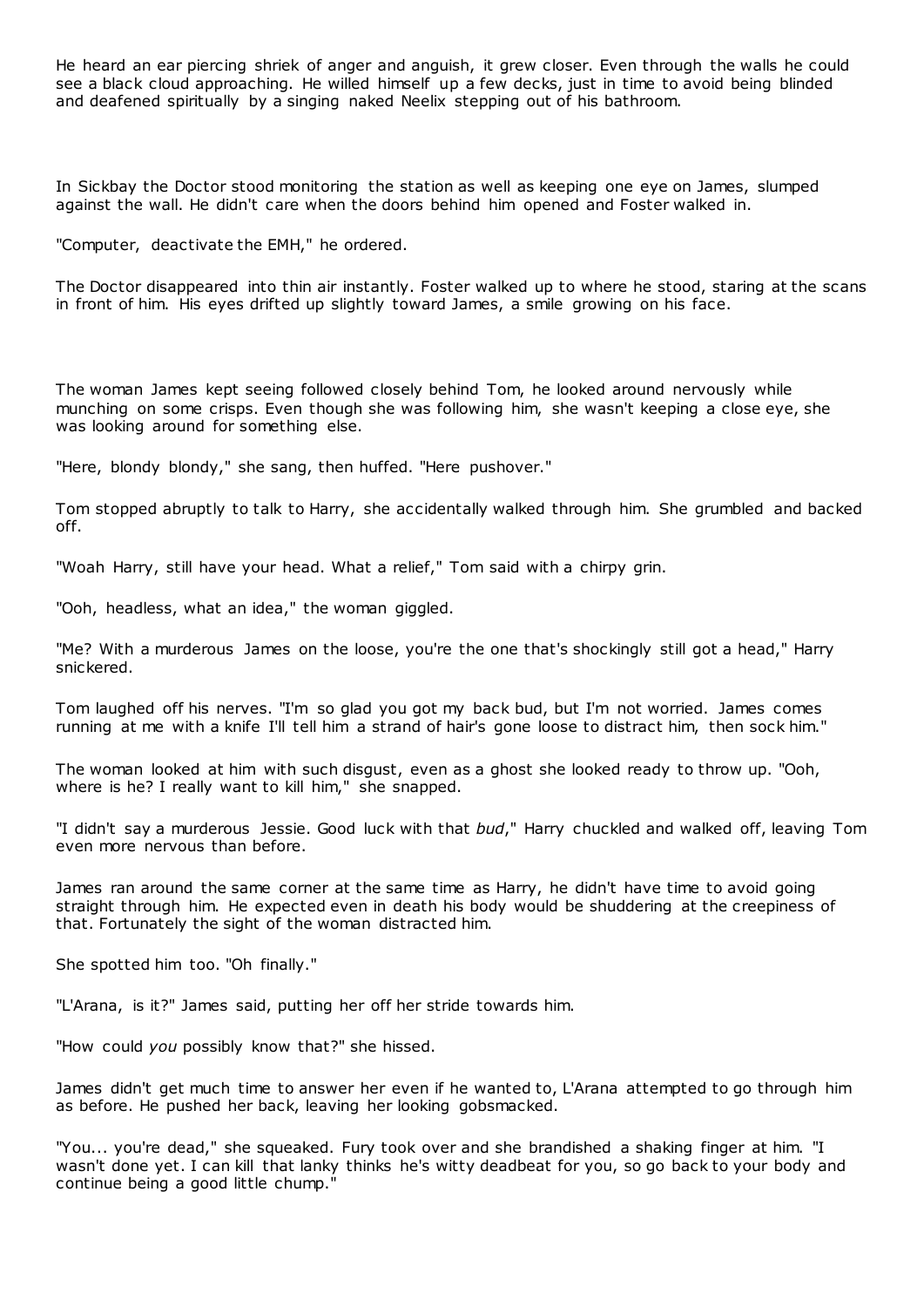"Wha... who?" James said, peering around her. He managed to see Tom just in time for him to go into a room. "Oh, no thanks. If I wanted to, he'd already be dead years ago."

L'Arana's eyes sharpened, a mischievous smile spread across her face. At the same time James felt the approaching darkness that he did earlier. He hurriedly stepped back in time for the cloaked figure to float through the floor. He assumed that was the reason for L'Arana's expression, only his appearance soured her.

"I warned you, you fool. I'll crush you into oblivion, no need to wait for that inevitable fate of yours," the cloaked figure snarled.

"Uh huh, so why you wasting your time with spirit him? This is your chance," L'Arana scolded him.

The cloaked figure chuckled darkly as his head appeared to turn to one side. James took the chance to tackle him. The suddenness of the attack caught the figure off guard, he only had time to grab a tight hold of him as he fell through the floor, taking James with him. L'Arana glanced around meekly, shrugged and walked off as if nothing happened.

The timing had to be right, James hoped he started his attack on the right deck or it'd all be for nothing. Just before reaching the ground on what he assumed was the floor he was aiming for, he even more forcefully pushed the figure away from him and through the floor, straight through the hull and into space. James pulled himself back to stop from doing the same thing.

Mere seconds later he heard the man laughing, mocking him. His figure phased back through the carpet. "You still think like a mortal. Rookie mistake."

James didn't register his words, he was too distracted by the tear in the figure's hood, allowing him to see the side of a grotesque mixture of faces. The sight of it reminded him of something, he'd seen it before. Even with the tear in his disguise, he couldn't see his eyes and yet still could feel them trying to penetrate his very soul.

*At first there was nothing but darkness.*

*"Doc , there's no response. His heart's stopped, breathing..."*

*"Is there still any brain activity?"*

*He awoke to three frantic faces hovering over him.*

*"Mr Paris, anything?" the Doctor asked.*

*"Nada Doc . He should've been recovering. He was fine, healthy when we left him and I don't see any change now," Tom answered.*

*He tried to speak but no sound came out.*

*"Make a note in the ship's log. Time of death 2103 hours," the Doctor said.*

*Death? He sat bolt upright in shock. I'm right here, he wanted to say. Even his movement didn't change a thing. Lee walked away sullenly. The Doctor and Tom talked straight through him.*

*To the right of him, the room was in the shadows. The ceiling lights were unable to penetrate the darkness he realised was steadily creeping over to him, a black foreboding mist. As it approached, it started to fade from where it came from; a man's body lying on a biobed. Somebody he never met.*

*The black cloud surrounded him. A pair of hollow, dark eyes within stared. It seemed to pounce, not for him but down for the biobed. He knew it wasn't tangible, but still he instinctively pushed it away with all the strength he had. He swore he heard a voice cry out in anger as the cloud evaporated up into the ceiling.*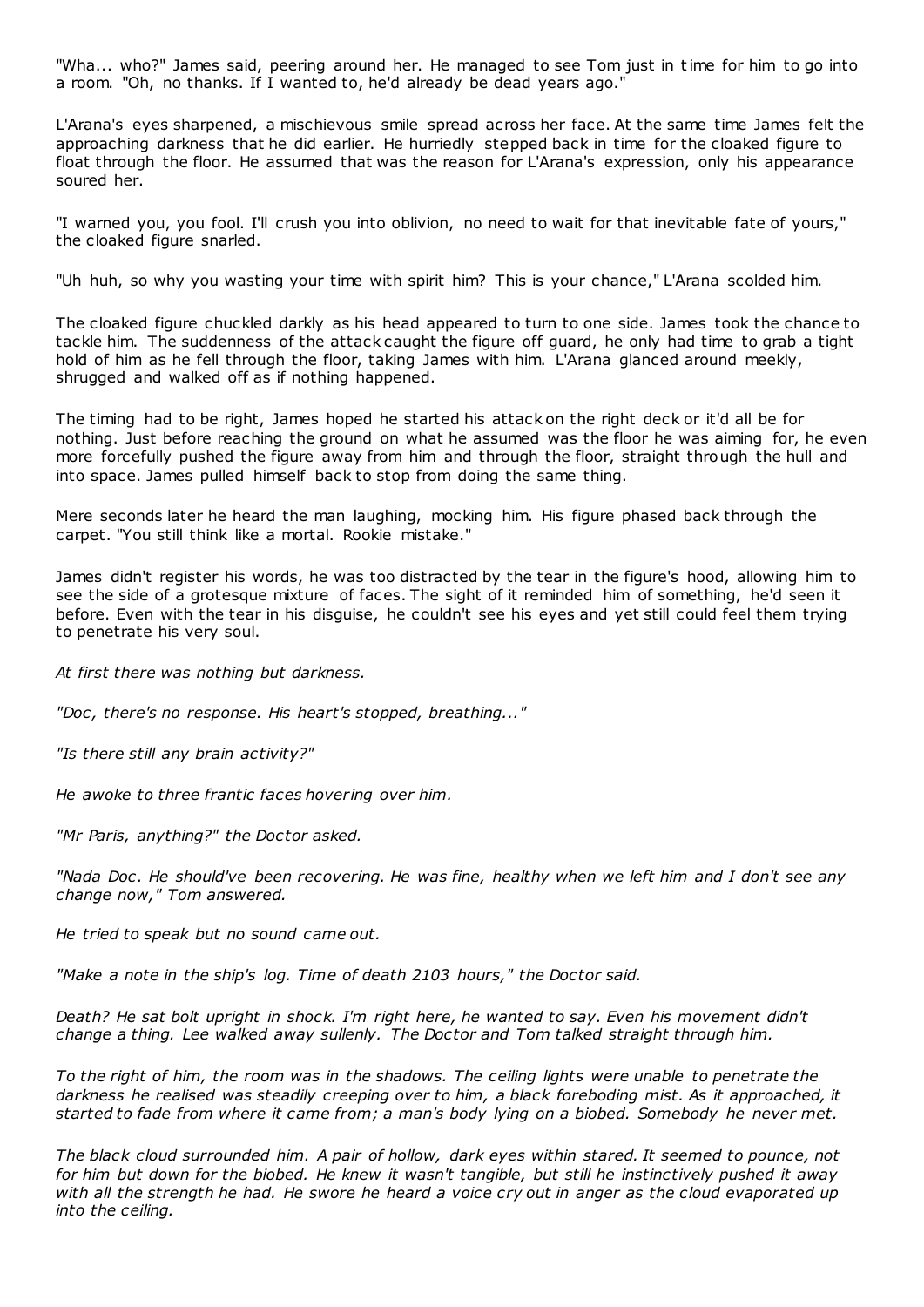*Everyone in Sickbay continued as if nothing happened. Tom stood nearby, still in a daze. Tom must have felt it, he thought. He got up from the biobed and turned to address him, but in his peripheral he saw something that shook him to his core. Himself, lying on the biobed with his eyes shut. The screens that showed his heart rate were a straight line.*

*James tried to stifle the rising panic . He didn't want to die, not like that.*

"The last mistake you make. It looks like it's time to even the stakes," the figure sneered. Arms stretched out he swooped up to fly through the decks once again.

James' eyes narrowed, he jumped up to grab him at the last second. The figure tried to kick him off, but it only forced James to climb up more. At eye level he grabbed the edge of the hood and tugged. The rest of the man's face was the same as the glimpse he saw, except one part of the hideous face stood out. A piece of metal fixed to his jaw surrounded by rotting skin.

Jessie ran into Sickbay to head straight for the office. Barely through the door she spotted Foster at the console humming to himself. She didn't have time to wonder why, a brief head turn and she noticed James on the ground.

"Finally, we'll be even brother. Deserving promotion for Paul," Foster snickered.

"You..." Jessie growled, alerting him to her presence. He panicked and reached for the phaser he left on top of the console. Jessie kicked him in the back of the knee, knocking him straight to the floor. The phaser was her next target, she grabbed it and pointed it at him before he could recover.

"Computer, where's the Doctor?" The computer told her he was off -line Her eyes flashed with brewing rage. "Activate him."

"No!" Foster cried but could do nothing without getting shot.

The Doctor reappeared next to them looking a little miffed. He shrugged it off to return to the station, not at all bothered by Jessie and Foster. "Oh, eleven minutes." He walked over to James.

"You have no idea what you've just done," Foster stuttered.

Jessie raised the setting on the phaser. "How about now?" Foster whimpered as he cowered, covering his face with an arm. "Out, and I'll save this for later."

Foster nodded, "yes, yes we will." He pretty much crawled out of Sickbay.

Jessie followed him to the door, waited for it to shut behind him, then she pressed the lock command on the panel.

The Doctor casually pressed a hypo into James' neck, bringing him around. Jessie rushed over to kneel on the other side of him. "Is he...?" she asked.

"Sure," the Doctor grunted, getting up to return to his office.

His attitude poked her, but she was more concerned with the man on the floor. "What did you do?" she stuttered fearfully.

"It's the Tolg. He's the... killer," James tried to say through his struggle to breathe. "A ghost tries to trick me, he kills."

Jessie glanced over her shoulder just in time to see the Doctor put his feet up on his desk. She turned back. "The Nij guy? You didn't?" she said accusingly in more ways than one. Her anger returned. "James how could you do something like this? You only have one lung now, you have to be more careful. You could've died."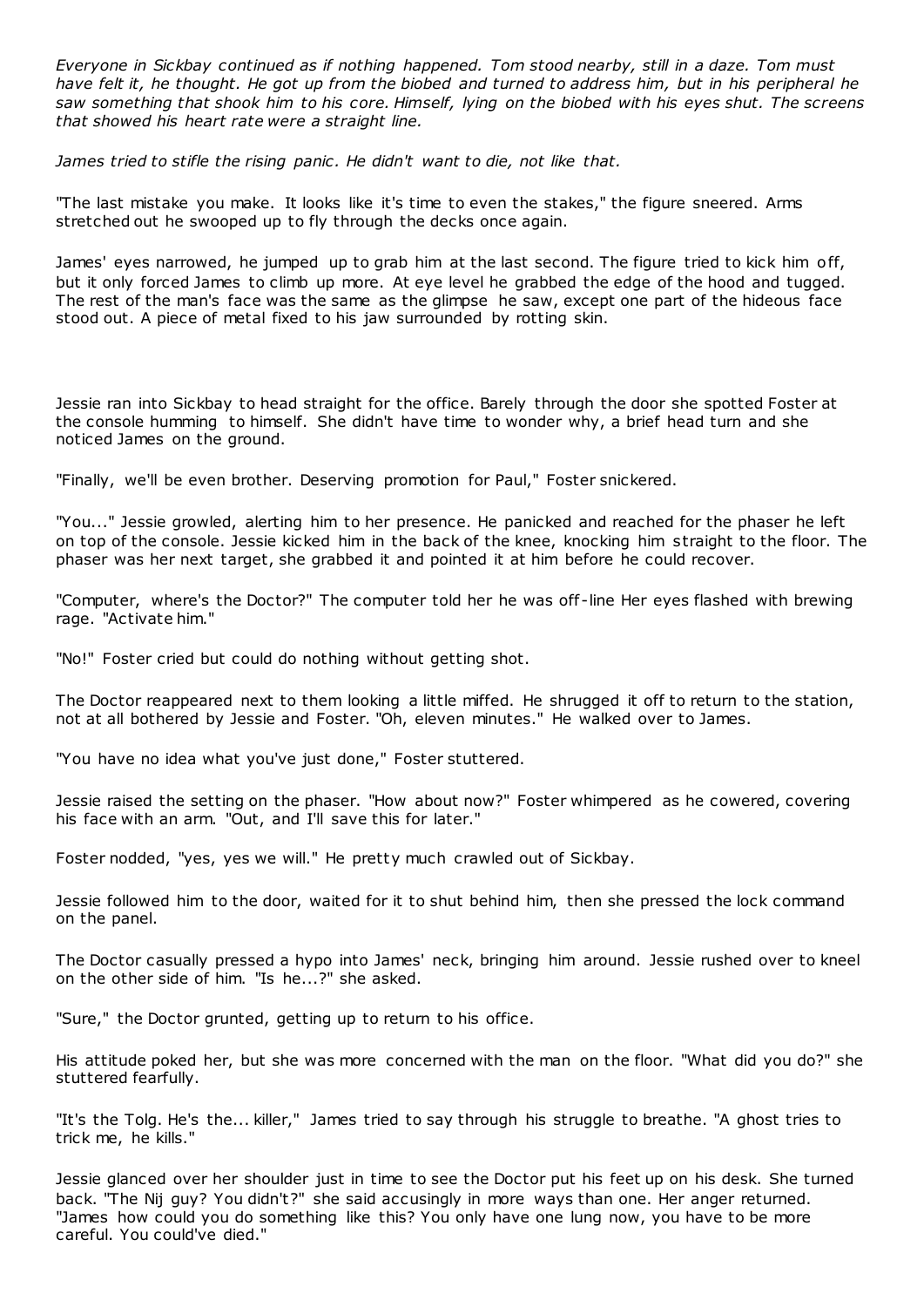James tried to sit up but it made him wheeze. Jessie pushed him back down carefully, still with fury in her eyes. "Don't you dare... what if..."

"I couldn't let another person I care about die," James said.

Jessie's face softened a little, her eyes looked conflicted. "You..." She leaned down to give him a light kiss on the lips. If he wasn't awake then, he was after that. "Don't ever do that again, please," she whispered.

The Doctor walked past in the background, tutting. "No need for the mouth to mouth, it's only his lung re-adjusting."

Jessie sat up to glare at him. "I wasn't..." The Doctor stared at her blankly, making her stutter and blush. "Well no one was helping him." She got a roll of the eyes for the remark.

"I'll... fix him," James said, looking ready to get up again. Jessie shook her head. The Doctor dropped down suddenly on his opposite side, startling Jessie. She glared again for it as he pressed another hypo into him. "I have to stop him, he posses..." he had to stop to catch his breath, "he's done this before. He must have."

"You need to shut up and rest," the Doctor scolded him.

Jessie twitched as she repressed the urge to slap him. "Morgan might still be on our side. I'll update her. I'll come back for you. You take it easy." She got up to rush out of Sickbay before he could argue.

"What gives, turning me off before the ten minutes?" the Doctor grumbled. James weakly frowned at him.

Morgan glanced between one of the bedroom doors and the main one, looking pretty fed up. One more frantic door chime annoyed her enough to open it. "Jessie, it's really late. Mum's heard you."

"I need your help, now," Jessie said.

"What for?" Morgan asked during a big yawn. She walked off with little thought or care toward the sofa.

Jessie didn't notice, she hurried inside. "I was right. Nij's the killer. Only he can't do it when he's a ghost, he has to use someone."

"You're really stretching the already snapped rope, Crewman," Kathryn said from her bedroom door, death glare building up. "There's no such things as ghosts."

"Of course there is, this isn't the first time," Jessie stuttered furiously. A thought occurred to her, the anger fizzled to nothing. "Forgot that too, right."

"Jessie, I didn't want him to be the killer either, but this ghost story isn't going to convince anyone," Kathryn scolded.

Morgan giggled a little like a child would if she were trying to appear innocent. Both women looked at her suspiciously. "So dead guy takes over James, uses him to kill, then sods off back to ghost form? Am I getting that right?" she teased in Jessie's direction. "Sounds like locking him up was the right idea."

"No, the killer probably chooses victims near James. A ghost taunts him, lures him. He goes, thinking he can stop it but it's always too late. Somebody else is possessed," Jessie grumbled.

Kathryn's glare was fully charged up. She aimed it at her. "So it can lure him and possess-kill at the same time?"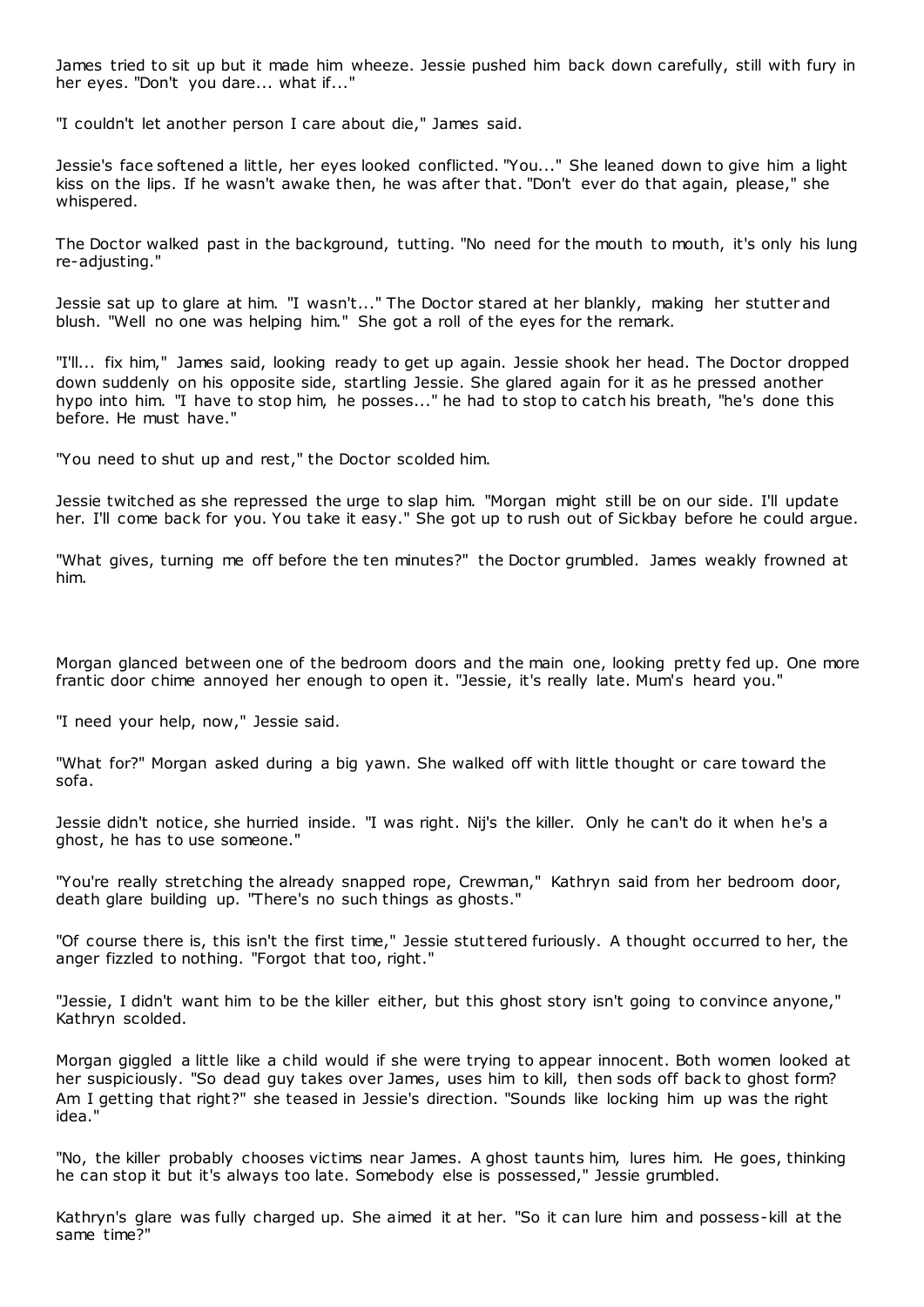"No... I, erm," Jessie stammered, completely thrown off.

"I hope you're not taking this seriously mum," Morgan laughed. Jessie stared accusingly at her. "If this were true, the Doc would've told us about other DNA samples on the bodies."

Kathryn's eyes glazed over, deep in thought. "I'll lock the door behind me. Don't let her try to leave," she directed at Jessie, then she sped out.

"Finally," Morgan sighed in relief.

Jessie heard the tell tale click of the door locking, her shoulders tensed. "I assume the plan is to knock it down, right? You can do that."

Morgan's eyes lit up, Jessie assumed she hadn't thought of that. What really got her attention was something she could not see. The cloaked figure, minus his hood, phased through the same door, stomping and angrily muttering to himself. "That yellow headed freak, can't even die properly. Meddlesome bastard."

"Yep," Morgan agreed and nodded. Jessie wondered why she took so long to respond with only that. "What do we do?"

Jessie looked a little unsure. It gave Nij the opening to answer her instead without overlap. "It's fine. No one believes him, but this one." He leered hatefully towards Jessie, oblivious to him. "We need to teach him a lesson. It's the only way to. . ."

Jessie decided then to answer, inadvertently talking over him, "well his body is here. Maybe if we dump him on the planet and get the hell out of here, he won't be able to haunt us anymore. It's all I got."

Morgan only heard from *get the hell out of here* because of the overlap. She looked a little dazed. "Uh."

Nij walked right up to Jessie, so close that if he were visible he'd be crotch kicked already. His furious eyes drilled into her. It went away with a literal blink of an eye. He turned to smile adoringly at Morgan. "Oh, it was right in front of us, this whole time. We do this for real. That'll get him back in line."

"You're only just catching on now?" Morgan said.

"What? You didn't even believe me earlier," Jessie muttered.

Nij growled, "I really want to do the honours. You're beating my score, can't have that."

"Hmm," Morgan smiled as she stood. "Well I do have a certain advantage."

Jessie felt very uncomfortable, she tried not to show it with an understanding nod and smile. "You mean the telepathy. Okay, I don't know how but, uh, I'm going to need help since James should be out of action for the moment."

"Ugh shut your mouth," Nij grunted and tried to hit her, but it went straight through her. Morgan tried not to laugh at that. "Thanks to the wannabe do-gooder, I've had to hold off on the beautiful death I planned to mark my fiftieth kill. Though I suppose I could save it for later."

"Yes leave it to me," Morgan said.

Nij grimaced, while Jessie once more was put off by her delayed response. "Right, um. Maybe we should start on the door?"

"I have a better idea, my sweet," Nij cackled as he hurried over to Morgan's side. He leaned in to whisper in her ear, "I'll race you. Remember the last time, all that blood, oh it was so romantic."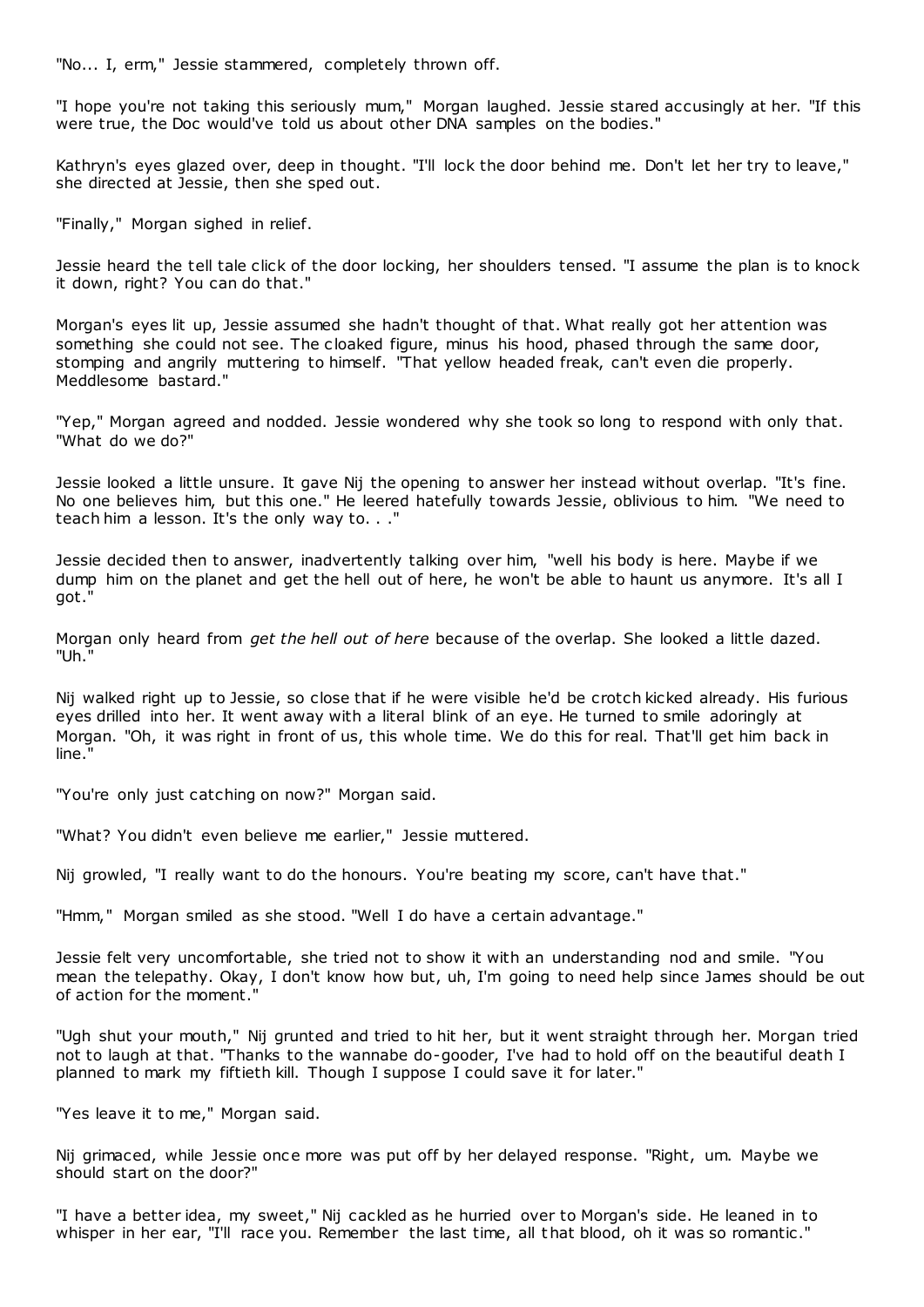Morgan looked away thinking about it, she laughed. "I'll give you a head start."

Nij cackled maliciously, he ran back through the walls.

"First, I need to get something. Wait here," Morgan said before skipping off to the bedroom Kathryn had come out of earlier.

Jessie anxiously turned toward the exit. She hoped that watching James all these years she'd be able to trick it open. She hurriedly tapped at the panel.

It was nowhere near long enough to do anything, it exploded from a sudden phaser blast. Jessie heard Morgan snickering as well as the settings being changed. She ducked out of the way, forcing Morgan to miss and change her aim.

There was very little for her to take cover behind, so Jessie ran for the opposite bedroom. Once inside she used the panel to lock it, knowing it would only stall her for a few seconds. Then she looked around, expecting something in what she assumed was Morgan's room that'd be useable as a weapon. She remembered her saying she liked to collect knives, so went for the drawers to rummage through them, only to find kid's clothes. Then she remembered, Kiara lived with their mother, not Morgan.

A loud bang had her head darting to look over her shoulder. The tip of a blade had pierced the metal doors and had dented the area around it. Jessie internally scolded herself and abandoned the knife hunt. Instead she ran to the side of a cupboard and hid behind that.

Just in time too, as soon as Morgan pulled the knife out of the door, or attempted to, the force of it brought most of the door along with it. "Oh Nijy, you don't know what you're missing, should've listened to me," she laughed and stepped inside.

Jessie pushed the wardrobe with all the strength she could muster, toppling it over towards Morgan. "Hey, no fair," she squeaked, then attempted to dive out of the way. Jessie hurriedly climbed over it to get back out of the bedroom.

The phaser rifle lay abandoned nearby, Jessie grabbed it quickly. She noticed it had been set to slow vaporise. Quickly she changed it and swung around to aim, only to find a furious Morgan within arms reach of her. The girl lunged for her, grabbing the rifle. Jessie tried to at least keep a hold of it, it slid so fast from her fingers it scorched her palms. While she tried not to recoil too much from that, Morgan shoved her to the ground.

Craig looked over his shoulder before he reached the cross section. Typically he almost walked into somebody rushing from another corridor. He panicked at the sight of him, "James? What are you doing out of the brig?"

"Don't turn me in just yet, I need to find Jessie. She said she was going to see Morgan," James said.

"Oh yeah, Morgan did say I needed to stop over, something urgent," Craig said, looking relieved.

James nodded and lead the way down the other corridor neither of them had come from. They could hear the clatters coming from one of the quarters and so picked up their speed. Craig arrived first and nearly bumped into the door he tried to go through. James arrived and took a brief look at the panel.

"Oh, got it," Craig smiled, he reached over to the same panel to open a compartment under it.

James meanwhile walked around him to get to the door. Craig grabbed a little device to use on the door, only to find it already halfway open. His jaw dropped. James pulled it all the way open as if he were opening curtains.

"Hey, how..." Craig stammered.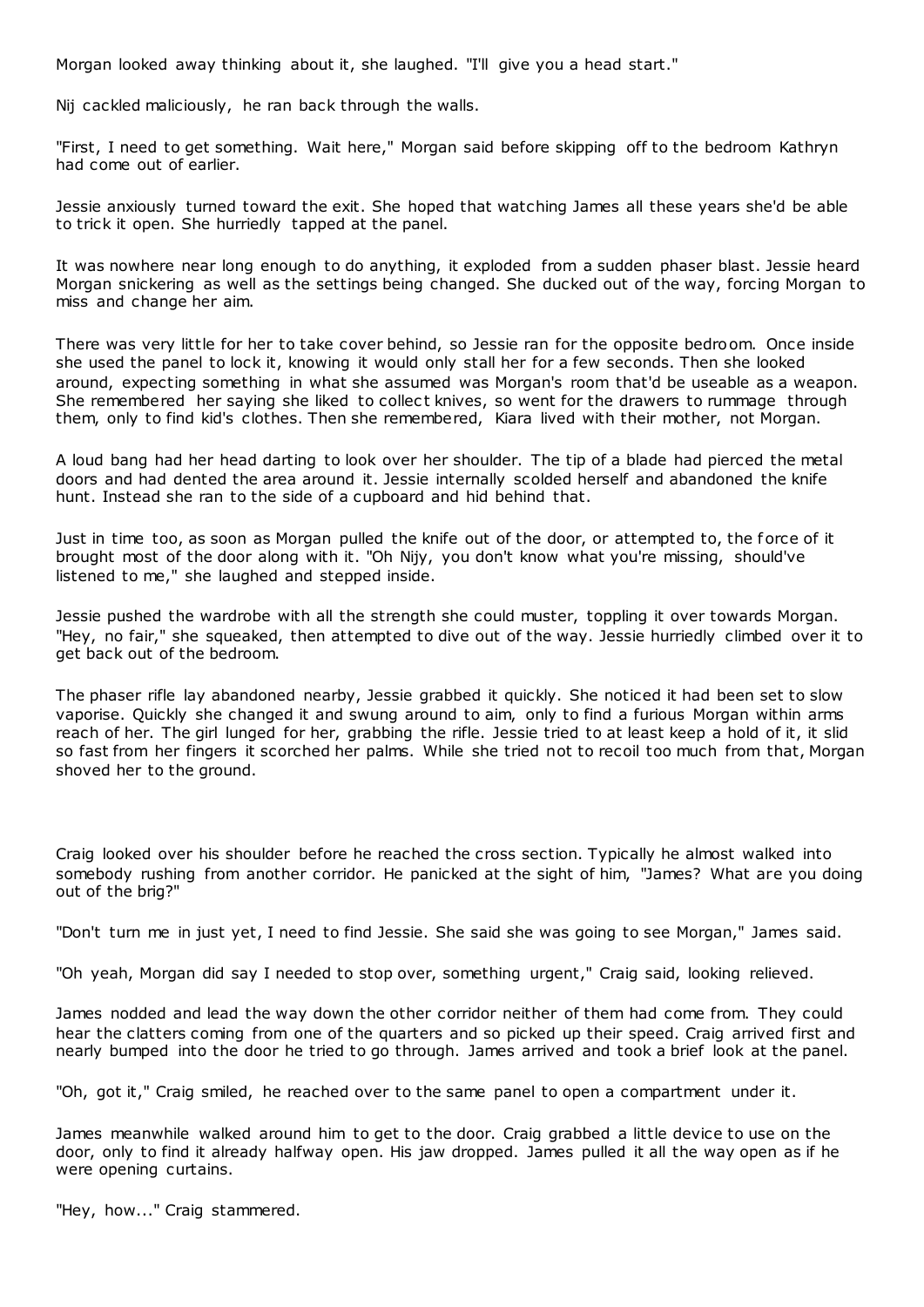James noticed Jessie on the ground and ran over to check on her. She was conscious but sore enough in her back to not be able to get up on her own. James helped her sit up with a supportive arm to her back.

"What happened?" Craig asked for more reasons than one.

"Morgan. She's possessed, she attacked me," Jessie replied groggily, checking her bruised head.

James sighed and looked down, annoyed, "damn it, I should've known."

Jessie tried to smile through her pain toward him. "Really, she seemed her usual blunt and psychotic self. I didn't notice until she started talking weird."

Craig nervously stepped closer, "uh okay, if Morgan attacked you and we couldn't get in, where is she now?"

James glanced towards the bedroom with the broken door and wardrobe partially lodged in it. "Take cover, now," he said quickly. He said it to Craig, as he pulled Jessie with him towards a nearby arm chair. Phaser blasts continuously struck the floor where they were before. Craig panicked again and hid under a table.

"I've got to get closer, disarm her," James said quietly.

Jessie didn't like that idea. Craig glanced over in horror. "You remember what Morgan told us, right? Taking on a Game Slayer, you're nuts; your funeral," he stuttered in a rising pitch.

James shrugged, "well I've already died twice in the last twenty odd hours, why not make it a lucky three." He missed Jessie point her own death glare in his direction when he peered around the chair.

Morgan switched her settings and re-aimed in their direction while stepping closer. James pushed the chair they were using as cover, slamming into her hard enough to knock her down, as well as dropping the phaser.

He didn't have to tell Craig to go, he was already scrambling out of the quarters. Jessie made sure to grab James' arm before she did the same. He meanwhile stretched across to reach the rifle.

"Oh no you..." Morgan grunted, grabbing it as well by the tip.

Jessie reached the door, but with James not moving her hand slipped from his arm and she took a little stumble into the door. She turned to go back, Craig reached in to drag her outside.

"Well, well..." Morgan sneered, "this should be interesting."

James noticed her other hand also reaching for the rifle's handle. No time to really think about it, his own spare hand shot across to join the other. She pulled while he held onto it as tightly as possible. The metal groaned as the rifle bent out of shape, she hadn't noticed it, but James was keeping a close eye on it.

When her eyes flickered down to it, he let go and bolted for the door. She clambered to her feet and attempted to aim the rifle, only then noticing her pulling it had made it a near C shape. Furious , she slammed it onto the ground.

"When are you going to tell me just what the hell is going on?" Craig asked mid jog as soon as James caught up with them.

Jessie slowed to a stop before the turbolift, glancing over her shoulder to check on James. "What, Morgan is possessed by the serial killer not enough for you?" she wheezed.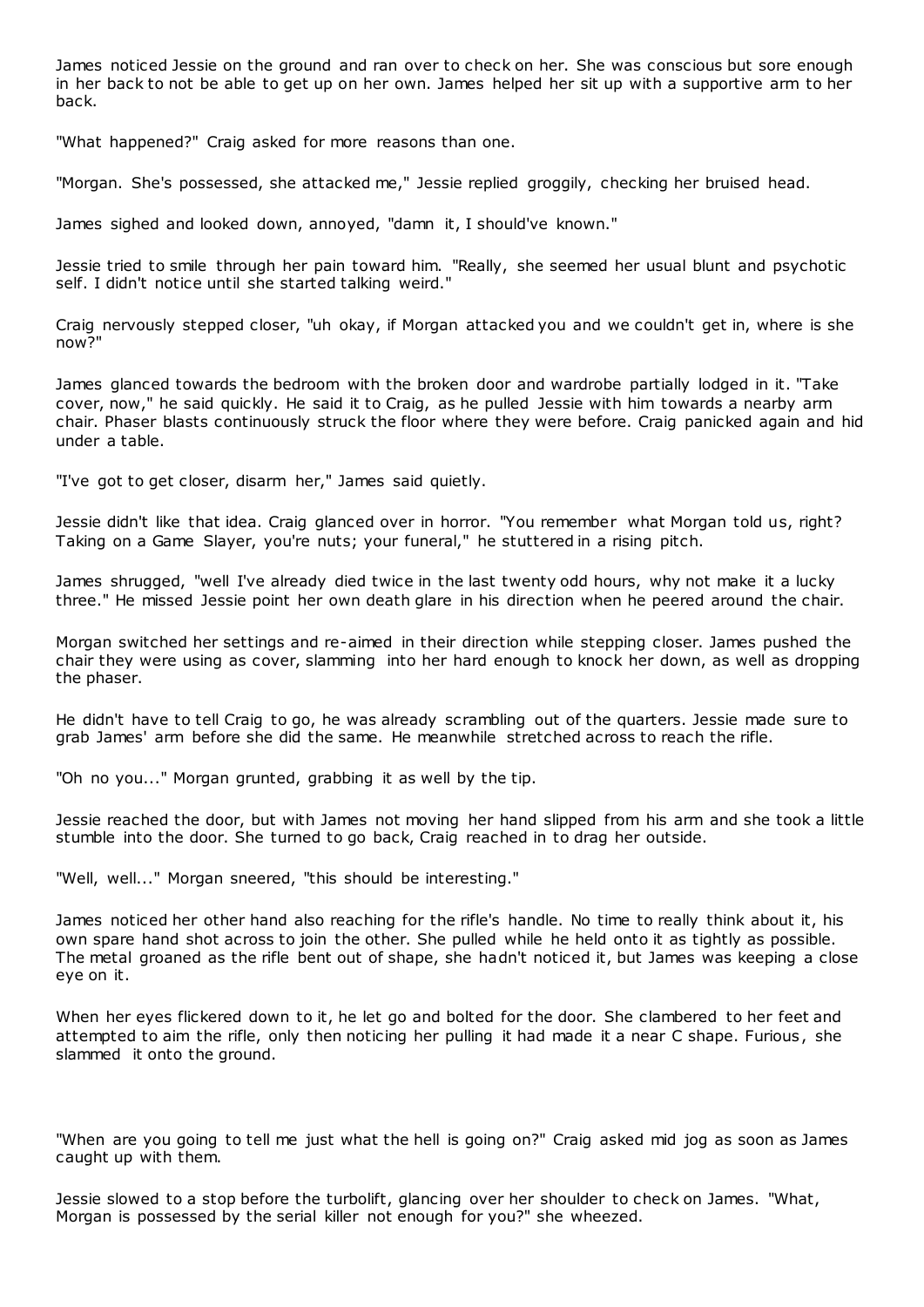"Actually," James said, then took in a sharp breath. "Possessed by one of the serial killers." The turbolift arrived, they hurried inside it. "Shuttle bay."

"One of the..." Jessie blurted out in annoyance, then her face softened, "oh that actually makes more sense."

Craig's eyes were wide enough that they'd probably fall out. "No, no it doesn't. Why are we going to the shuttle bay?"

Jessie was about to answer but had no idea either, she looked at James quizzically. She grew a little suspicious when his face seemed hesitant.

"They need me, they'll follow me," he answered. "If they're not on Voyager the crew will be safe. So will you."

"Ohno, no, no, no!" Jessie snapped. Craig whimpered and stepped back, James looked a tad unnerved by it. "You're not going down there alone, I'm going. You'll just have to pretend I'm tagging along so you can keep an eye on me."

"Uh," Craig unintentionally interrupted. The pair stared at him. "Also, you don't know for sure. The villains may want you off the ship."

James sighed, defeated.

#### **The Bridge:**

"Er, Lieutenant. Someone's launching the Flyer without clearance," a man at Opps said.

On the Captain's chair Harry groaned, "no, I don't want your soggy broth mum." He snored once and his head slumped onto his shoulder, where he started to drool.

The Delta Flyer landed amongst a massive amount of vehicle debris scattered across a concreted open area. Standing nearby a dilapidated building multiple stories high, the right corner of it breaking apart from the top floor, damaging the floors below.

Despite aiming for a car-free spot, the starboard wing still clipped one, leaving behind a purple scratch. The door at the back lowered until it struck a car sitting behind it. James, Jessie and Craig had to climb out through the gap.

"Tom's going to kill you," Craig snickered, spotting the scratch.

"He'd better get in line," James said flippantly. He lead the way towards the building, neither of his party looked keen about it.

James carefully tapped the closest door so it'd open. Craig shimmied in front of him to peer inside while Jessie kept an eye on the sky. He looked around the massive high rise rec eption hall, wide stairs leading up to multiple floors and what looked like a lift with a broken door.

"The plan is really hide and seek with ghosts?" Craig asked.

"For now, we keep them occupied," James answered. The ceiling directly above them rumbled and groaned. They all glanced up, unable to see why.

Seven floors above them on the roof, another shuttle had *landed* on its side. A very woozy looking Morgan attempted to walk out, but as soon as she left the shuttle's artificial gravity the planet's pulled her to the tarmac onto her side.

"Ugh, so close," she gagged as she stood wobbly. After a minute she looked a little better and attempted to walk off towards a hole nearby.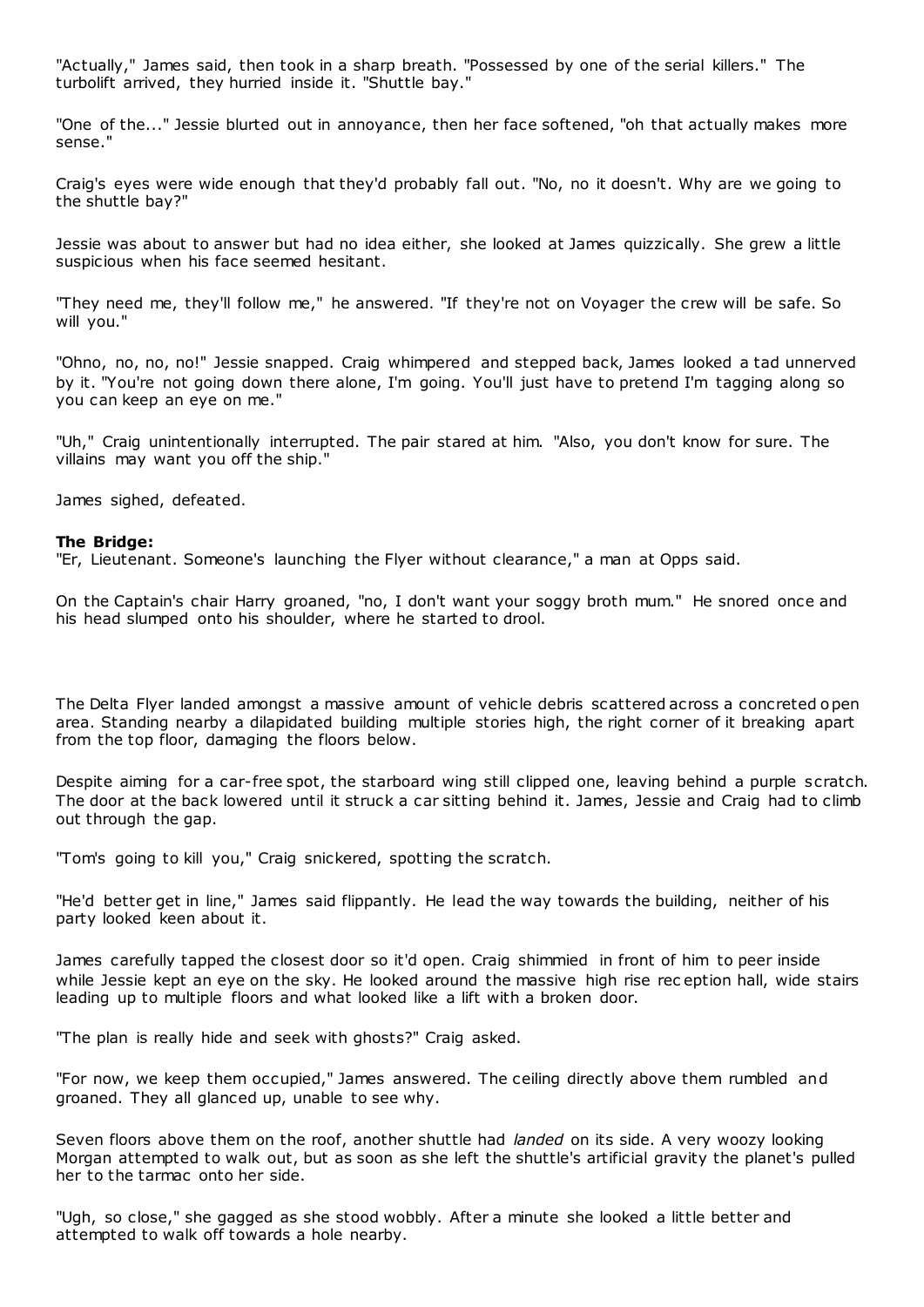A pair of beady eyes peered out from the shuttle. They waited for Morgan to slide c arefully through the hole before he stepped out and suffered the same gravity mishap she did.

The team of three made it to the sixth floor, only to find the stairs going further up had crumbled to dust. They headed down a hallway that branched off every couple of metres to the right and left. Each length had two rooms, what little was left of them with their crumbling walls and piles of debris.

At the first right hallway a continuos dripping sound caught Craig's attention. He glanced down the partially flooded corridor. White mulch floated in the mucky water, which seemed to be still raining through the tile-less ceiling.

He turned to have a closer look. While he was watching one of the last tiles fell in front of him. Despite that he wasn't startled.

It did however get Jessie's attention. She looked around behind her to find him gone. "James," she whispered.

James stopped as well. Jessie beckoned her head towards the flooded corridor and stepped back to follow Craig. James quickly double backed, only to be blocked by a figure jumping out from one of the rooms a couple of metres ahead, brandishing a phaser at him.

Jessie heard the commotion and swung around. "Great," she muttered as she heard Craig step up behind her. "Come on, we can't split up."

Craig reached around to press a hand against her mouth, the other hand twisted an arm behind her back. He laughed as he dragged her down the flooded path.

"I really don't have time for you," James groaned.

The figure blocking his path huffed while making a stabbing motion with the phaser. "You, turn yourself in and there won't be any trouble."

"Foster," James sighed. He heard the hurried, splashing steps further down the corridor. His face tightened with worry. "I promise I'll go back to the brig later, but for now, there's something only I can do."

"Hmph yes, murder more innocents," Foster spluttered with widening eyes.

James' did too as he spotted a figure drop down from a higher floor in the distance. They slowly made their way toward them. "Okay, Foster you win." He raised his hands up as if surrendering, Foster's eyes narrowed to a near squint. "Make the arrest."

To his relief Foster took a step forward, but he stopped and pointed his other hand at him. "What are you up to?"

The figure, which James could clearly make out as Morgan brandishing a new rifle, was the same distance behind Foster as he was away from him. "Nothing, coming here was a mistake," James said genuinely. He could see Morgan or rather L'Arana's signature smile as she pointed her own phaser. "Just take me out of here."

Foster chuckled suspiciously. "Nice try," he hissed. James' face and hopes fell, still he kept his arms up.

Morgan raised her fingers resting on the tip of the rifle to give him or Foster a little wave.

"Foster please, I'm trying to help you," James said, gesturing his eyes toward Morgan. She looked ready to fire. "Down!" he yelled and darted forward.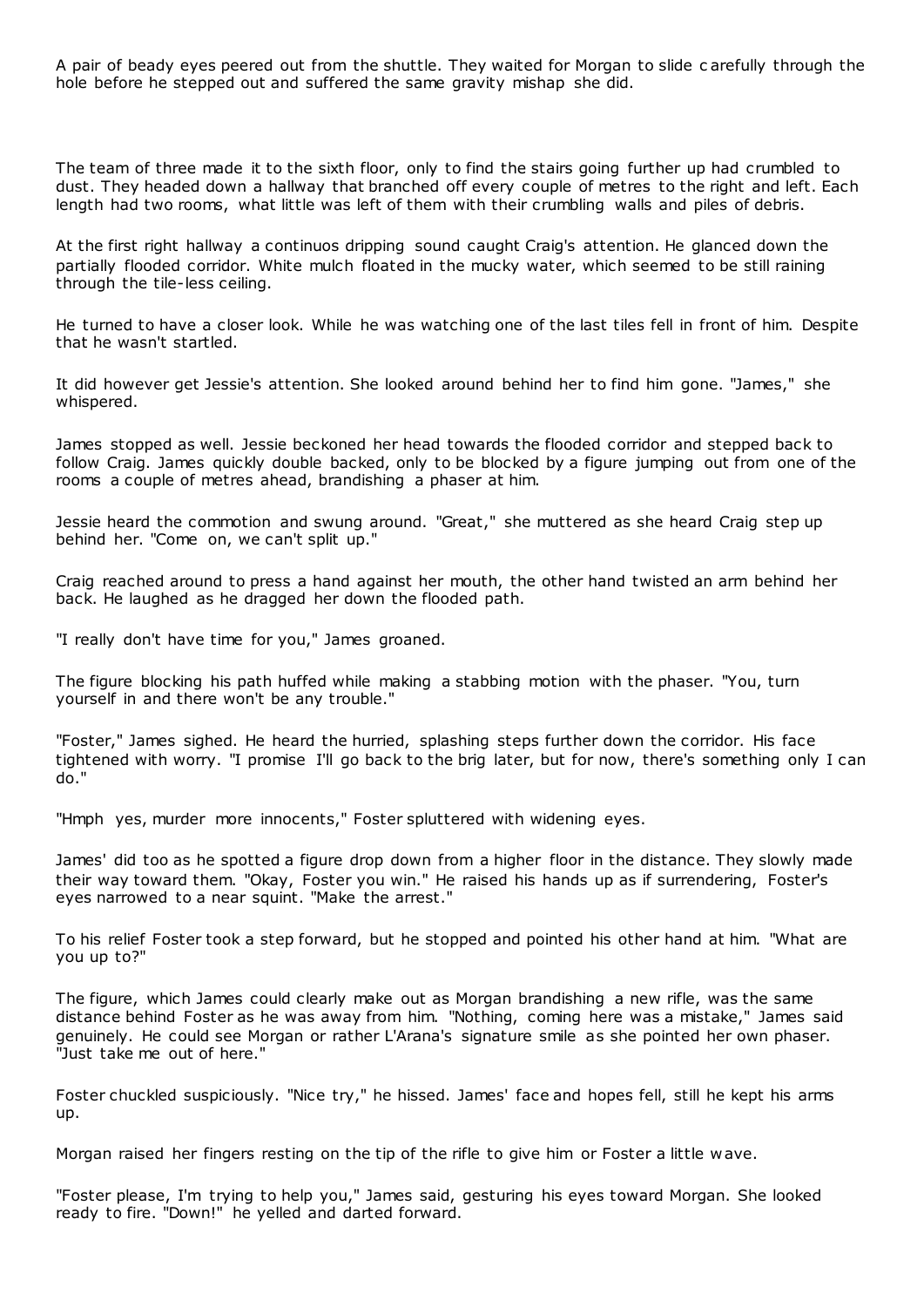The phaser fired as Foster backed away from him, striking him in the head. He dropped to the ground instantly, leaving behind a smirking Morgan lowering her phaser.

"Oh James," she pretended to scold, and pointed a disapproving Janeway scowl at him. "You just can't help yourself, can you?"

To her surprise James didn't stop in his approach. She raised the rifle to swing it at his head. He grabbed it, stalling it in midair and swung it and her into the wall. Enraged, she screamed and swung her leg into his knee, loosening his grip for a fraction of a second. She pushed back, slamming him into the opposing wall, cracking the brickwork. The ceiling tiles above trembled, one dislodged.

"Good boy's stay," she said with a smirk. Morgan pulled back, throwing him to the floor. It couldn't handle the sudden impact, it groaned and tore. James' attempt to get back up buckled it, the floorboards caved in.

Every floor after that he hit suffered the same but quicker, nothing was remotely slowing his momentum until he smashed through what he thought was concrete, and landed in a windowless storage room.

The wind knocked out of him, his sight started to blur and darken.

*"Oh Debbie, you didn't, not again?" his mother Susy asked, restraining a laugh.*

*"Of course not," was the put on innocent reply.*

*Three year old James jumped up over and over, trying to reach something. A hiccup left a nervous smile on the teenaged girl's face.*

*"He's way too young to be drinking that," Susy whispered to her.*

*The girl's smile briefly wavered. "Yeah, like a lot of things."*

*His father Peter glanced over at them all, his face harsh and tight. "Debra," the girl flinched and avoided eye contact, "I don't want a drunk alcoholic baby. He's whiny enough sober."*

*"Oh dad. Don't be mean," the girl playfully scolded him, though her eyes were another story. She picked up the little boy to give him a cuddle, "I think he's adorable."*

*"Then you can keep him," Peter coldly said as he stood and walked off.*

*The girl stared after him with a cold glint of her own in her eye.*

*"Just ignore the old misery, sweetheart," Susy forced a smile. Her daughter's smile was back when she glanced over her shoulder at her. "I'll tell you what. Why don't I get you and James an ice cream too." Susy uncrossed her legs to stand up. "I'm sure you can handle him for five minutes."*

*"That's a great idea, mum," the girl's mood elevated.*

*Susy gave her daughter a warm, genuine smile back. When she walked away the girl sighed and focused all of her attention on the toddler squirming on her lap. She tried to reach the closest bag but with him there she couldn't. With the boy back down on the grass, she was able to shuffle over and turn to rummage through the bag.*

*She had no idea that the second her head was turned, James was running away.*

*A security officer carried the drenched, frightened boy into a reception area. There his parents sat, waiting for something.*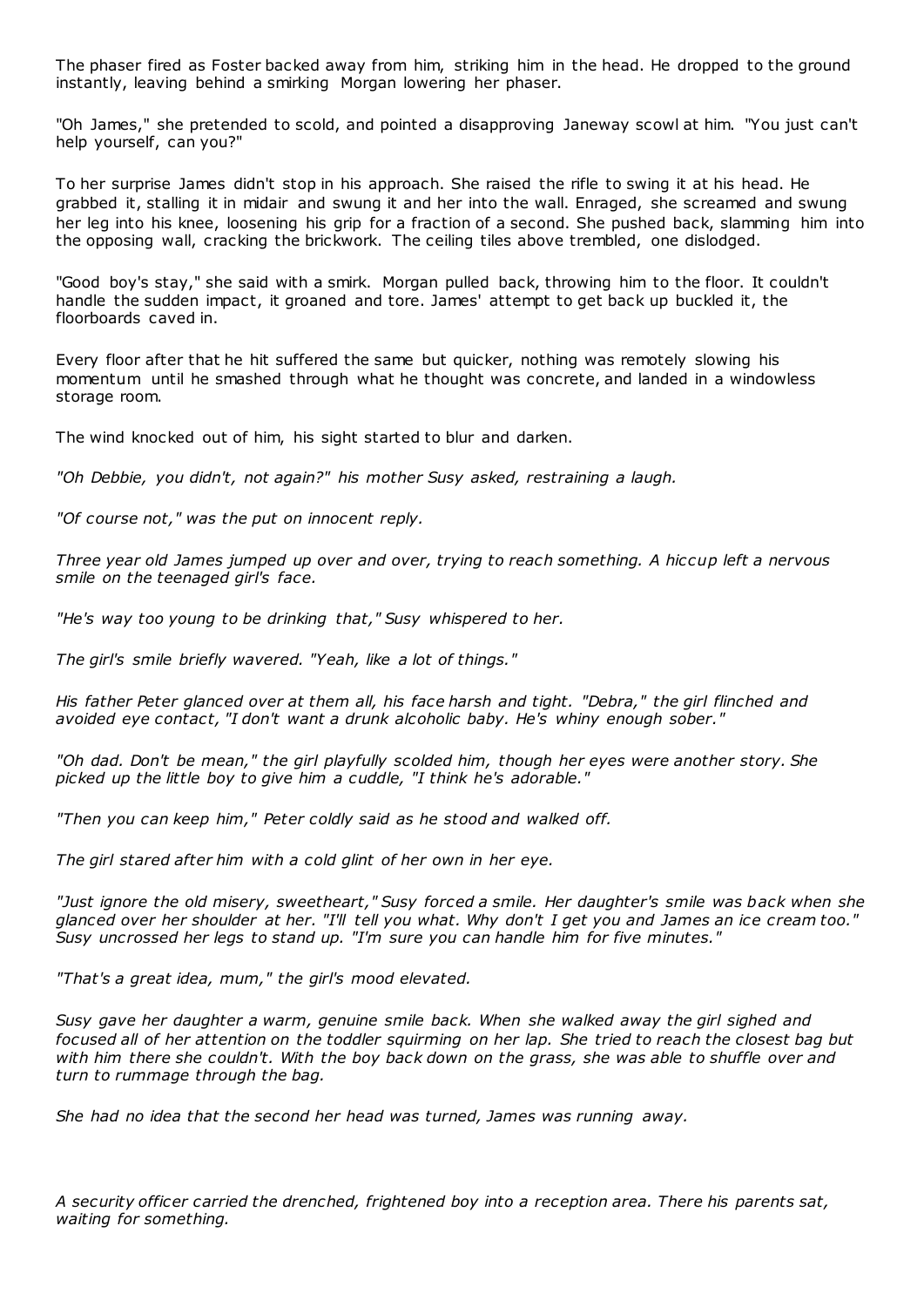*Susy's eyes lit up at the sight of him. She ran over to collect him from the officer, snuggling him tightly. "Thank god, you've found him. Thank you."*

*Peter walked over without giving his wife and son a first glance, his focus was the officer. "Where is my daughter?" he barked.*

*The officer bowed his head narrowly. "I'm sorry sir. Follow me." He lead the family into a hallway.*

*It was a long walk to their destination, a double door leading to what looked like a basement. Inside they saw their bruised daughter lying on a slab, her skin deathly white.*

*"I'm afraid we found her a mile from where we found your son. The coroner believes the attack was..." the officer hesitated, especially with Peter's piercing eyes on him, "sexual in nature. I'm so very sorry."*

*Peter's stare drifted toward his son, Susy tried her best to cover his eyes but he had fidgeted enough to be able to see his sister. Peter walked over to take him from his wife to br ing him closer to the slab.*

*"See this son, you did this. I hope you live with this for a long time," Peter said in a cold voice.*

*Susy sobbed so much she couldn't breathe.*

Sinister laughter stirred James from his nightmare. He could feel something rough, a little pressure on the right side of his face. His eyes struggled to focus, all one could make out was a large blurry shape directly ahead of him. Everything else was hazy, dark but getting lighter.

A loud thud close by and whatever was pressing against his cheek softened slightly and turned. He attempted to glance to his right, he could see Craig standing literally over him.

"Aaaw, were you waiting for me?" he heard Morgan say innocently.

Craig chuckled while slipping an arm around the small of her back. "Always, my sweet."

James was already feeling dizzy and sore from the fall, strangely enough he started to feel sick as well. He attempted to get out of Craig's hold on him, Morgan slammed a foot into his stomach for his little trouble, leaving him gasping through the pain.

His sight began to focus. The blur in front of him took shape. He managed to make out Jessie's unconscious face with a gash across her forehead, when Morgan walked into his line of sight, mostly blocking her.

"I'm four for six, so she's all yours," she said.

"Ohno, I've got a total score of 49. I insist on giving you the chance to catch up," he heard Craig say.

Morgan growled, but even dazed James could tell it wasn't sincere. "Oh please, Nijy. You can't keep up with me, just admit it. I'll give you this one as a little present."

Craig pressed his foot down harder. "A present? I dragged the little firecracker down here. I have the boy's many bruises to prove it." His tone was playful.

"See," Morgan said smugly. James felt a twinge, telling him otherwise. "That's what you get for choosing the schmuck. How hard is it to control your anchor, killboy?"

"You've got a lot to learn in this game. You draw too much attention, limit the suspect pool," Craig grumbled.

Morgan giggled, "I love it when you get all, grrr. I think it worked rather well, don't you?"

Craig's voice and demeanour changed to soft and seductive like a flick of a switch, "this time."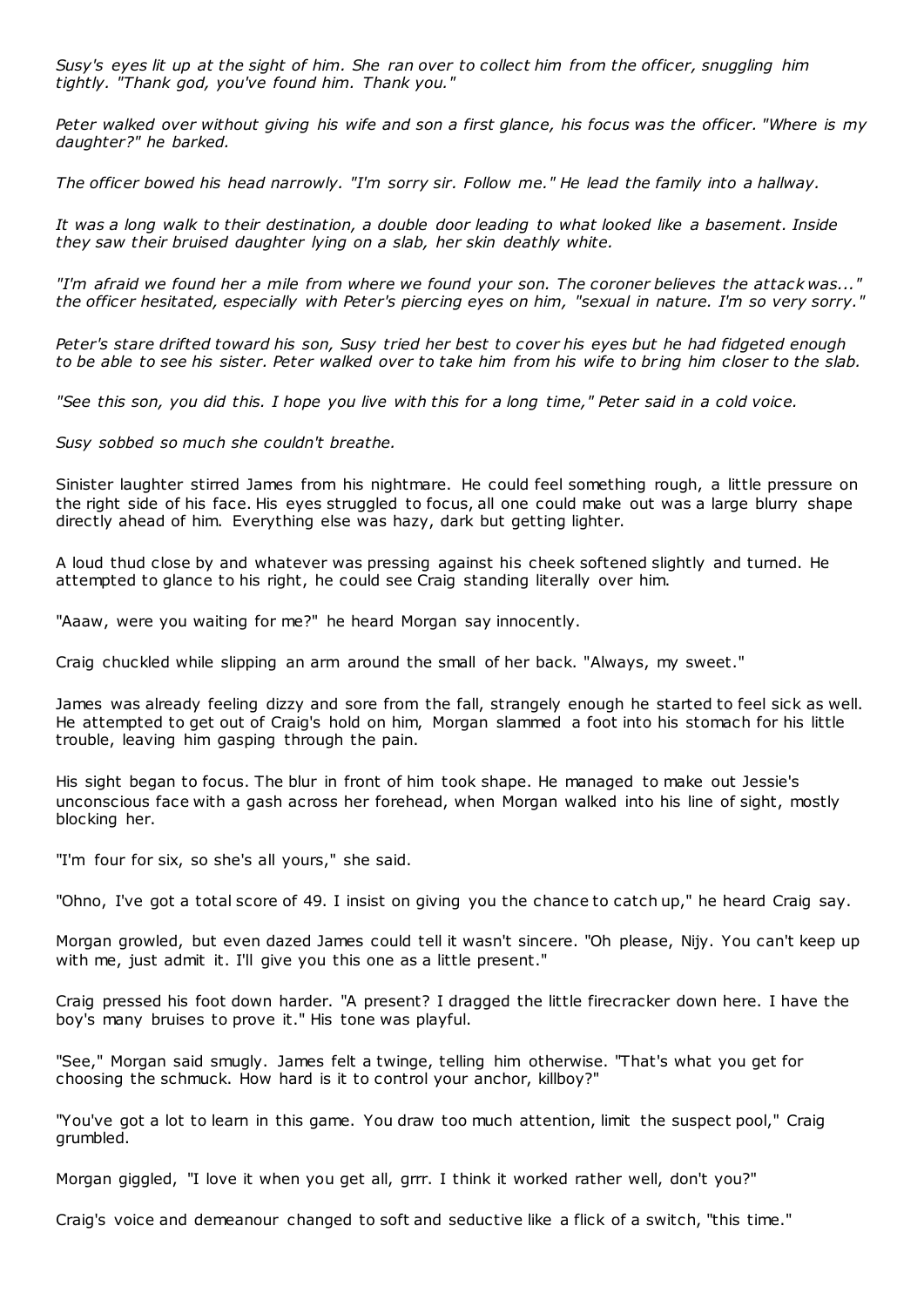Morgan winked and twirled around to walk over to where Jessie lay. "You haven't told me what your plans are for the big 50. I want to see it."

"I can't just pick any old person for it," Craig said. He clicked his tongue, "I thought you knew me. So much for being my heart."

"Oh I do, how else would you keep other parts of you in line?" Morgan smiled as she crouched down next to Jessie. Her fingers ran along the gash, even unconscious Jessie grimaced from it.

"All right. Lets decide this like adults. Eenie meenie, whoever is mo kills the whelp's girlfriend," Craig snickered.

James heard more than enough, he grabbed Craig by the ankle. He cried out in pain before he fell back into the wall. Morgan swung around in time to see him crumple to the ground, face down. James quickly got up to his feet.

Enraged Morgan stood and ran to tackle him. James ducked at the last second, when she reached him he used her own momentum to toss her over his shoulder.

He ran over to tend to Jessie, while constantly checking behind him. Craig was down, but it didn't take long for a very angry Morgan to clamber back to her feet, red in the cheeks. Seemingly learned her lesson, she focused her rage on the nearby storage containers.

The noise of that brought Jessie around, but the throbbing pain in her head made it feel ten times heavier.

"You..." Morgan growled before another kick to a metal box. The side of it cracked, "won't..." Shards of it flew all over. "Ever win." She grabbed the sharpest piece she could find, then turned back towards James and Jessie.

He stood on guard, expecting the worst from her. She still managed to surprise him by throwing the shard not at him, but down near his feet. He knew it was for Jessie. Quickly he dropped down in attempt to grab it, block it, anything than the alternative. He managed to catch it, not before the tip impaled his other arm.

"Ugh, this guy's getting on my last nerve," Morgan whined, opting to find a second best piece.

James pulled the metal shard from his arm, he stared at it, thinking over what had happened. Then it hit him, he felt his chest ache where his lung once was, where he saw the strange probe when he was a spirit. He knew what he had to do.

Craig meanwhile awoke and sat up, groaning in pain but most of all anger. Morgan found a piece she liked and stood again. They froze as James pointed the shard at himself, in the same spot. He didn't give them a chance to even say one word, he plunged it into him. They screamed, and ran for him in a futile attempt to stop him.

He felt his body drop to the floor, and yet he still stood where he was before. Glancing down he saw himself, blood had pooled in the new wound in his chest.

"No!" he heard L'Arana screech at him.

Nij's voice overlapped her, "you fool, do you think this makes the slightest difference!" James looked up in their general directions. Morgan and Craig's bodies were left discarded on the ground, the two spirits closed in on him. "You are and always will be a killer, you'll burn, just you wait."

L'Arana laughed mockingly, "unlike us. We'll be around."

James heard a girl's voice behind him. He didn't dare look with the two ghosts approaching him. The voice spoke louder and clearer, he recognised her, she was calling his name.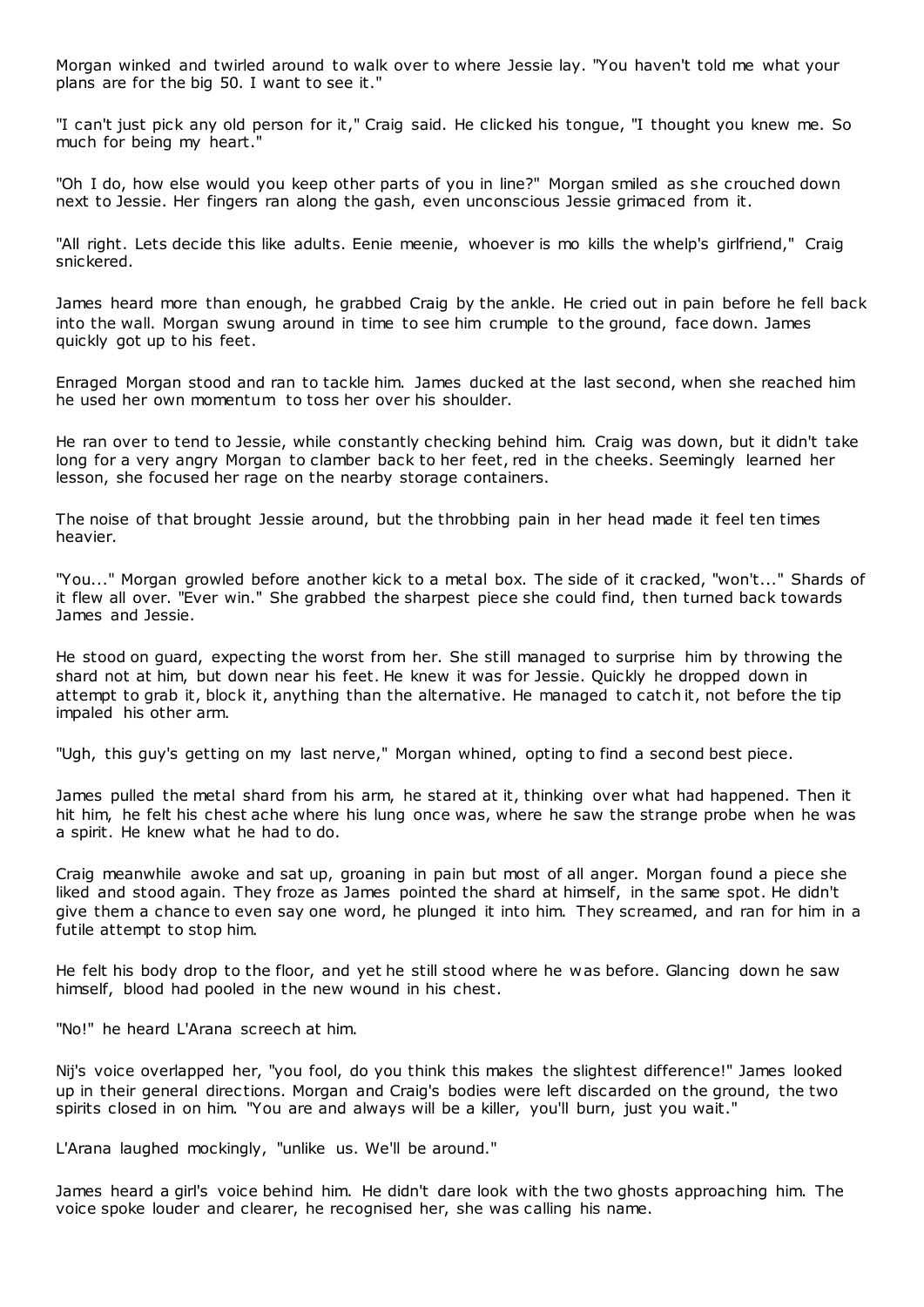"I told you. You'll never be redeemed. Why else would you be here with us?" L'Arana taunted him.

"Better to embrace your talent than face oblivion," Nij coldly said.

James heard it again, the voice calling for him. He turned around to see where or who it was coming from. That face again, the one from his dreams. A young blonde girl, smiling warmly at him. She seemed to be beckoning him over.

"Debbie," he whispered painfully. The chance to see her again, apologise and talk to her, the feeling was overwhelming. The two ghosts behind him were tuned out, he walked over to his smiling sister.

Nij and L'Arana didn't look impressed. They stared at one another, nodded, and attempted to leave. Only something invisible held them still, a massive pressure pushed at them from all sides. Their spirits began to burn from the inside out. The screams were deafening. James looked around to see their entire essence burn until they were dust.

It was eerily silent for a moment. It was broken by the sound of a woman sobbing to his left. He knew that voice, the sound of it in that much pain drew him back. Still, he looked over his shoulder, the girl obscured by a blinding light, he had to turn away.

Morgan stood closely behind Jessie leaning over James' body, her face red and drenched with tears. Morgan looked on helplessly, "I don't think we'll make it out of this building in time."

Craig tried again to tap his commbadge with one hand, while the other rubbed his sore back. He looked around for any exit to the creepy basement. "Anderson to Voyager, come in please."

Morgan placed a hand on Jessie's shoulder, "Jess, he's gone. We need to get out of here." Her hand was slapped off.

"Don't worry, she'll come around eventually. Let's find a way out," Craig said meekly like he wasn't sure. "The Flyer's outside, that much I know. It's getting there."

The pair took one last look at the inconsolable Jessie crying over her dead best friend. They couldn't help her, not until they found the stairs.

Morgan peered at the ceiling, spotting the hole ten feet above. "Oh, we can find something to climb on." Craig hurried over to some boxes that hadn't been smashed to bits, Morgan followed.

Jessie straightened up, desperately trying to wipe the tears but more quickly came. Her other hand reached over to caress James's cheek. She leaned in once more to give his other one a sweet kiss while her tear soaked hand clutched one of his. She swore she felt it twitch, her hopes shot up. Quickly she sat up to check the pulse in that hand.

"Oh my god," Jessie sighed in relief, though her tears still fell.

James opened his eyes. He looked up at her, concerned. "What are you crying for?" he weakly asked while trying to sit up.

Jessie met him halfway to embrace him on mainly his left side, being careful to avoid his injury. He heard her whisper through tears, "I thought I lost you this time."

"I... I'm sorry," James whispered, holding her back.

Morgan and Craig wandered over looking similarly gobsmacked.

"Wait, what?" Craig muttered.

Morgan laughed in disbelief, "I think he just likes to scare us."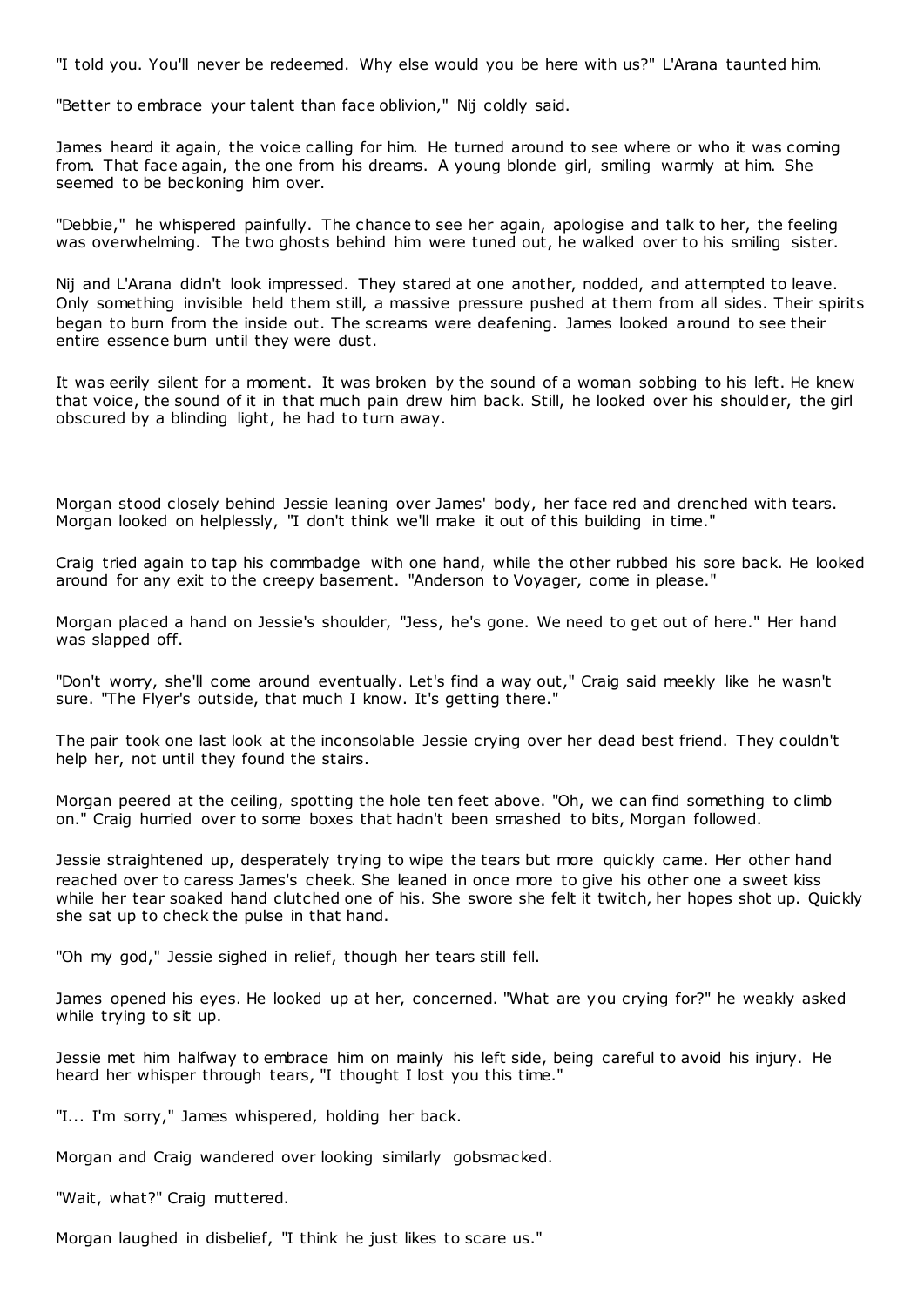"Yeah refresh my memory, how many times today?" Craig asked. Morgan shrugged.

# **Sickbay:**

The Doctor feared he'd be deleted any second. The awkward silence had gone on for fifteen minutes. He decided to take a chance to break it. "You understand, don't you?"

"Hmm," Kathryn made a noise, the rest of her seemed to be elsewhere.

"I had my suspicions earlier, so I thought you should..." the Doctor explained.

"Hmm," Kathryn repeated.

The Doctor frowned, he suspected she wasn't even listening. "Coffee ice cream." Even that didn't work, he was very concerned. "Morgan wasn't really the killer, and neither was anyone else. When I got partial matches for Kiara it did strike me as odd, that's why I never reported it."

"Hmm... what?" Kathryn said, looking at him. "What about coffee ice cream?" she asked with little interest in her tone.

The Doctor sighed. He wasn't convinced at all. "I can't be sure until I do a scan of her, if that's all right."

Kathryn's eyes widened, she suddenly sounded very alarmed, "no, absolutely not."

"It's not invasive in the slightest," the Doctor said reassuringly. "Didn't I do a DNA comparison when Morgan joined the crew?"

"Hmm," was Kathryn's response yet again.

"Fine, fine. It doesn't matter now, one of our victims has identified her attacker as a not three year old toddler," the Doctor forced a chuckle. Kathryn stared at him blankly, he knew that was her unamused move on face and quickly cleared his throat. "And another singled out Craig of all people. James was right about the possessions."

"Just how does Annika keep miraculously surviving these definitely death experiences?" Kathryn asked, eyes narrowing a tiny bit. "Hmm? I don't think I'd trust her testimony, personally."

The Doctor nervously glanced away, "I told you already Captain, at the beginning. Morgan's or rather Kiara's DNA technically was a partial match for a few of the murders. You know, you called me an ECH, emergency cun..."

"Yes, yes. I haven't forgotten, I'm just planning on what to do with your program if you make so much of a peep about this," Kathryn said with a smile.

The Doctor actually started to sweat, he didn't understand how. "But, what about James? Everyone thinks he's a serial killer. Surely you..."

"Oh, a Justin Timberlake and Rihanna concert, you strapped to the first row. That'll do," Kathryn snickered.

"Fine, I'll leave out that little detail. All of our victims are recovering nicely anyway, that'll clear him," the Doctor said very fearfully.

*"Bridge to Janeway,"* Chakotay's voice called.

Kathryn's eyes narrowed dangerously, "be sure you do." She tapped her commbadge, "yes Commander?"

*"The Delta Flyer is returning. Since you're in Sickbay, I thought I should mention they're requesting one to be beamed directly there, it's an emergency."*